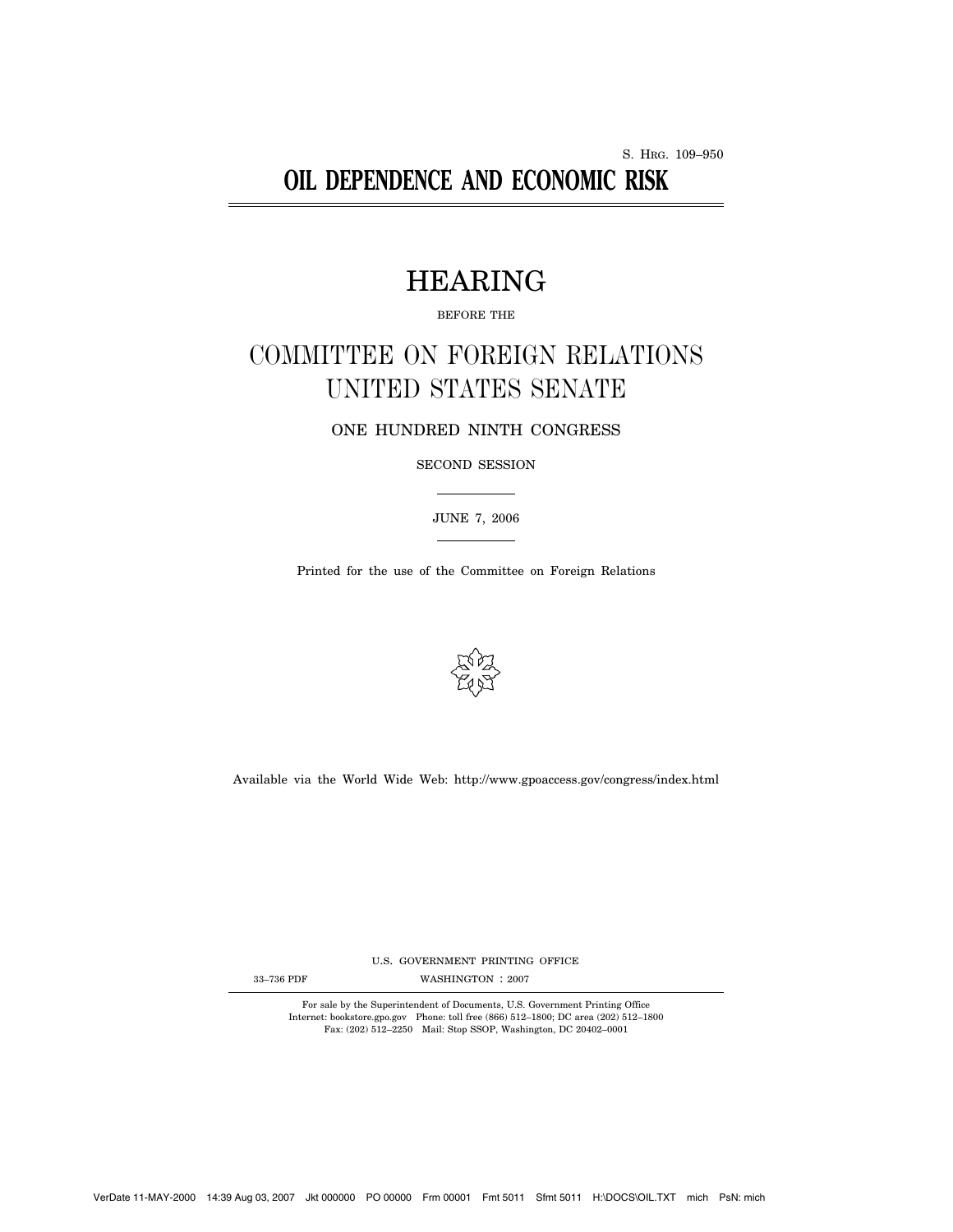#### COMMITTEE ON FOREIGN RELATIONS

RICHARD G. LUGAR, Indiana, *Chairman*

CHUCK HAGEL, Nebraska LINCOLN CHAFEE, Rhode Island GEORGE ALLEN, Virginia NORM COLEMAN, Minnesota GEORGE V. VOINOVICH, Ohio LAMAR ALEXANDER, Tennessee JOHN E. SUNUNU, New Hampshire LISA MURKOWSKI, Alaska MEL MARTINEZ, Florida

JOSEPH R. BIDEN, JR., Delaware PAUL S. SARBANES, Maryland CHRISTOPHER J. DODD, Connecticut JOHN F. KERRY, Massachusetts RUSSELL D. FEINGOLD, Wisconsin BARBARA BOXER, California BILL NELSON, Florida BARACK OBAMA, Illinois

KENNETH A. MYERS, Jr., *Staff Director* ANTONY J. BLINKEN, *Democratic Staff Director*

(II)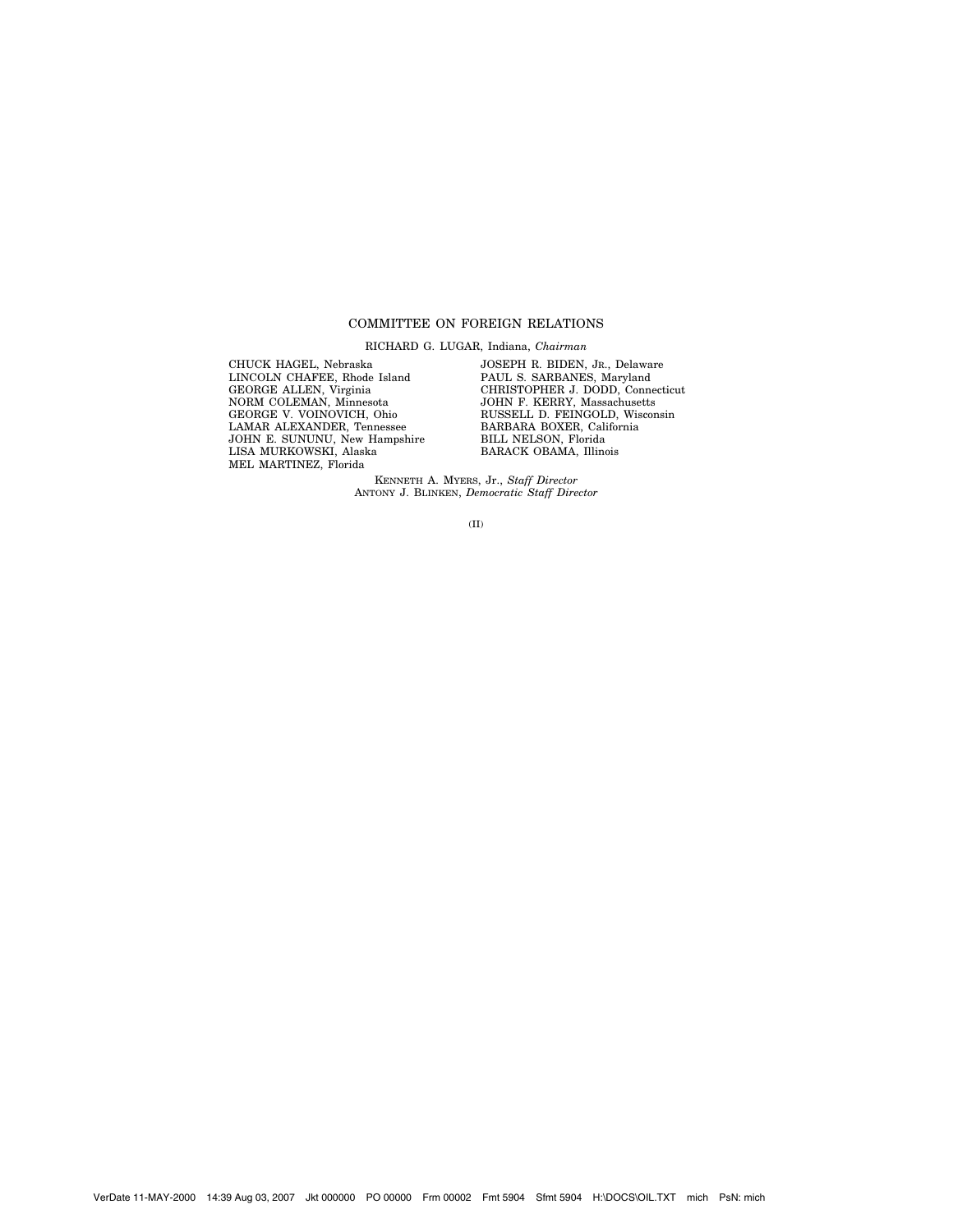## CONTENTS

|                                                                            | Page          |
|----------------------------------------------------------------------------|---------------|
| Biden, Hon. Joseph R., Jr., U.S. Senator from Delaware, opening statement  | 9             |
| Greenspan, Hon. Alan C., President, Greenspan Associates LLC, Washington,  |               |
|                                                                            | $\frac{3}{7}$ |
|                                                                            |               |
| Lugar, Hon. Richard G., U.S. Senator from Indiana, opening statement       | 1.            |
| ADDITIONAL MATERIAL SUBMITTED FOR THE RECORD                               |               |
| Podesta John president of the Center for American Progress prepared state. |               |

Podesta, John, president of the Center for American Progress, prepared statement ...................................................................................................................... 39

(III)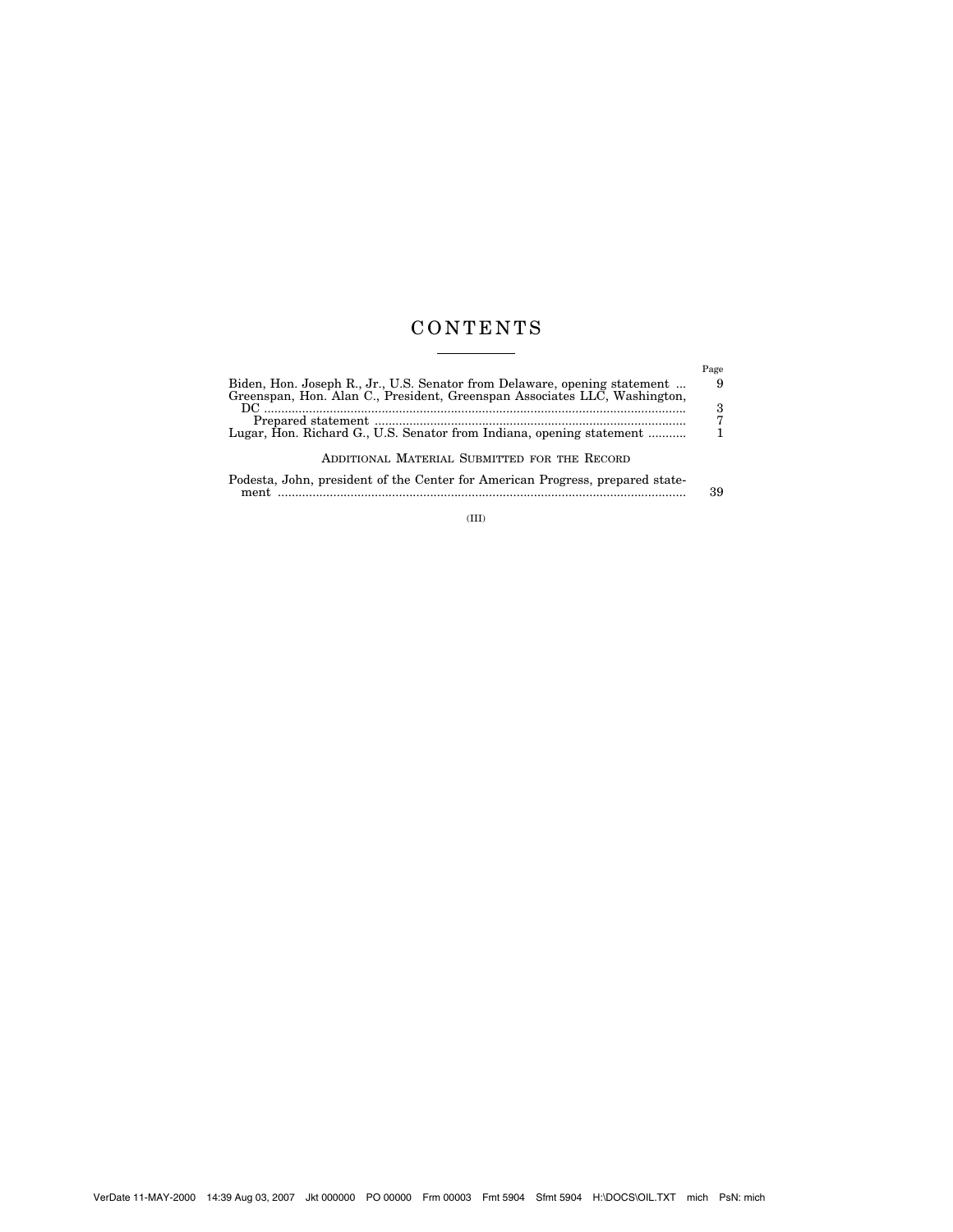VerDate 11-MAY-2000 14:39 Aug 03, 2007 Jkt 000000 PO 00000 Frm 00004 Fmt 5904 Sfmt 5904 H:\DOCS\OIL.TXT mich PsN: mich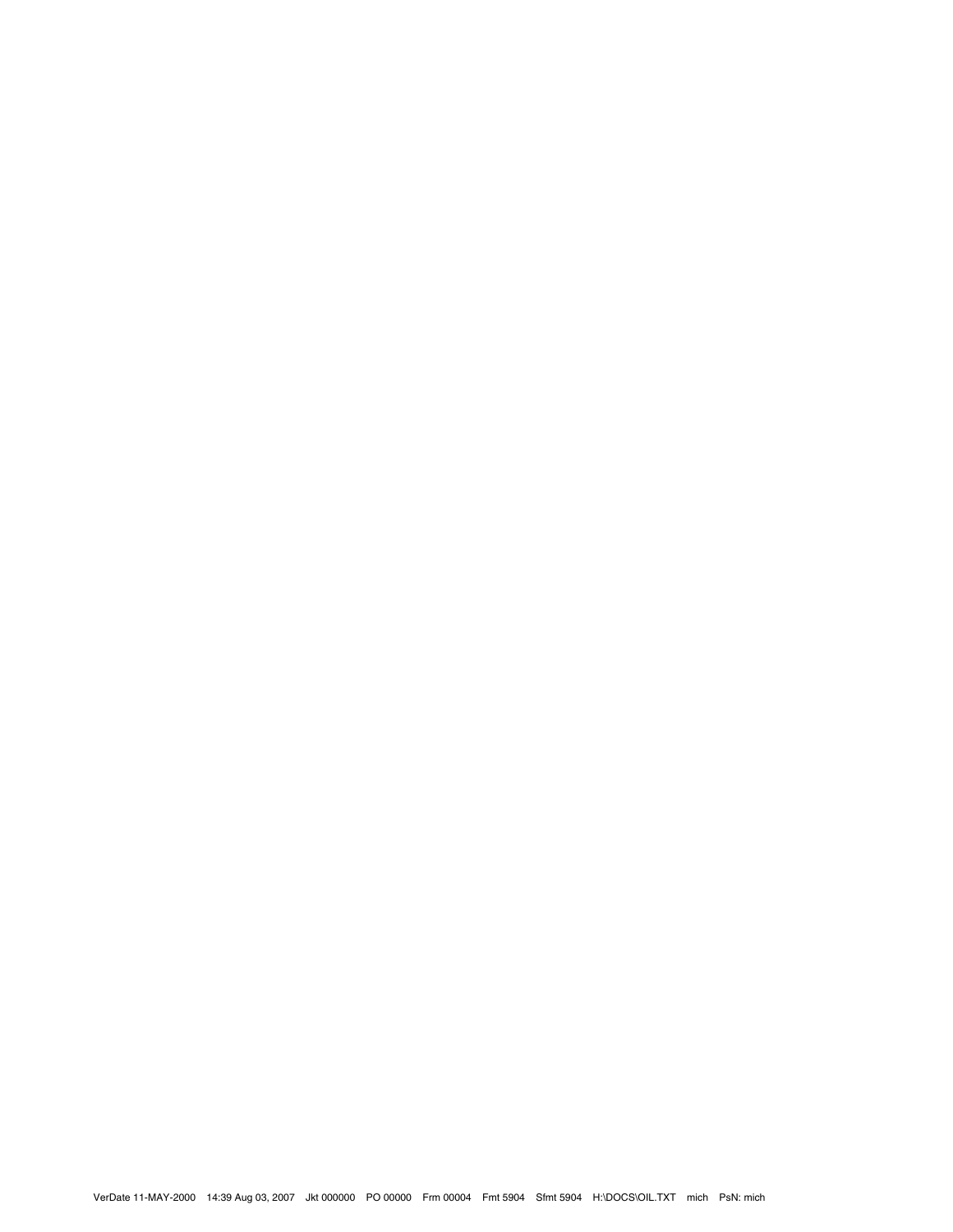## **OIL DEPENDENCE AND ECONOMIC RISK**

#### **WEDNESDAY, JUNE 7, 2006**

# U.S. SENATE,<br>COMMITTEE ON FOREIGN RELATIONS,<br>*Washington, DC*.

The committee met, pursuant to notice, at 9:00 a.m., in room SH–216, Hart Senate Office Building, Hon. Richard G. Lugar (chairman of the committee) presiding.

Present: Senators Lugar, Chafee, Coleman, Voinovich, Alexander, Sununu, Murkowski, Martinez, Biden, Nelson.

#### **OPENING STATEMENT OF HON. RICHARD G. LUGAR, U.S. SENATOR FROM INDIANA**

The CHAIRMAN. This hearing of the Senate Foreign Relations Committee is called to order. Let me mention at the outset that the Chair is aware of the vigorous schedules that Senators have, and I want to simply indicate that, for the record, we are likely to have a rollcall vote at about 10 a.m., and at that point the Chair will declare a recess of about 10 minutes in which the Senators may vote, so we'll have that interruption.

Likewise, there will be a joint session of the Congress to hear the distinguished President of Latvia, and some Members may be joining that situation. The hearing, however, will continue here throughout that period of time because this is a serious endeavor and we are very grateful to have our distinguished witness with us this morning. So I, as the Chair, will try to accommodate the Members, but at the outset we know that we have these scheduling situations.

Today the committee meets to continue our examination of the geopolitical consequences of energy imbalances and United States dependence on energy imports. In previous hearings, we have focused on quantifying the costs of U.S. energy dependence and examining options for improving our energy security. We also have explored in detail how energy is shaping our relationships with other nations, including India, China, and the Persian Gulf states. Later this month, we will have hearings that look at energy in the context of our relationships with Latin America and with Russia.

Today, with the help of our esteemed witness, former Federal Reserve Chairman Alan Greenspan, we will have a unique opportunity to examine economic effects of United States energy dependence. We are delighted that Chairman Greenspan has joined us today. He has given extraordinary service to our country over many years, and no one speaks with greater authority on the United States economy. His presence here, for his first Congressional testi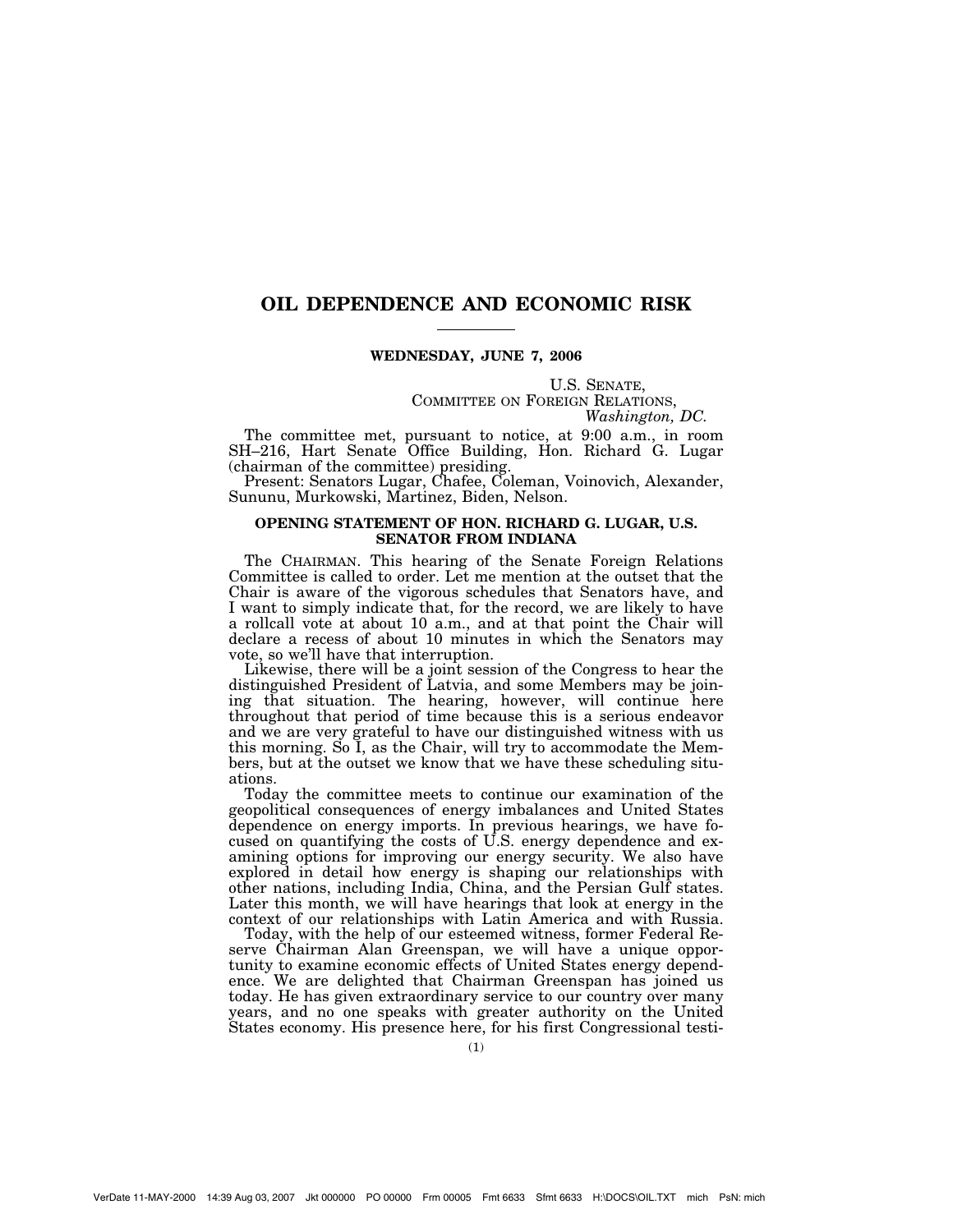mony since leaving the Federal Reserve, is a testament to the economic importance he ascribes to solving our energy dilemma.

The Foreign Relations Committee has devoted intense scrutiny to energy issues because we believe that America's national security and our economic well-being depend on reducing our dependence on foreign oil and establishing more predictable, transparent, and cooperative relationships with both producer and consumer nations. To this end, I have introduced the Energy Diplomacy and Security Act which would strengthen United States diplomatic capabilities related to energy and encourage greater international cooperation on energy security.

As Secretary Rice stated before this committee, our diplomatic activities around the world are being—and she used the term— "warped" by petro-politics. Important foreign policy goals—from accelerating progress in the developing world and expanding trade, to preventing weapons proliferation and promoting democratic reform—are being undermined by international energy imbalances that have weakened our foreign policy leverage, while strengthening the hand of oil-rich authoritarian governments. In a speech in March at the Brookings Institution, I attempted to outline these dynamics in greater detail, and I ask those remarks be entered in the record.

[EDITOR'S NOTE.—The aforementinoed speech appears at the end of this hearing in the Additional Material Submitted for the Record section.]

As recently as 4 years ago, spare production capacity exceeded world oil consumption by about 10 percent. As world demand for oil has rapidly increased in the last few years, spare capacity has declined to less than 2 percent. Any major disruption of oil creates scarcity that will drive prices up. Our vulnerability was made clear to Americans after the devastation of Hurricanes Katrina and Rita. But even as supplies rebounded from those disasters, we experienced a continued upward trend in oil prices. Events such as the civil unrest in Nigeria, uncertainty over Iran's nuclear program, and worries over Venezuelan supply have kept the price of oil above \$70 a barrel.

Our capacity to deal with these energy vulnerabilities in a foreign policy context is shaped in part by the ability of our own economy to adjust to changing energy markets. Eventually, because of scarcity, terrorist threats, market shocks, and foreign manipulation, the high price of oil will lead to enormous investment in, and political support for, alternatives. The problem is that by the time sufficient motivation comes to the markets, it may be too late to prevent the severe economic and security consequences of our oil dependence.

Today, we will have the benefit of Chairman Greenspan's insights into the risks of oil dependency to our economic prosperity. We are all interested in a clearer picture of how current energy prices are affecting our economy, how our economy may react to certain types of supply disruptions, and what steps we should take as a Nation to reduce the economic risks of our energy vulnerability.

We welcome again Chairman Greenspan to the Foreign Relations Committee, and thank him for lending his expertise to our ongoing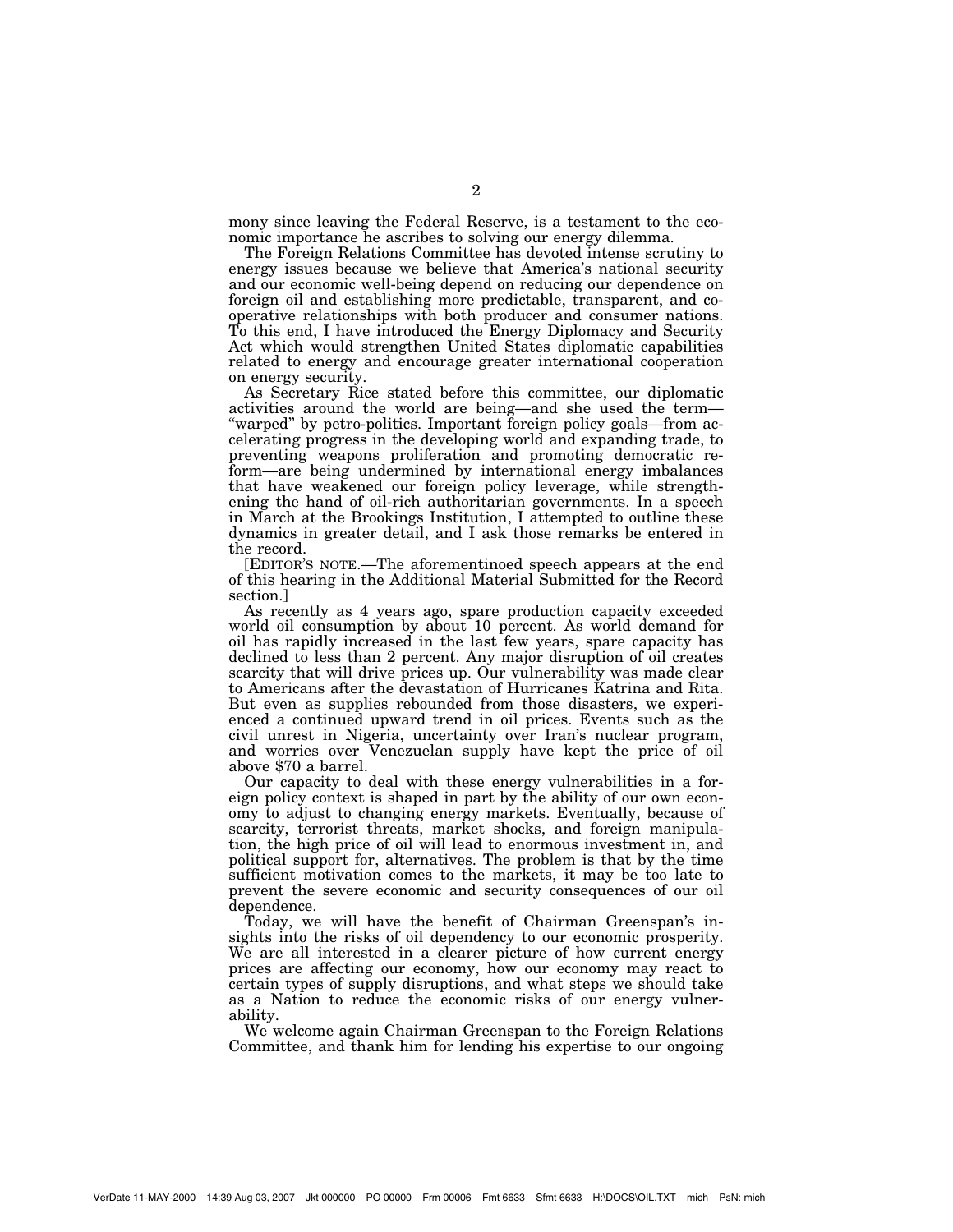inquiry. At the time that the distinguished ranking member comes I'll recognize him, of course, for his opening comment and statements, but for the moment we want to make the best use of our time and we'd like to proceed directly to our distinguished witness. We're delighted to have you and we would ask you to proceed.

#### **STATEMENT OF HON. ALAN C. GREENSPAN, PRESIDENT, GREENSPAN ASSOCIATES LLC, WASHINGTON, DC**

Dr. GREENSPAN. Well, thank you very much Mr. Chairman, Senators. This morning I shall try to detail how the balance of world oil supply and demand has become so precarious that even small acts of sabotage or local insurrection have a significant impact on prices. American business, to date, has largely succeeded in finding productivity improvements that have contained energy costs. American households, however, are struggling with rising gasoline prices.

Even before the devastating hurricanes of last summer, world oil markets had been subject to a degree of strain not experienced for a generation. Oil prices had been persistently edging higher since 2002 as increases in global oil consumption progressively absorbed the buffer of several million barrels a day in excess capacity that stood between production and demand. Today, world oil production stands at about 85 million barrels a day, and little excess capacity remains. Just how much excess capacity and of what quality oil, is a matter of debate. But no matter what the precise answer, the buffer between supply and demand is much too small to absorb shutdowns of even a small part of the world's production. Moreover, growing threats of violence to oilfields, pipelines, storage facilities, and refineries, especially in the Middle East, have increased the private demand to hold oil inventories worldwide. Oil users judge they need to be prepared for the possibility that at some point a raid will succeed, with a devastating impact on supply.

For most of the history of oil, its producers and consumers determined its price. Only those who could physically store large quantities of oil had the ability to trade. But important advances in finance have opened the market to a much larger number of participants. There has been a major upsurge in over-the-counter trading of oil futures and other commodity derivatives. Thus, when in the last couple of years it became apparent that the world's oil industry was not investing enough to expand crude-oil production capacity quickly enough to meet the rising demand, increasing numbers of hedge funds and other institutional investors began bidding for oil. They accumulated it in substantial net long positions in crude oil futures, largely in the over-the-counter market. These net long futures contracts, in effect, constituted a bet that oil prices would rise. The sellers of those contracts to investors, when all of the offsetting claims are considered, are of necessity, the present owners of the billions of barrels of private inventories of oil held throughout the world—namely, the producers and consumers.

Even though inventories of oil have risen significantly in recent years, persistent upward price movements have made it apparent that the rise in investors' ownership claims to the world's oil inventories has likely exceeded the inventory increase. This implies a re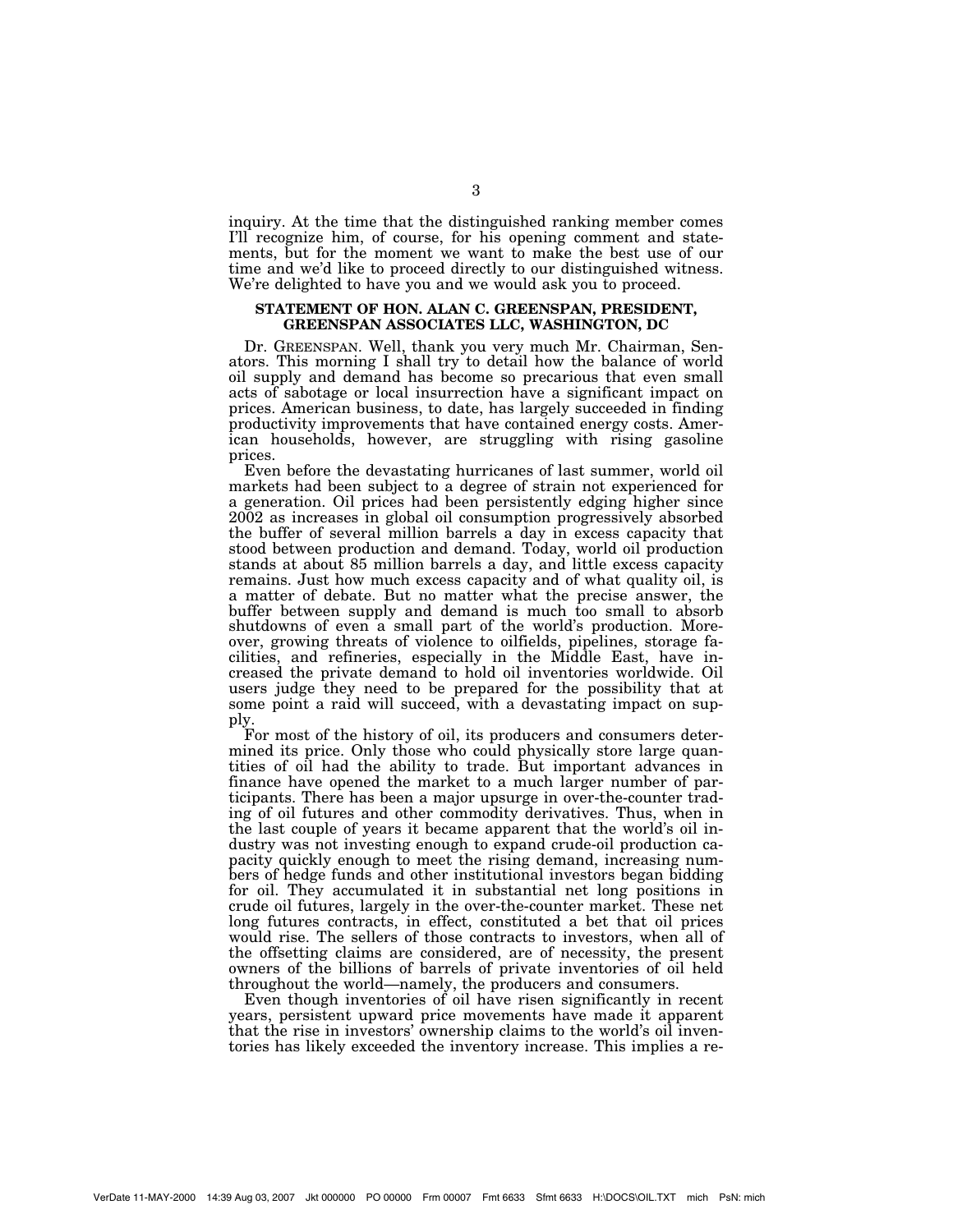duction in the unencumbered inventory holdings of producers and consumers. In other words, some part of the oil in the world's storage tanks and pipelines is spoken for by investors. The extent of the surge in participation by financial institutions in claims on real barrels of oil is reflected in the near tripling of the notional value of commodity derivatives (excluding precious metals) during the four quarters of 2005 reported by U.S. commercial banks. Most of those contracts are for oil. The accumulation of net long positions in oil on the New York Mercantile Exchange by noncommercial traders, which is to say by investors, has exhibited a similar pattern.

The new participants, investors, and speculators in the world's 2 trillion-a-year oil market are hastening the adjustment process that has become so urgent with the virtual elimination of the world supply buffer. With the demand from the investment community, oil prices have moved up sooner than they would have otherwise. In addition, there has been a large increase in oil inventories. In response to higher prices, producers have increased production dramatically and some consumption has been scaled back. Even though crude oil productive capacity is still inadequate, it too has risen significantly over the past 2 years in response to price.

Hypothetically, if we still had the 10 million barrels a day of spare capacity that existed two decades ago, neither surges in demand nor temporary shutdowns of output from violence, hurricanes, or unscheduled maintenance would be having much, if any, impact on price. Returning to such a level of spare capacity appears wholly out of reach for the foreseeable future, however. This is not because there is any shortage of oil in the ground. The problem is that aside from Saudi-Aramco, few, if any, national oil companies which own most of the world's proved oil reserves are investing enough of their surging cash flow to convert the reserves into crude oil productive capacity. Only Saudi-Aramco appears sufficiently concerned, at least publicly, that high oil prices will reduce the long-term demand for oil, which could significantly diminish the value of Saudi Arabia's—or indeed, any country's—oil reserves.

Although outlays on productive capacity are rising, the significant proportion of oil revenues held as financial assets suggests that many governments perceive that the benefits of investing in additional capacity to meet rising world oil demand are limited. Moreover, much oil revenue has been diverted to meet the perceived high-priority needs of rapidly growing populations. Unless those policies, political institutions, and attitudes change, it is difficult to envision a rate of reinvestment by these economies adequate to meet rising world oil demand. Some members of the Organization of Petroleum Exporting Countries (OPEC) have recently announced expansion plans. But how firm such plans are, is difficult to judge. They and other nations have rebuffed offers by international oil companies to help tap their reserves. Opportunities to expand oil production elsewhere are limited to a few regions, notably the former Soviet Union.

Besides feared shortfalls in crude oil capacity, the adequacy of world refining capacity has become worrisome as well. Over the past decade, crude oil production has risen faster than refining capacity. A continuation of this trend would soon make lack of refin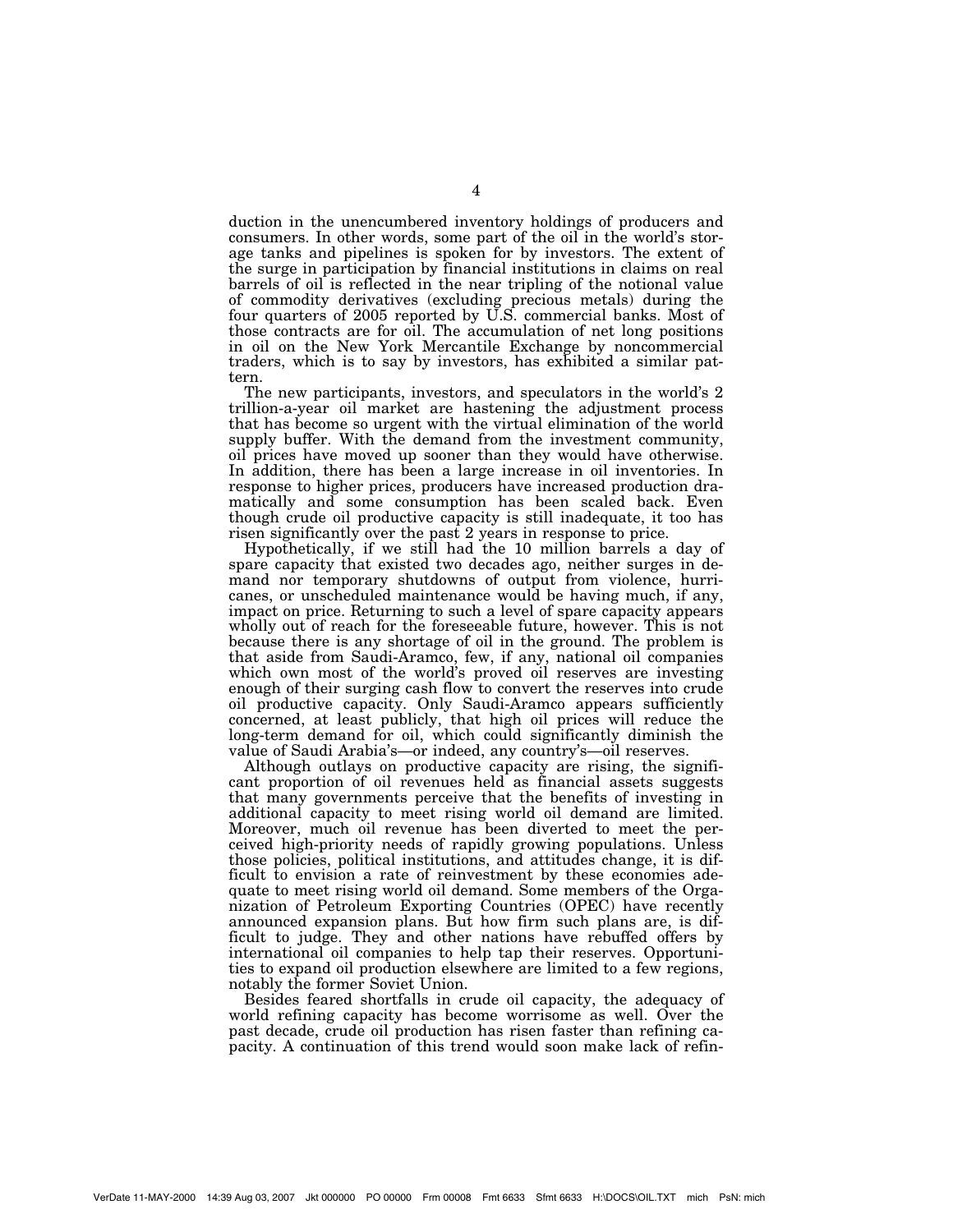ing capacity the binding constraint on growth in oil use. This may already be happening in certain grades of oil, given the growing mismatch between the heavier and more sour content of world crude oil production and the rising world demand for lighter, sweeter petroleum products.

There is thus a special need to add adequate coking and desulphurization capacity to convert the average gravity and sulphur content of much of the world's crude oil to the lighter and sweeter needs of product markets, which are increasingly dominated by transportation fuels that must meet ever more stringent environmental requirements. Yet, the expansion and modernization of world refineries are lagging. For example, no new refinery has been built in the United States since 1976. The consequence of lagging modernization is reflected in a significant widening of the price spread between the higher-priced light sweet crudes such as Brent, which are easier to refine, and the heavier crudes such as Maya, which are not.

To be sure, refining capacity does continue to expand, albeit too gradually, and oil exploration and development is continuing, even in industrial countries. Conversion of the vast Athabasca oil sands reserves in Alberta to productive capacity, while slow, has made this unconventional source of oil highly competitive at current market prices. However, despite improved technology and high prices, additions to proved reserves in the developed world have not kept pace with production; so those reserves are being depleted.

The history of world petroleum is one of a rapidly growing industry in which producers have sought to provide consumers with stable prices to foster the growth of demand. In the first decade of the 20th century, pricing power was firmly in the hands of Americans. Even after the breakup of the Standard Oil monopoly in 1911, pricing power remained with the United States—first with the U.S. oil companies and later with the Texas Railroad Commission, which would raise limits on output to suppress price spikes and cut output to prevent sharp price declines.

Indeed, as late as the 1950s, crude oil production in the United States (more than 40 percent of which was in Texas) still accounted for more than half of the world total. In 1951, excess Texas crude was poured into the market to contain the impact on oil prices of the nationalization of Iranian oil. Excess American oil was again released to the market to counter the price pressures induced by the Suez crisis of 1956 and the Arab-Israeli War of 1967.

American oil's historical role ended in 1971, when rising world demand finally exceeded the excess crude oil capacity of the United States. At that point, the marginal pricing of oil abruptly shifted at first to a few large Middle East producers and later to market forces broader than they, or anyone, can contain.

To capitalize on their newly acquired pricing power in the early 1970s, many producing nations, especially in the Middle East, nationalized their oil companies. The full magnitude of the pricing power of the nationalized companies became evident in the aftermath of the oil embargo of 1973. During that period, posted crude oil prices at Ras Tanura, Saudi Arabia, rose to more than \$11 per barrel, far above the \$1.80 per barrel that had been unchanged from 1961 to 1970. The further surge in oil prices that accompanied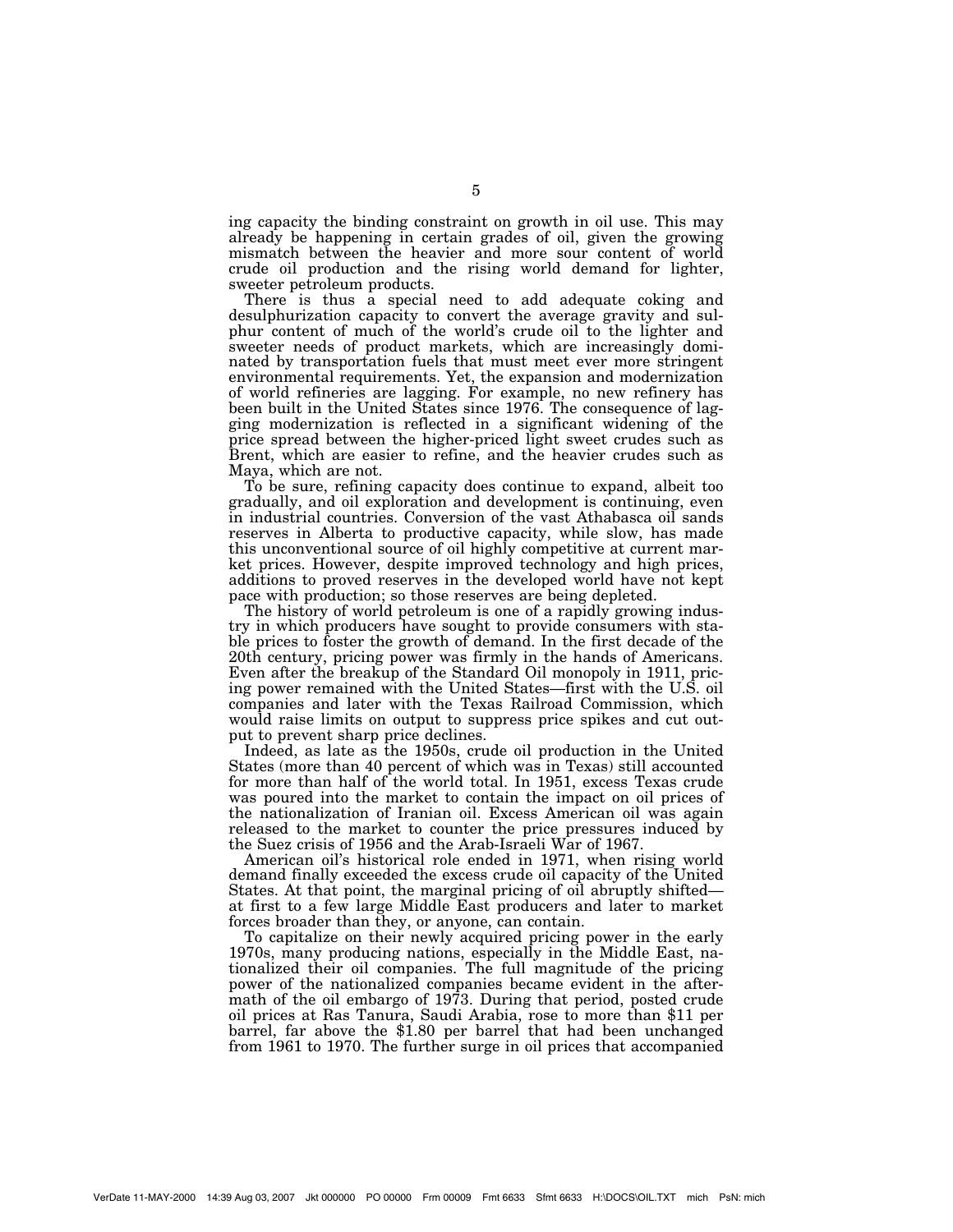the Iranian Revolution in 1979 eventually drove up prices to \$39 per barrel by February 1981. That translates to \$76 per barrel in today's prices.

The higher prices of the 1970s abruptly ended the extraordinary growth of U.S. and world consumption of oil and the increased intensity of its use which were hallmarks of the decades following World War II. Since the more than tenfold increase in crude oil prices between 1972 and 1981, world oil consumption per dollar of real GDP equivalent of global gross domestic product (GDP) has declined by approximately one-third.

In the United States, between 1945 and 1973, consumption of petroleum products rose at a startling average annual rate of 4.5 percent, well in excess of growth of our real GDP. However, between 1973 and 2006, U.S. oil consumption grew, on average, at only a half a percent per year, far short of the rise in real GDP. In consequence, the ratio of U.S. oil consumption to GDP fell by half.

Much of the decline in the ratio of oil use to real GDP in the United States has resulted from growth in the proportion of GDP composed of services, high-tech goods, and other less oil-intensive industries. The remainder of the decline is due to improved energy conservation: greater home insulation, better gasoline mileage, more efficient machinery, and streamlined production processes. These ongoing trends seem to have intensified of late with the sharp, recent increases in oil prices.

To date, it is difficult to find serious erosion in world economic activity as a consequence of sharply higher oil prices. Indeed, we have just experienced one of the strongest global economic expansions since the end of World War II. The United States, especially, has been able to absorb the huge implicit tax of rising oil prices so far. However, recent data indicate we may finally be experiencing some impact.

Clearly, if the current almost nonexistent supply buffer were significantly increased through a step-up in supply or a stepdown in consumption, oil prices would fall, perhaps sharply. This would likely occur even if there were no decrease in the threat to oil facilities from attacks or hurricanes. A large enough buffer could absorb such contingencies with modest impact on price.

But for good reason, holders of claims to the existing private inventories of oil apparently do not foresee a likelihood of change sufficient to alter the current outlook. This does not mean that oil prices will necessarily move higher, however. All of the concerns about future contingencies are already discounted in today's spot price. It will require a change in the outlook one way or the other to move crude oil prices. History tells us that will happen—often.

The U.S. economy has been able to absorb the huge impact of rising oil prices with little consequence to date because it has become far more flexible over the past three decades owing to deregulation and globalization. Growing protectionism would undermine that flexibility and make our Nation increasingly vulnerable to the vagaries of the oil market.

Current oil prices over time should lower to some extent our worrisome dependence on petroleum. Still higher oil prices will inevitably lead to more vehicle transportation to hybrids, and despite the inconvenience, plug-in hybrids. Corn ethanol, though valuable,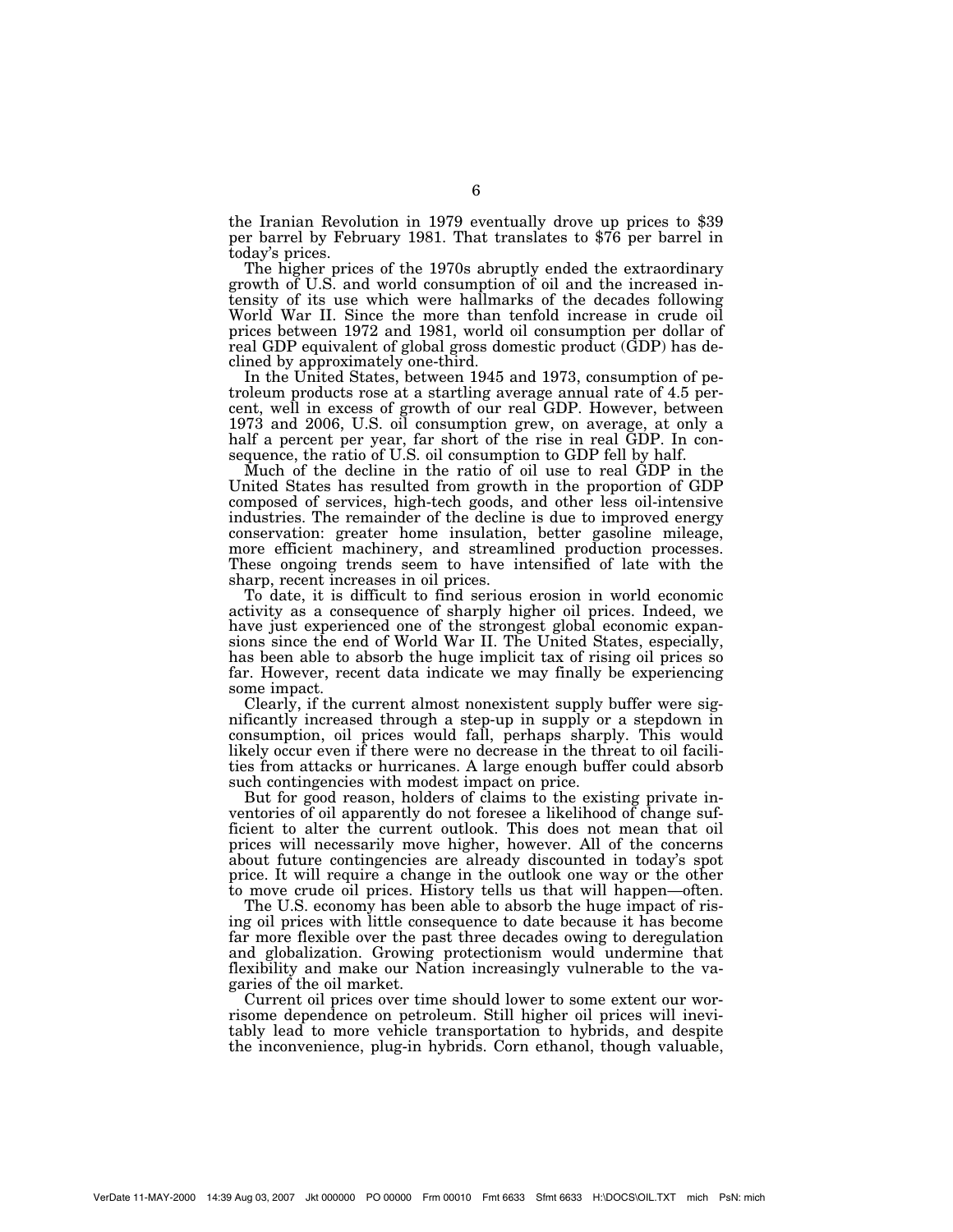can play only a limited role, because its ability to displace gasoline is modest at best. But cellulosic ethanol, should it fulfill its promise, would help to wean us of our petroleum dependence, as could clean coal and nuclear power. With those developments, oil in the years ahead will remain an important element of our energy future, but it need no longer be the dominant player.

Thank you very much, Mr. Chairman, I look forward to your questions.

#### [The prepared statement of Dr. Greenspan follows:]

#### PREPARED STATEMENT OF HON. ALAN C. GREENSPAN, PRESIDENT, GREENSPAN ASSOCIATES LLC, WASHINGTON, DC

Mr. Chairman, Senator Biden, and members of the committee. This morning I shall try to detail how the balance of world oil supply and demand has become so precarious that even small acts of sabotage or local insurrection have a significant impact on oil prices. American business, to date, has largely succeeded in finding productivity improvements that have contained energy costs. American households, however, are struggling with rising gasoline prices.

Even before the devastating hurricanes of last summer, world oil markets had been subject to a degree of strain not experienced for a generation. Oil prices had been persistently edging higher since 2002 as increases in global oil consumption progressively absorbed the buffer of several million barrels a day in excess capacity that stood between production and demand. Today world oil production stands at about 85 million barrels a day, and little excess capacity remains. Just how much excess capacity, and of what quality oil, is a matter of debate. But no matter what<br>the precise answer, the buffer between supply and demand is much too small to ab-<br>sorb shutdowns of even a small part of the world's produ wide. Oil users judge they need to be prepared for the possibility that at some point a raid will succeed with a devastating impact on supply.

For most of the history of oil, its producers and consumers determined its price. Only those who could physically store large quantities of oil had the ability to trade. But important advances in finance have opened the market to a much larger number of participants. There has been a major upsurge in over-the-counter trading of oil futures and other commodity derivatives. Thus, when in the last couple of years it became apparent that the world's oil industry was not investing enough to expand crude oil production capacity quickly enough to meet rising demand, increasing numbers of hedge funds and other institutional investors began bidding for oil. They accumulated it in substantial net long positions in crude oil futures, largely in the over-the-counter market. These net long futures contracts, in effect, constituted a bet that oil prices would rise. The sellers of those contracts to investors, when all of the offsetting claims are considered, are of necessity the present owners of the billions of barrels of private inventories of oil held throughout the world—namely, the producers and consumers.

Even though inventories of oil have risen significantly in recent years, persistent upward price movements have made it apparent that the rise in investors' ownership claims to the world's oil inventories has likely exceeded the inventory increase. This implies a reduction in the unencumbered inventory holdings of producers and consumers. In other words, some part of the oil in the world's storage tanks and pipelines is spoken for by investors. The extent of the surge in participation by financial institutions in claims on real barrels of oil is reflected in the near tripling of the notional value of commodity derivatives (excluding precious metals) during the four quarters of 2005 reported by U.S. commercial banks. Most of those contracts are for oil. The accumulation of net long positions in oil on the New York Mercantile Exchange by noncommercial traders, which is to say by investors, has exhibited a similar pattern.

The new participants, investors and speculators, to the world's \$2 trillion-a-year oil market are hastening the adjustment process that has become so urgent with the virtual elimination of the world supply buffer. With the demand from the investment community, oil prices have moved up sooner than they would have otherwise. In addition, there has been a large increase in oil inventories. In response to higher prices, producers have increased production dramatically and some consumption has been scaled back. Even though crude oil productive capacity is still inadequate, it too has risen significantly over the past 2 years in response to price.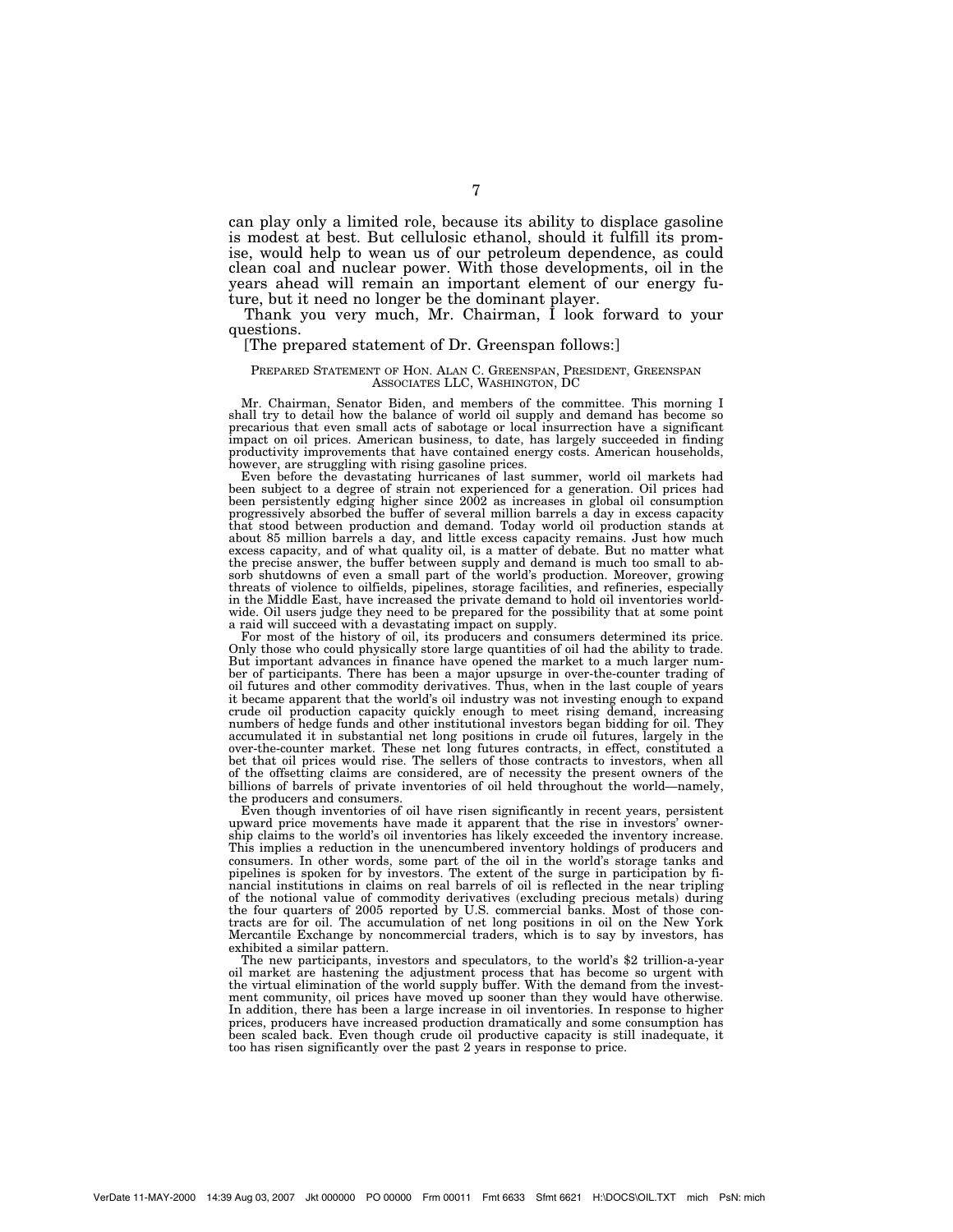Hypothetically, if we still had the 10 million barrels a day of spare capacity that existed two decades ago, neither surges in demand nor temporary shutdowns of output from violence, hurricanes, or unscheduled maintenance would be having much, if any, impact on price. Returning to such a level of spare capacity appears wholly out of reach for the foreseeable future, however. This is not because there is any shortage of oil in the ground. The problem is that aside from Saudi-Aramco, few, if any, national oil companies which own most of the world's proved oil reserves are investing enough of their surging cash flow to convert the reserves into crude oil productive capacity. Only Saudi-Aramco appears sufficiently concerned, at least publicly, that high oil prices will reduce the long-term demand for oil, which could sig-nificantly diminish the value of Saudi Arabia's—or indeed, any country's—oil re-

serves. Although outlays on productive capacity are rising, the significant proportion of oil revenues held as financial assets suggests that many governments perceive that the benefits of investing in additional capacity to meet rising world oil demand are limited. Moreover, much oil revenue has been diverted to meet the perceived highpriority needs of rapidly growing populations. Unless those policies, political institu-tions, and attitudes change, it is difficult to envision a rate of reinvestment by these economies adequate to meet rising world oil demand. Some members of the Organi-zation of Petroleum Exporting Countries (OPEC) have recently announced expansion plans. But how firm such plans are is difficult to judge. They and other nations have rebuffed offers by international oil companies to help tap their reserves. Opportunities to expand oil production elsewhere are limited to a few regions, notably the former Soviet Union.

Besides feared shortfalls in crude oil capacity, the adequacy of world refining ca-pacity has become worrisome as well. Over the past decade, crude oil production has risen faster than refining capacity. A continuation of this trend would soon make<br>lack of refining capacity the binding constraint on growth in oil use. This may al-<br>ready be happening in certain grades of oil, given the g world demand for lighter, sweeter petroleum products.

There is thus a special need to add adequate coking and desulphurization capacity to convert the average gravity and sulphur content of much of the world's crude oil to the lighter and sweeter needs of product markets, which are increasingly domi-nated by transportation fuels that must meet ever more stringent environmental requirements. Yet the expansion and modernization of world refineries are lagging. For example, no new refinery has been built in the United States since 1976. The consequence of lagging modernization is reflected in a significant widening of the price spread between the higher-priced light sweet crudes such as Brent, which are

easier to refine, and the heavier crudes such as Maya, which are not. To be sure, refining capacity does continue to expand, albeit too gradually, and oil exploration and development is continuing, even in industrial countries. Conversion of the vast Athabasca oil sands reserves in Alberta to productive capacity, while slow, has made this unconventional source of oil highly competitive at current market prices. However, despite improved technology and high prices, additions to proved reserves in the developed world have not kept pace with production; so those reserves are being depleted.

The history of world petroleum is one of a rapidly growing industry in which producers have sought to provide consumers with stable prices to foster the growth of demand. In the first decade of the 20th century, pricing power was firmly in the hands of Americans. Even after the breakup of the Standard Oil monopoly in 1911, pricing power remained with the United States—first with the U.S. oil companies and later with the Texas Railroad Commission, which would raise limits on output to suppress price spikes and cut output to prevent sharp price declines.

Indeed, as late as the 1950s, crude oil production in the United States (more than 40 percent of which was in Texas) still accounted for more than half of the world total. In 1951, excess Texas crude was poured into the market to contain the impact on oil prices of the nationalization of Iranian oil. Excess American oil was again released to the market to counter the price pressures induced by the Suez crisis of 1956 and the Arab-Israeli War of 1967.

American oil's historical role ended in 1971, when rising world demand finally exceeded the excess crude oil capacity of the United States. At that point, the marginal pricing of oil abruptly shifted—at first to a few large Middle East producers and later to market forces broader than they, or anyone, can contain.

To capitalize on their newly acquired pricing power in the early 1970s, many producing nations, especially in the Middle East, nationalized their oil companies. The full magnitude of the pricing power of the nationalized companies became evident in the aftermath of the oil embargo of 1973. During that period, posted crude oil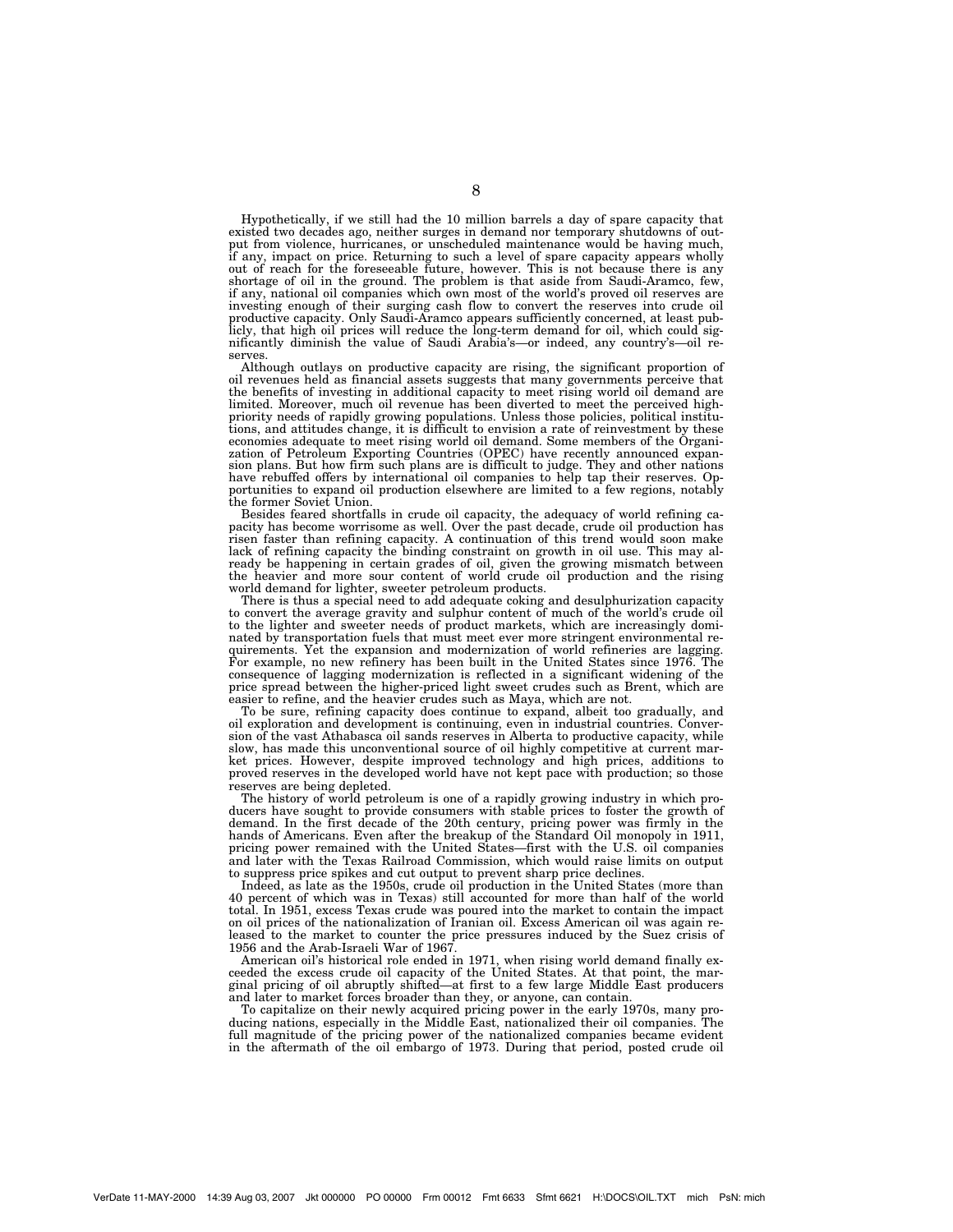prices at Ras Tanura, Saudi Arabia, rose to more than \$11 per barrel, far above the \$1.80 per barrel that had been unchanged from 1961 to 1970. The further surge in oil prices that accompanied the Iranian Revolution in 1979 eventually drove up prices to \$39 per barrel by February 1981. That translates to \$76 per barrel in today's prices.

The higher prices of the 1970s abruptly ended the extraordinary growth of U.S. and world consumption of oil and the increased intensity of its use which were hallmarks of the decades following World War II. Since the more than tenfold increase in crude oil prices between 1972 and 1981, world oil consumption per real dollar equivalent of global gross domestic product (GDP) has declined by approximately one-third.

In the United States, between 1945 and 1973, consumption of petroleum products rose at a startling average annual rate of  $4\frac{1}{2}$  percent, well in excess of growth of our real GDP.<br>However, between 1973 and 2006, U.S. oil consumption grew, on average, at only

 $\frac{1}{2}$  percent per year, far short of the rise in real GDP. In consequence, the ratio of U.S. oil consumption to GDP fell by half.

Much of the decline in the ratio of oil use to real GDP in the United States has resulted from growth in the proportion of GDP composed of services, high-tech goods, and other less oil-intensive industries. The remainder of the decline is due to improved energy conservation: greater home insulation, better gasoline mileage, more efficient machinery, and streamlined production processes. These ongoing trends seem to have intensified of late with the sharp, recent increases in oil prices.

To date, it is difficult to find serious erosion in world economic activity as a consequence of sharply higher oil prices. Indeed, we have just experienced one of the strongest global economic expansions since the end of World War II. The United States, especially, has been able to absorb the huge implicit tax of rising oil prices so far. However, recent data indicate we may finally be experiencing some impact.

Clearly, if the current almost nonexistent supply buffer were significantly increased through a step-up in supply or a stepdown in consumption, oil prices would fall, perhaps sharply. This would likely occur even if there were no decrease in the threat to oil facilities from attacks or hurricanes. A large enough buffer could absorb such contingencies with modest impact on price.

But for good reason, holders of claims to the existing private inventories of oil apparently do not foresee a likelihood of change sufficient to alter the current outlook. This does not mean that oil prices will necessarily move higher, however. All of the concerns about future contingencies are already discounted in today's spot price. It will require a change in the outlook one way or the other to move crude oil prices. History tells us that will happen—often.

The U.S. economy has been able to absorb the huge impact of rising oil prices with little consequence to date because it has become far more flexible over the past three decades owing to deregulation and globalization. Growing protectionism would undermine that flexibility and make our Nation increasingly vulnerable to the vagaries of the oil market.

Current oil prices over time should lower to some extent our worrisome dependence on petroleum. Still higher oil prices will inevitably move vehicle transportation to hybrids, and despite the inconvenience, plug-in hybrids. Corn ethanol, though valuable, can play only a limited role, because its ability to displace gasoline is modest at best. But cellulosic ethanol, should it fulfill its promise, would help to wean us of our petroleum dependence, as could clean coal and nuclear power. With those developments, oil in the years ahead will remain an important element of our energy future, but it need no longer be the dominant player.

The CHAIRMAN. Thank you very much, Chairman. I'd like to recognize now the distinguished ranking member of our committee, Senator Biden, for his opening statement.

#### **OPENING STATEMENT OF HON. JOSEPH R. BIDEN, JR., U.S. SENATOR FROM DELAWARE**

Senator BIDEN. Dr. Greenspan, thank you very much for being here. Today's headlines obviously make it clear just how important this hearing is. On the one hand, we have concern about inflation, led by the petroleum-based energy costs that has increased 61 percent at an annual rate in the first quarter of this year. And on the other hand, we have our financial markets roiled by the worry that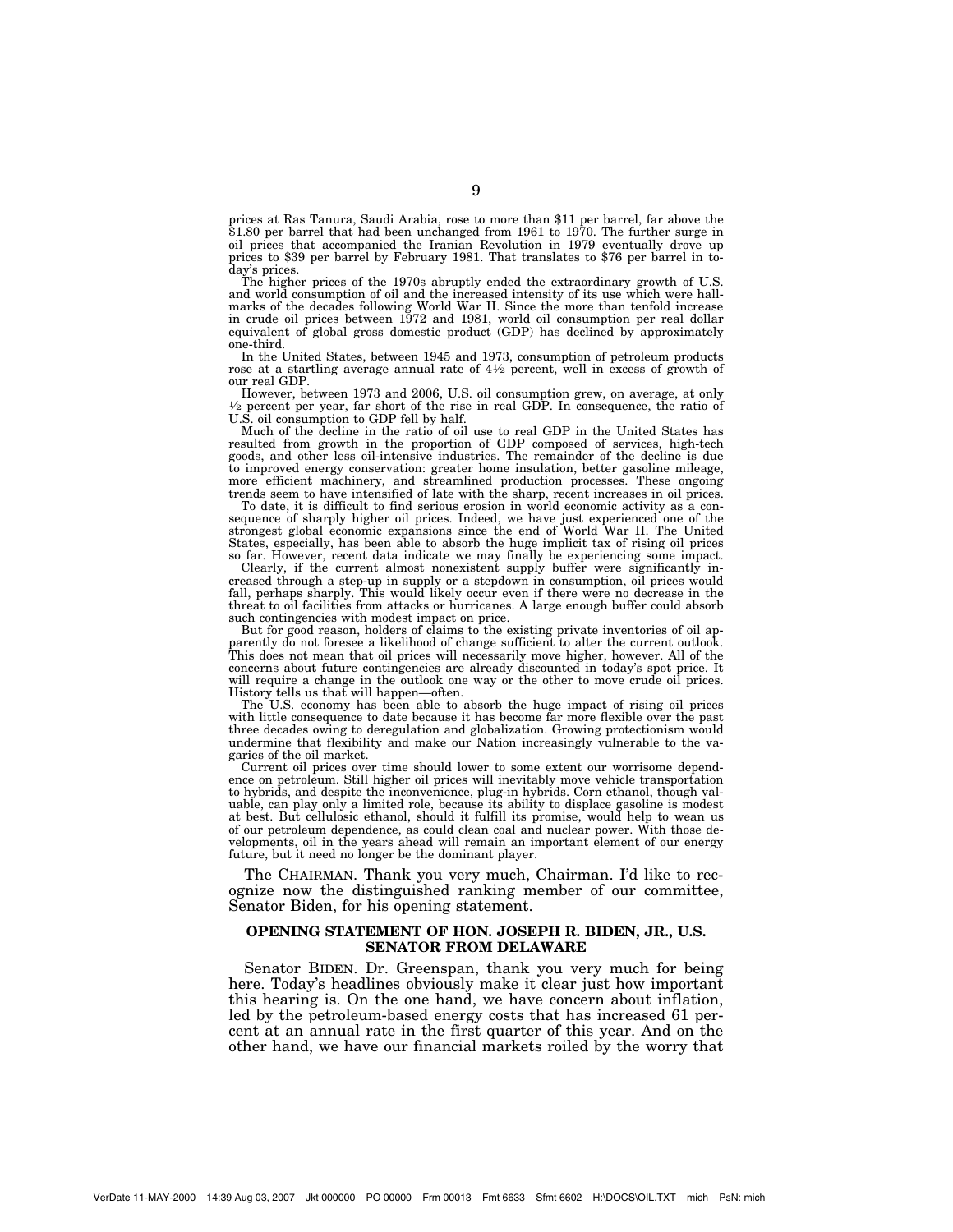the Federal Reserve's prescription—continuing a course of 15 straight rate increases—could put the brakes on an economy that is already slowing down some.

We could not have clearer evidence, in my view, of our country's vulnerability to oil prices. I am pleased to be working with my colleague, the chairman of the committee, on a series of hearings relating to the cost of our dependence on imported oil, and joining with him and others in a search for alternatives.

But today, it's a privilege to hear you. You've guided this Nation's monetary policy for almost two decades, and through a wide variety of domestic and international challenges, and through profound changes in our economy. In my view, no one in the world who spoke on economic affairs was more listened to than you were, Mr. Chairman. Not always understood, but listened to. It's a little daunting to have you before this committee, someone of your stature. You yourself once said, ''If I turn out to be particularly clear, you probably misunderstood what I said.'' So your pronouncements, although they seem clear to me today, then as the Chairman has said, they can still move markets. And we appreciate your candor and your clarity and some guidance for us in the challenges we face.

The last time you appeared before this committee, Mr. Chairman, you were facing—we were facing—the Pesos crisis, the first wave of international financial crises in the late 1990s. The topic of today's hearing presents threats of a similar magnitude to our economy, in our view, and to our security. Today we're concerned about fundamentals, about the fuels that make our economy run, about the threats to our economic security, because we do not control—as you've pointed out very starkly, by going through the historical analysis—we do not control access to those fuels like we did in the 1950s and 1960s. And we're looking for ways that we can move to a more secure source in the near future.

And it seems to me our failure to set a national energy policy and reduce our consumption of oil has handcuffed our foreign policy and weakened us economically. Global oil consumption—especially with the extremely rapid modernization of countries like China and India—is growing faster than the discovery and development of new supplies. And supply has never been so tight, as you point out, relative to demand. We now live in a world that consumes 85 million barrels every day. That's an enormous amount, and meanwhile the world's spare production capacity has shrunk to 2 percent of demand. And that means the slightest thing—a terrorist attack in Saudi Arabia, talk tough on Iran, violence in Nicaragua, even a bad storm in the Gulf—can cause oil markets to panic, for reasons you've stated in terms of it being controlled by private investors as well.

Here in the Foreign Relations Committee, we deal every day in foreign policy implications of our dependence on imported fossil fuels. Most obviously, there are complex relationships with what Michael Mandelbaum calls, and others have called, the "Axis of Oil''—the oil-rich regimes around the world.

This dependence has a pernicious effect, in my view, on our foreign policy. It literally helps us fuel terrorism—the very terrorism we're fighting—because some of the dollars we spend on crude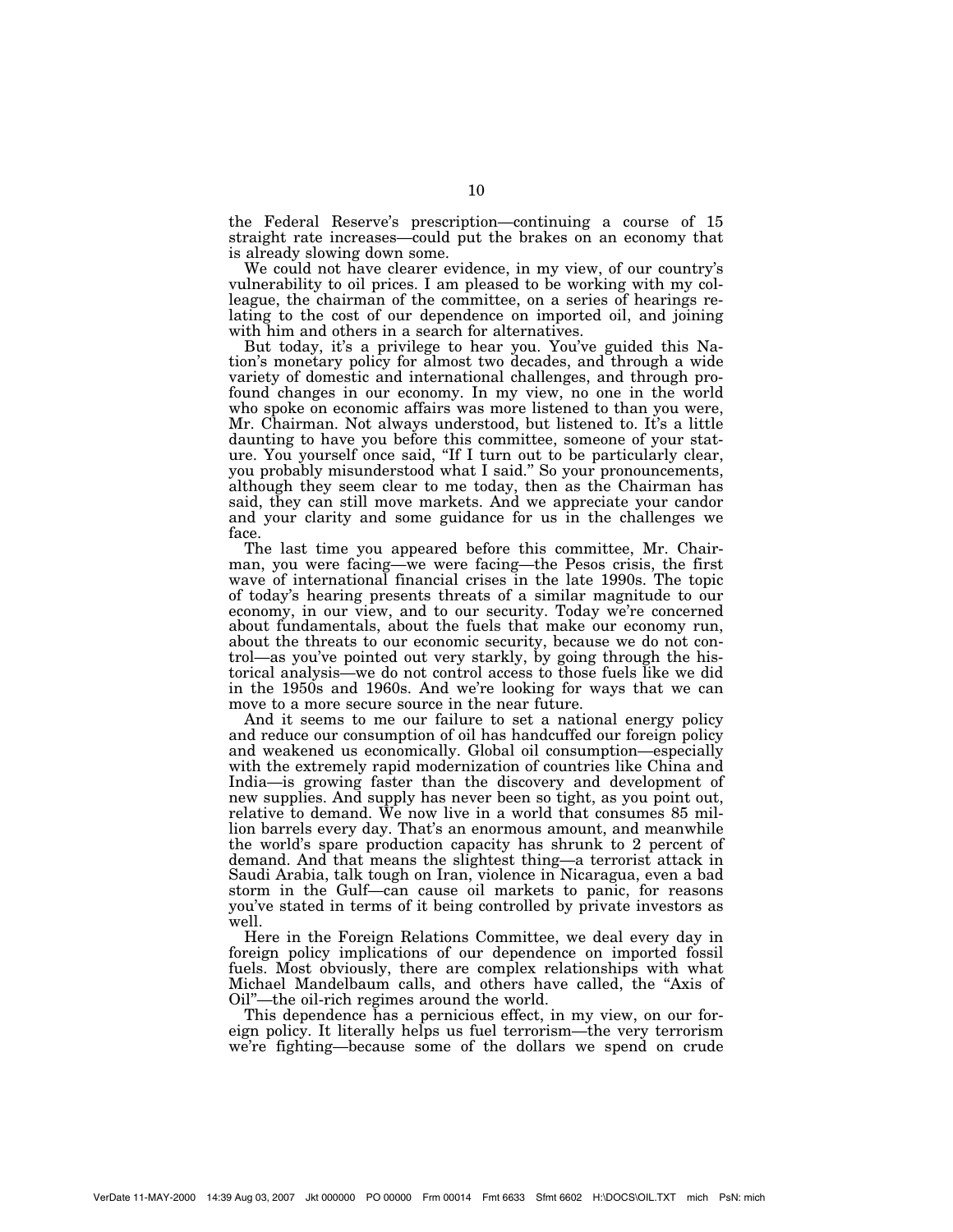wind up in the pockets of the radicals that we are worried about. It limits our options and limits our leverage in dealing with national security threats, because oil-rich countries can stand up to us and oil-dependent countries are afraid to stand with us.

And it undercuts our hopes, in my view, of advancing democracy and freedom because repressive regimes, swimming in a sea of high-priced oil, can resist pressures to reform as we see right now in Iran.

To cite just one example, Iran's most recent threats to disrupt oil exports—as a direct response to our attempts to deal with their nuclear ambitions—was immediately translated into an increase in oil prices, a jump to \$73 a barrel. Not just economic forces, but political conflicts, drive the markets.

I will not repeat what the Chairman has often mentioned about the ability of nation's to essentially indicate, or impact the security of other countries by threatening to and/or curtailing access to oil. It has a powerful, powerful impact.

So we're here today to get a chance to talk to you about the economic impact of oil and gas prices. And during your long tenure, Mr. Chairman, oil and gas prices spiked dangerously several times.

So you've repeatedly warned us about the potential impact of those fundamental energy prices on inflation as they worked their way through the economy, as well as the potential to slow economic activity as consumers and producers move limited dollars from other sectors to cover energy costs.

In your last Monetary Report to Congress last year, Dr. Greenspan, you placed significant stress on the potential problems that could arise from a jump in energy prices.

You reported then that the impact that could have on consumer spending—the hit to the average American pocketbook—would depend on how much incomes were growing. On that front, the news is not encouraging. Yesterday's, I guess it was yesterday's, June 2nd Wall Street Journal piece on data suggests a rise in energy prices are hurting low income shoppers.

On that front, as I said, it depends on how incomes are growing. The last reports from the job market show yet another disappointingly small increase in the number of Americans finding work. And the persistence of a very troubling notion of stagnation in wages. Something, it seems to me, is not going right. Thus far, in the economic recovery when the job picture is as weak at it appears to be, I wish you—I'm going to ask you to speak to that, if you will. Wages are still flat, up just a penny an hour. That's 40 cents for a 40-hour work week. And the cost of living, including the cost of gasoline, and everything made and transported with petroleum continues to grow faster than incomes.

The cost of gasoline went up 2 cents a gallon last week. That's over 40 cents more for every  $20$  gallons of gas pumped. That means that the higher price of gasoline really hurt low-income and middle-income families. Gas is pretty much a fixed cost for the average American family who can't switch cars or move closer to work. For them, it's is not an abstract discussion.

As I said, I referenced the Wall Street Journal article saying "Rising Energy Prices Pinch Low-Income Shoppers." Slow growth,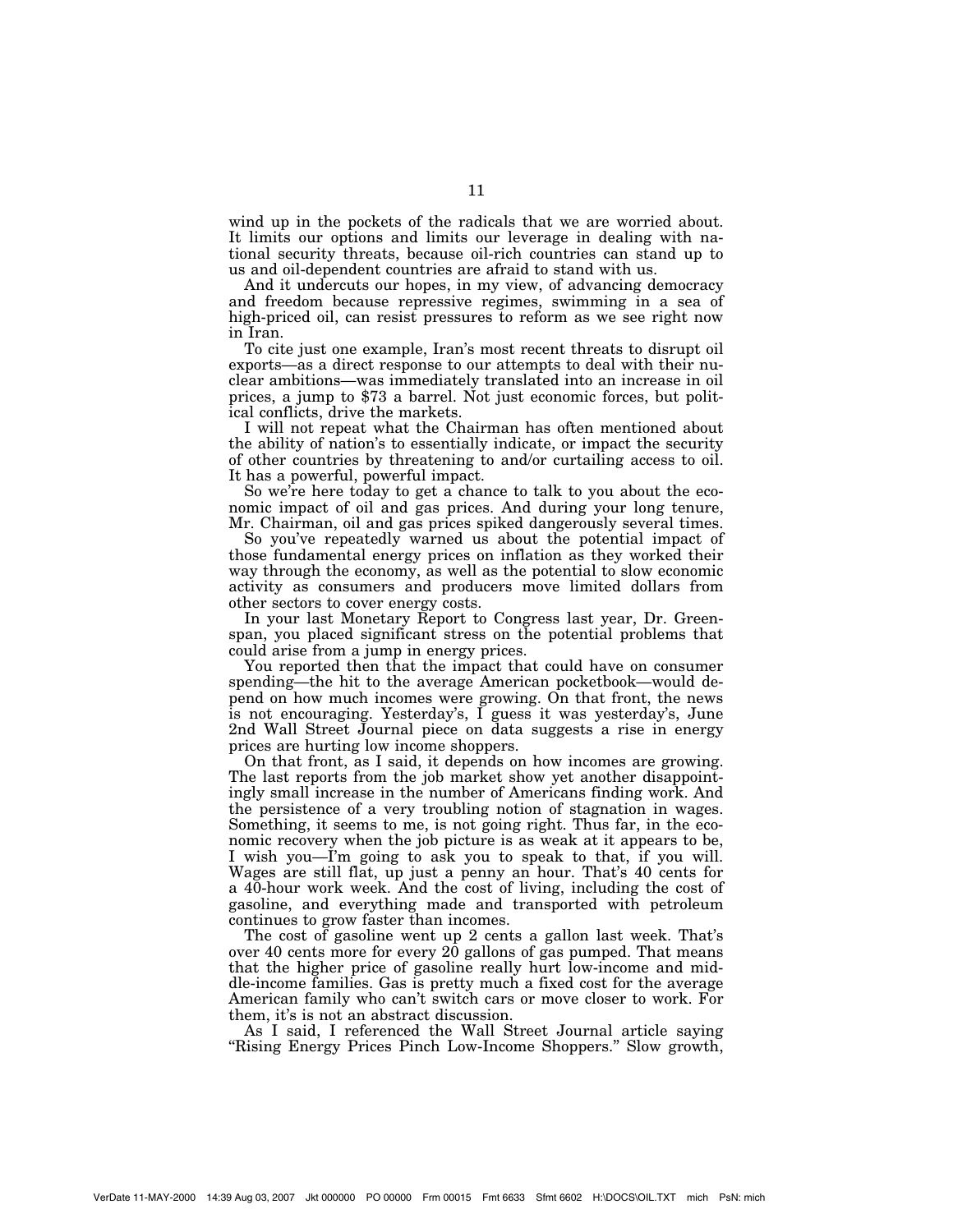flat wages—American households are part of the context we need to understand when we talk about the impact of oil prices.

In the bigger picture, our dependence on foreign oil feeds a cycle of dependence on foreign lenders to finance our dependence on foreign oil. Our trade deficit, which you've often spoke to, through March of this year, is \$192 billion—that's 6 percent of our economy. Thirty percent of that deficit—\$65 billion—was the cost of our petroleum imports. That number could grow, I'm told, to as high as \$100 billion this year.

To finance that trade deficit, we are borrowing from other countries, and supply of our debt will eventually outrun our demand, the way things are going. As we are already seeing, that means a weaker dollar, making imported oil—and the thousands of consumer goods from cars to computers—even more expensive.

Until we do something about our dependence on imported oil, we will not be in control, in our view, of our economic security. Will we, are we going to be able to restore our energy security by reducing our consumption of oil? Will we, can we, how do we make the most progress in the shortest amount of time? If we focus on fuels that we put in our cars and trucks, 70 percent of the oil we consume is used in transportation. Can we immediately begin to reduce oil consumption by switching to fuels that we can grow at home and making better, and more efficient use of our energy that we consume?

You pointed out that ethanol is not the answer, but it seems to me ethanol may be a way to begin to jump-start this process, as a logical element of the process of moving to cellulosic fuels and other fuels. I agree with you that we have to move faster in clean coal technology and nuclear energy.

But it seems to me we have to make sure, first of all, that we're driving good cars by increasing fuel efficiency. By requiring that every car sold in the United States is a flex-fuel vehicle that can run on alternative fuels like E85—85 percent ethanol.

Second, it seems to me, we need to make sure that we're using good fuels by requiring all major oil companies to add alternative fuel pumps to at least half of the gas stations they own.

And finally, it seems to me, we need to put in place the market and the infrastructure for alternative fuels so that as new, more advanced fuel technologies like cellulosic and ethanol become more widely available, with the available cars and the pumps that we, hopefully, have already begun to have put in place.

So, we've asked you here today to help us understand better the shape we're in today, and to draw on your experience, which is extensive, to understand how we manage this move into the future. So Doctor, your statement was enlightening. I'm looking forward to being able to ask you questions, and Mr. Chairman, I thank you for the courtesy of allowing me to make my statement at this point. Thank you again, Mr. Chairman.

The CHAIRMAN. Thank you very much, Senator Biden. Let me just say that the Chair will try to make a pragmatic choice. We have a number of members here, and as I indicated earlier on we'll have a rollcall vote at 10:00, and of course, some members will be attending the joint session, which all members have been asked to attend.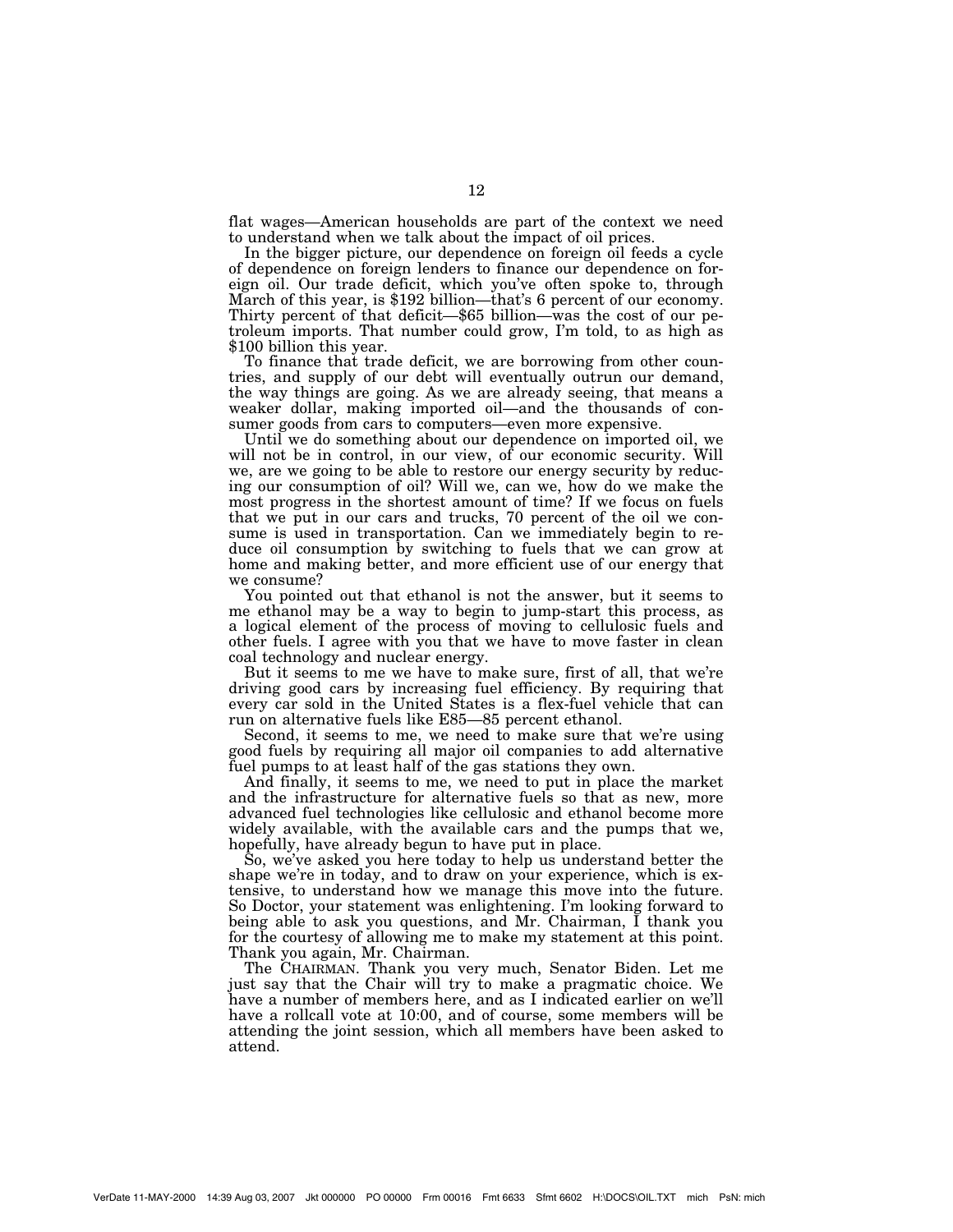So with the concurrence of the ranking member, I'm going to suggest we have, perhaps, besides the two of us at the moment, maybe a 5 minute round so as many Senators can be heard during that period, and I plan to return after the vote and continue on, and the ranking member will too, so we can ask our questions more extensively then.

So, we'll try a 5-minute round and begin with Senator Chafee.

Senator CHAFEE. Thank you, Mr. Chairman, very much. And I've got my question here. In your prepared statement you said that much oil revenues have been diverted to meet the perceived high priority needs of rapidly growing populations, and maybe you could talk about what's happening in China and India. Those of us that have been to China see all the bicyclists, and I'm sure the Chinese are going to gradually change from bicycles to petroleum-based vehicles. One point three billion people, in India also, a billion people. How's that, what effect is that going to have on this issue?

Dr. GREENSPAN. Well, Senator, as you're aware, the motor vehicle culture in China is gaining very rapidly. All you have to do is remember that it wasn't that long ago when there were traffic jams in Beijing with bicycles. And now it's just car to car, bumper to bumper, and they're producing cars at a very rapid pace and indeed coupled with their imports they're adding—the actual sales level is quite high.

The problem in China is, even before this surge, is that their oil efficiency is half ours. Namely, the ratio of oil consumption to GDP is twice that of the United States, and there's a great deal of inefficiency, and obviously since their basic desire is essentially to move as fast as they can in the manufacturing area, the issue of fuel efficiency is not their highest priority even though they are aware of it, and obviously increasingly are aware of environmental problems that affect them.

There's no question that fuel efficiency will increase in China as the economy gets more sophisticated. But because it starts at such a highly inefficient level, and because its growth rate is far faster than the world average, it's a major demander of oil and indeed it's the second largest consumer in the world and probably—talking about the contribution to the increase in the demand—it is by far the dominant force, and is very likely to be until they run into really serious congestion with respect to car saturation. But at the moment, the demand for gasoline is going up quite significantly.

Senator CHAFEE. And India is similar? China and India have their own reserves, so as they come onto the market, transportation is 65 percent of our consumption—as these two colossus come onto the market, supply and demand has to be a factor.

Dr. GREENSPAN. India has got, of course, a good deal less in the way of consumption levels than China. And although it's growing, it's not growing as fast as China, and the level of economic activity there is much less than in China. So, I would say India is possibly a concern, but China is by far the most important issue. The great irony, however, is that the two most rapidly growing consumers in crude oil in absolute terms recently is China and the United States, not India.

Senator CHAFEE. Thank you, Mr. Chairman. I'd just note that I think in the grand scheme of things, as these two countries dip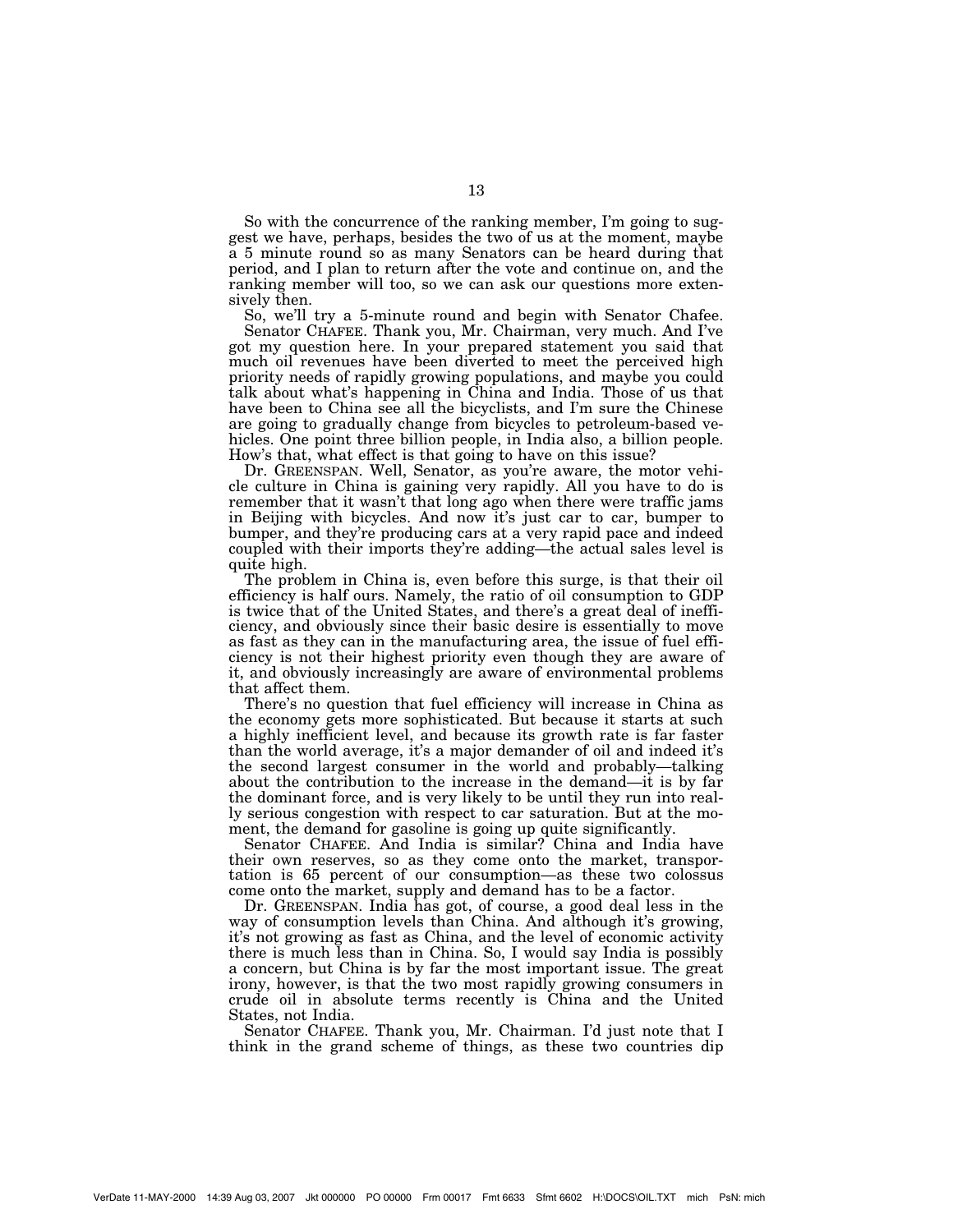their straw into the world's reserves, their appetite is going to be enormous and that's just going to be a factor on the price.

Dr. GREENSPAN. I think you're addressing a very important aspect of our future.

The CHAIRMAN. Thank you, Senator Chafee, Senator Coleman.

Senator COLEMAN. Thank you, Mr. Chairman, it's a great pleasure to have you here today, Chairman Greenspan.

I had a chance about a week or so ago to review a presentation by the CEO of Alliance Bernstein, talking about the possibilities of lessening dependency, things like hybrids, in a couple of years Toyota may be out with a lithium battery that could sustain and have a tremendous impact on reducing the need for fuel for transportation, and then as you note—not just corn ethanol, but cellulosic ethanol—and the possibility of even going to 60 billion barrels of ethanol in some time in the not-too-distant future.

And you end your presentation here, with those developments, oil in the years ahead will remain an important element of our energy future, but it would no longer be the dominant player. With the possibility of cellulosic out there, with the possibility, very shortterm of hybrids—does that mean that we should be engaging on some kind of Manhattan Project to accelerate, quickly, the opportunity of cellulosic—it's kind of at our fingertips but we're not there yet? And what would that mean, and how do we accelerate getting there?

Dr. GREENSPAN. Well, the reason I raise the issue that corn ethanol is limited is merely the fact that you get 2.7 gallons of ethanol out of a bushel of corn. If you just do the arithmetic we produce 11 billion bushels of corn a year. If you convert that into actual gasoline equivalent, considering the fact that the BTU per gallon of corn ethanol is about two-thirds that of gasoline, it's an important addition, and indeed it's of very significant importance, especially today.

But over the longer run, it's going to have to be cellulosic where the real ethanol imprints are going to come from, because there you don't have the types of restraints—the more corn we put into ethanol the less we feed to hogs and that's a very important tradeoff. It's not the case with cellulosic ethanol and the advantage is there, if we can essentially start to make that productive and get anywhere near the increases in yields of acreage of switchgrass. For example, we've gotten in the grains over the last 15, 20, 30 years. The growth in agricultural productivity has been awesome if we could associate that with switchgrass, we're going to have an awful lot of gallons of cellulosic ethanol, and I think that's important as where the edge is.

Senator, the major problem that I think we have is that, as I pointed out in my prepared remarks, the United States controlled the world oil industry until, for the first 100 years of the industry. We set the price, we decided, essentially, when there was a surplus or a deficit and corrected it, and the growth in the oil markets moved very significantly in pace.

Starting in the 1970s, as I pointed out, we lost price control. We will never get it back unless we can find a way to refill the vacant reservoirs of east Texas which were filled with crude oil—we've used it all. In other words, our power over oil was the reserves we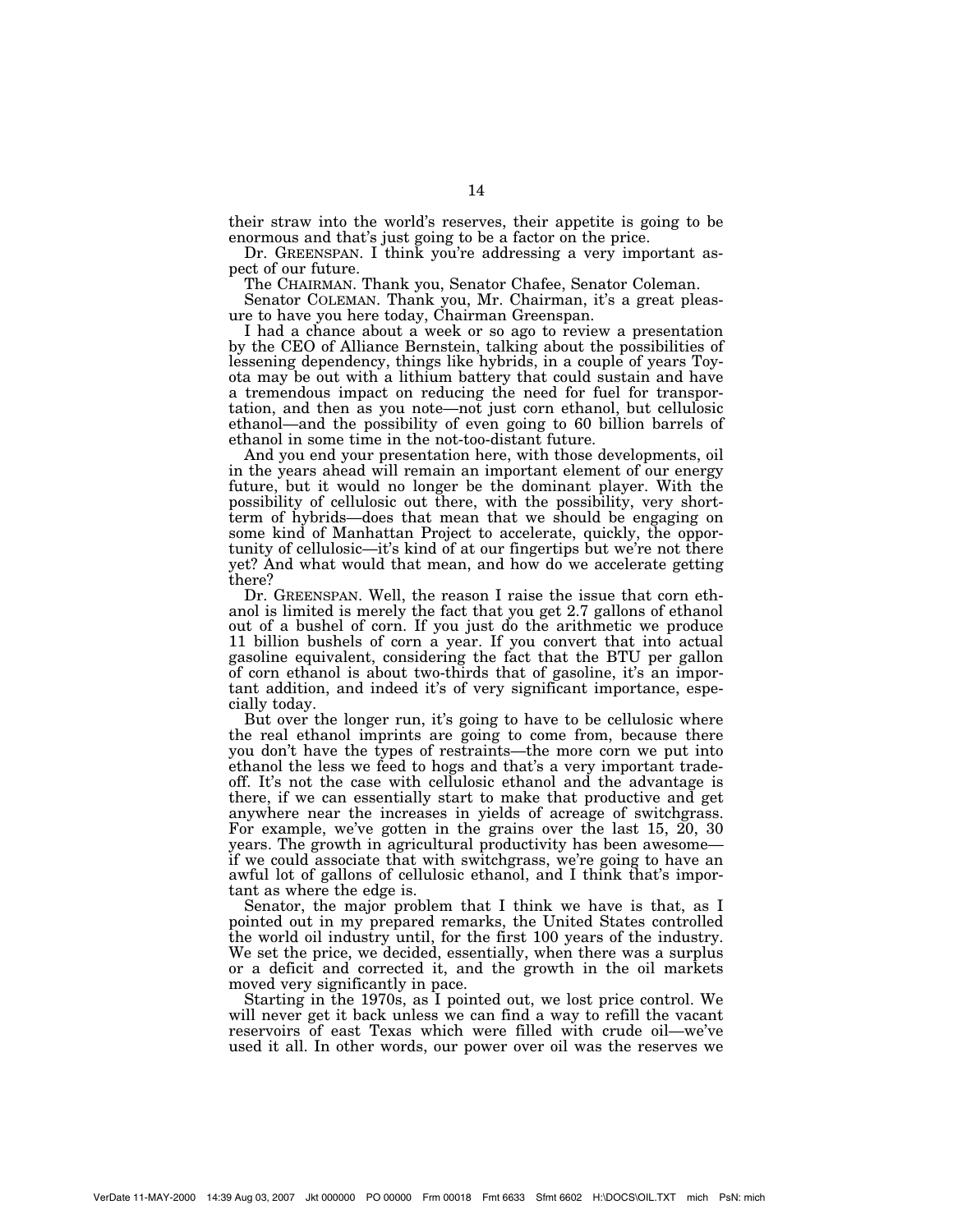had in the ground in the United States. Despite Alaska, despite California, despite the Gulf of Mexico which has been a very major addition, we're out of it. We're out of the market, essentially, as a very critical player with respect to price.

That means that if we are very significantly tied to petroleum for our way of life, which indeed we are—in other words, Senator Biden points out that people drive cars in a way which represents what they think of themselves as people—what their lifestyle is. It's hard to imagine disengaging an American from his car. We all squawk when the gasoline price goes up but there is no evidence that we reduce the mileages we drive. We eventually will buy cars which are more fuel efficient, use less gasoline, but it's not because we drive less. And therefore, I think the basic focus is to find ways to recognize that we are not going to be a world power in oil ever again. And the dramatic and very facile reduction in our oil use, I should say that the rising prices have been a very effective tool in compressing demand. Our demand has very much flattened out and we are gradually disengaging ourselves from petroleum. If it happens sufficiently, smoothly, then that's the best of all possible contingencies. What we have to make a judgment on is what happens if it doesn't go smoothly and what types of policies that we can address, and I think you point out the critical ones—how do we get consumption down basically on our highways—which incidentally use one out of every seven barrels consumed in the world every day.

Senator COLEMAN. Thanks, Chairman.

The CHAIRMAN. Thank you very much. Senator Voinovich.

Senator VOINOVICH. Thank you, Mr. Chairman. It's nice to see you again, Chairman Greenspan.

The last couple of years I've been very concerned about our dependence on foreign sources of energy. In fact I've called for a second Declaration of Independence, that is, to become less reliant on foreign energy sources because of our national security interests, and also our economic concerns. Several weeks ago I was in Brussels at a Thurman Marshall Fund meeting and I was quite taken back with the concern the Europeans have in terms of their energy vulnerability—Iran and also the practices and policies of the Russian Federation. They're very worried about how that's all going to work out.

Your testimony this morning seems to give the impression that maybe things aren't as bad as some of us think they are. I really feel that this country needs to have a reaction like we had to Sputnik going up, in terms of becoming more energy independent.

We had testimony here several months ago from a Dr. Luft and he said, "Oil prices are not going down at any time, the rise in oil prices will yield large financial surpluses to the Middle Eastern oil producers. This petro-dollar windfall will strengthen the Jihadists while undermining the strategic relationship the region's oil producers have with the United States. Real concern about impact on security.'' We had other testimony, I'll quote from Hillard Harrington who heads the Energy Modeling Forum at Stanford, he said ''Many large scale models of the U.S. economy estimate that the level of real GDP could decline by 2 percent for a doubling of oil prices.'' Since the economy is growing more rapidly than 2 per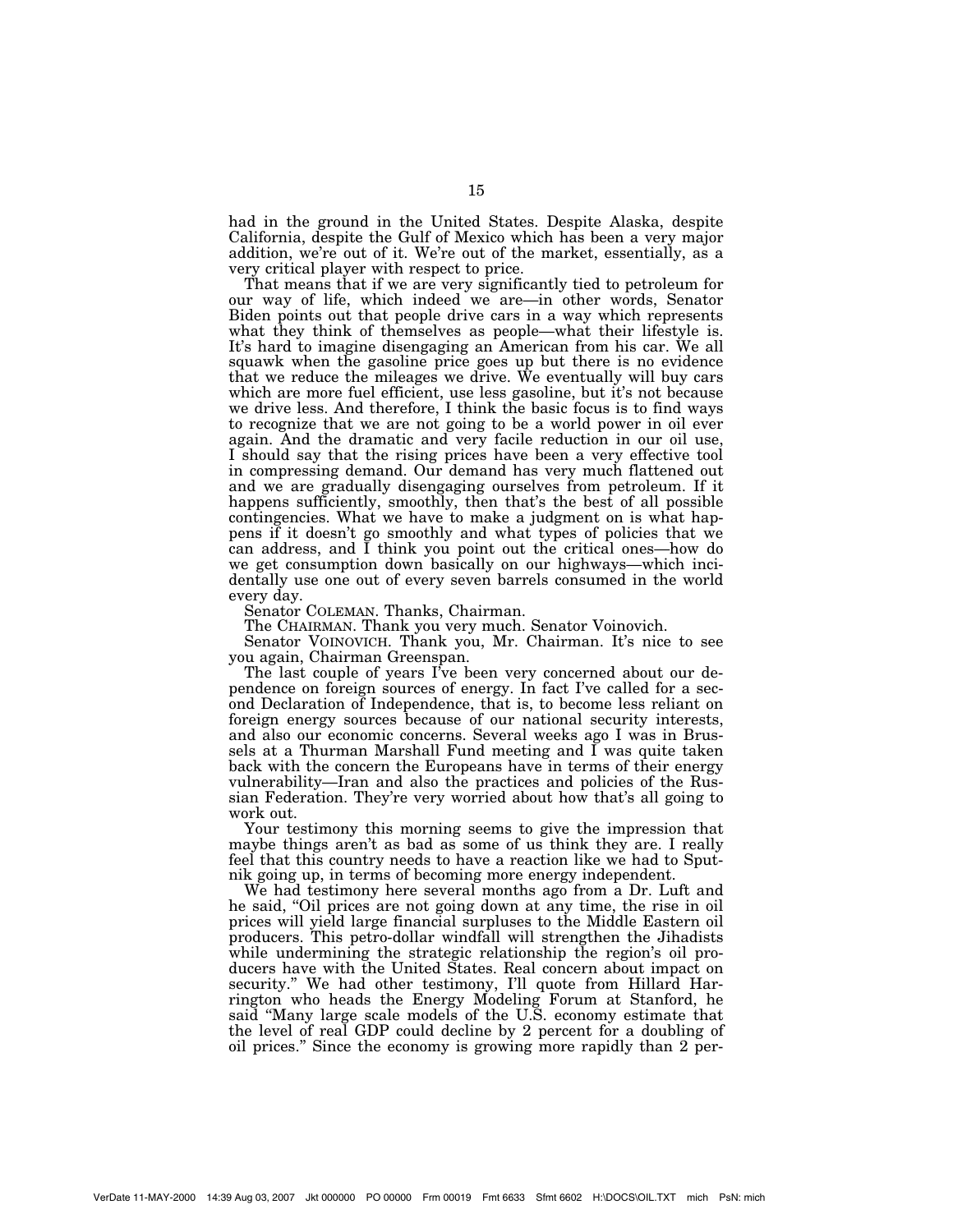cent per year, that impact would not mean recession, basically going along with what you've said.

Other researchers, however, think that these estimates underestimate the impacts, because they do not focus explicitly on sudden and scary oil price shocks. These other researchers think that our historical experience suggests that the level of real GDP would decline more than 5 percent for doubling of the oil price, and he goes on to say, ''My personal view is that the higher estimate may be closer to what actually would happen if we had a major disruption, and that would mean a recession.''

So I'd be really interested in terms of our vulnerability, in terms of our security, and also the issue of what impact an interruption would have on our GDP and our economy.

Dr. GREENSPAN. Well, Senator, I think those same models will indicate that the impact on the GDP is a function of how rapidly the prices change. In other words, at this moment, we are observing a fairly significant increase in oil prices, in fact energy prices generally. And until very recently, it is very difficult to find any serious impact on actual levels of real activity. There's been no significant cutback in consumption. In fact, seasonally adjusted, our weekly 20 million barrels a day consumption in recent weeks has actually been edging up, not down. It's certainly the case throughout this year. We're a little bit slow and it's a small aberration, but there is no sharp correction and the reason is basically that we have developed a degree of flexibility in this economy which starts off in the 1970s with the bipartisan deregulation that we were all involved with, and which has carried forward to this day, especially in the financial area, and in the transportation areas, which has given us an ability to absorb shocks, of which energy is one, and come back readily.

American corporations have been hit by a very large increase in energy costs. Yet, profit margins of nonfinancial, nonenergy corporations continue to grow. The reason in part is that there has been a large increase in cost, but the productivity that has been put in place in the last several years with respect to energy-saving equipment has apparently been enough to keep the actual unit cost of energy moving at a relatively modest rate. In other words, a goodly part of the price increase has been offset by improved productivity and coupled with other productivity gains, profit margins continue to grow, which means that we have not had the real serious impact.

If you look at motor gasoline consumption—seasonally adjusted gasoline which essentially is used in passenger cars and light trucks—it has not gone down. In fact, if anything it's tilted up slightly. The only serious area of reduction in energy use is apparently in diesel, where those big Class VII, Class VIII tractor trailers consume huge amounts—in fact, 20 percent of total motor fuel on highways is consumed by heavy trucks. Those have cut back significantly. And for a number of reasons. Obviously, there has been efficiently in the way that goods are carried because of that.

But there is, as yet, no really serious issue here with respect to the impact on the United States. If, however, we get a sharp increase in prices very quickly, because our capital stock, our facilities, still really are built, and were originally constructed with \$20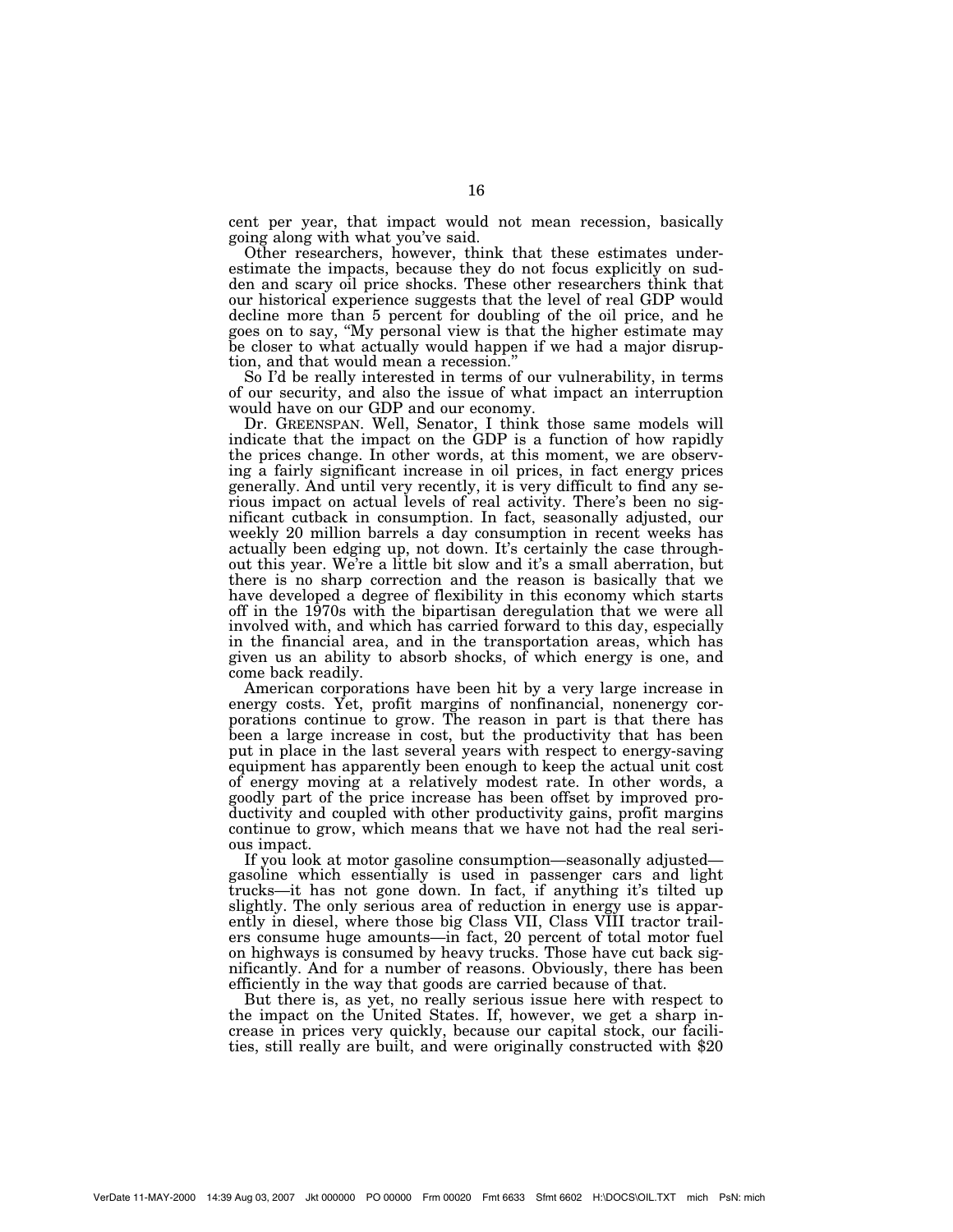oil in mind, and therefore there's not a great deal of efficiency built into our capital stock, so if we get a big shock it can create a significant contraction in our economy. It's very difficult to tell how much, because an awful large part of it is psychological. But if the flexibility is there, the flexibility that enabled us to get hit by 9/ 11, declined very sharply but for a very short period of time, and because of the flexibility of the system that we have built, we were able to absorb it. I'm not terribly concerned about that problem.

So, as far as national security policies are concerned, I think it's important to one, make certain that we maintain a flexible economy and two, to find ways to one, recognize that we're not going to be a price setter in oil in any conceivable future—to find ways to wean ourselves off gasoline is a critical issue of energy. That applies very importantly on highway fuel, cellulosic, and ultimately applies gas-to-oil technologies, which if we ever get to natural gas hydrates which is a huge potential long-term source of methane we can find ways to get ourselves away from the actual petroleum industry, but it will essentially require very considerable effort, and I think the most practical places are in cellulosic ethanol, and in hybrids. Because right now you get a hybrid car—you plug it in overnight, eight or nine hours—and you can get 100 miles a gallon on it. The technology is going to improve, but that is a very major saver of gasoline. And if you combine the new ethanols with that, it's a decline in convenience of the motor vehicle to drive it, but it is not as though we have a choice of good and bad. We've got a choice of not-so-good, and worse. We have to make a choice of one or the other.

The CHAIRMAN. Thank you very much, Mr. Voinovich. Senator Alexander.

Senator ALEXANDER. Thank you, Mr. Chairman. Dr. Greenspan, thank you for being here. Thank you for your analysis and as I hear you, you're saying we were oil independent until the early 1970s. The United States—quite a bit we make speeches about this goal—oil independence from foreign oil and we had it until the early 1970s. You're telling us we're not ever going to have it again, if I hear you right.

Dr. GREENSPAN. I wish I could find the means to think my way through to such an eventuality. I've tried. I failed.

Senator ALEXANDER. But it helps that—so I assume by implication you're suggesting that our best government policy is probably not to join China in chasing around the world, tying up every oil reserve that we can. That is a long-term solution. That's probably not our most promising course. I think I also hear you saying that because of this enormous flexibility of our economy, and I heard you say it about 9/11, which was a revelation to me, that despite the dislocations of 9/11, the economy absorbed those. And I think you're also saying to us that even with these relatively high prices for gasoline, our flexible economy is so strong that it seems to absorb those.

The question I'm getting to is, what in the market is going to drive this transformation that logic would impel us toward? Based on your analysis, we should be finding something else to put in our cars and trucks other than petroleum-based fuel. And it's almost that simple, because you say we're not going to stop driving, and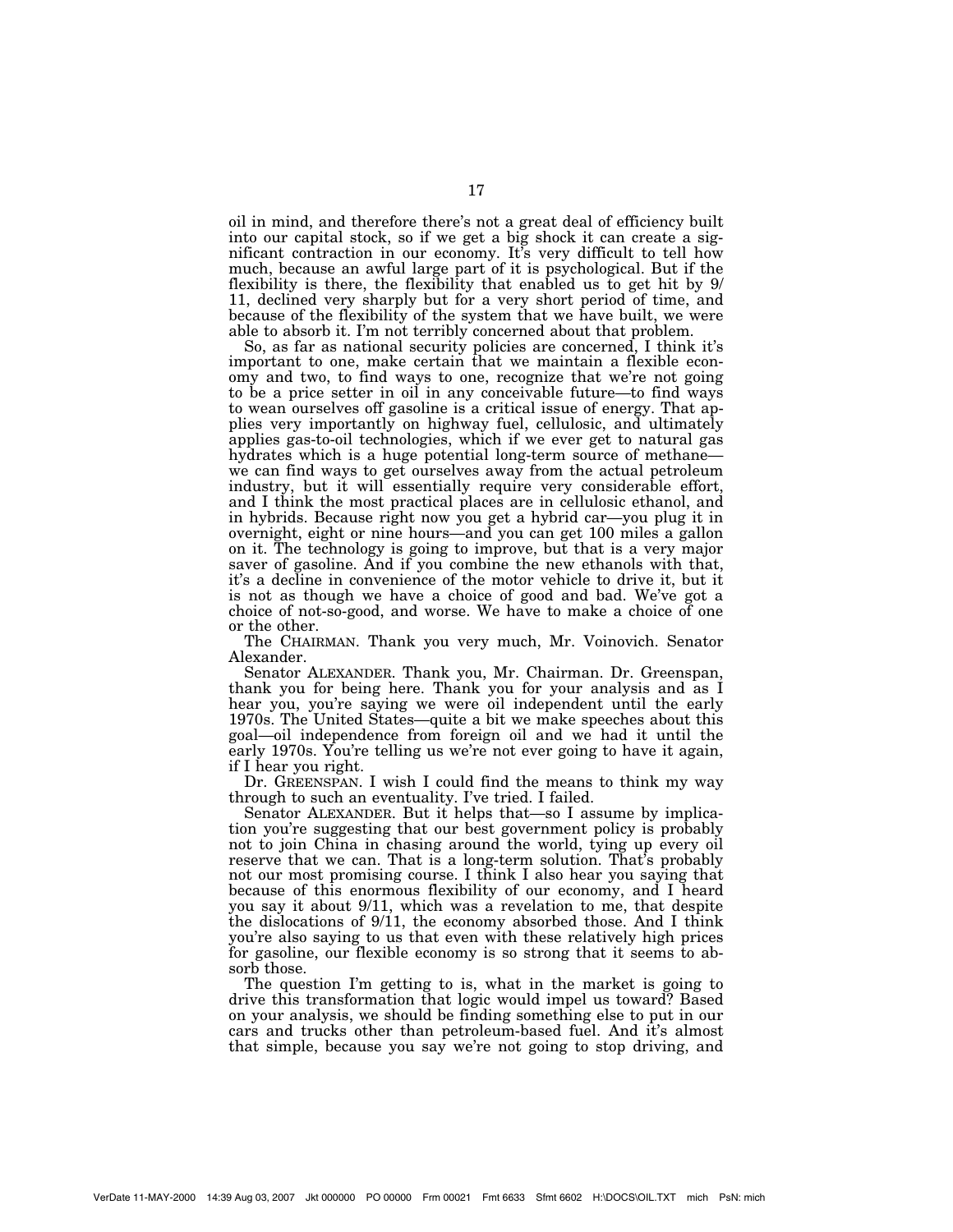so we're going to continue to drive more, we're not going to compete with China for oil, so I guess my question is—if you're in our shoes, and we're looking for government policies, it seems to me our economy is so strong and flexible that there may be nothing in the market that will force us to make the changes that we need to make to find the alternate fuel.

For example, you mentioned hybrids. Well, Mr. Goan, the President of Nissan, is renting Toyota's technology and not building many hybrids because he says when you build something that costs you \$6,000 to put in the car, and customers are only willing to pay \$2,000, you've got a problem. So what in the marketplace is going to drive this transformation for alternate fuel?

Dr. GREENSPAN. I would think, Senator, that you have to start with the presumption that if you do nothing, what is likely to happen. And then ask yourself, would that outcome be acceptable, and how would you alter it? And I would put forth the projection of what would happen if you do nothing. If you do nothing, what we will find is that the pressures on price are very likely to continue. I don't necessarily think they need to go much higher, because we've already had—as I pointed out in my prepared remarks—the whole financial industry moving in advance of events, and they may have already created a price which already projects a goodly part of this future.

But let's just say the prices are where they are—what is going to happen is that we're going to start to get major changes in fuel efficiency cars purchased by American consumers. Especially hybrids, and if the price goes higher which it very well may be, despite the fact that Americans say they do not like plugged-in hybrids—that's not what happens when the choices ultimately are there—people accept what is made available. We don't have the capability of, when I was a kid, 19 cents a gallon gasoline, huge gas guzzlers, vast sources of oil, never worry about energy—we don't have those choices, we have to make a judgment. As it stands now, it makes no sense to go out and basically try to find oil. The oil that really is available that is sufficiently cheap to essentially exploit is held by the nationalized oil companies.

My judgment is that if you look at the trends that have developed since the early 1970s, we have been weaning ourselves off oil very considerably. We are now half as intensive as we were, and we will continue to be considerably less intensive.

The critical area is clearly on highways, and there is where we have to figure one, how do you drive certain numbers of miles which American consumers want. And you can do that either by getting substitutes for motor fuels other than petroleum. It looks to me now like cellulosic ethanol is the largest potential—there is coal-diesel and a variety of others, other forms of bio-diesel which you can get—but it's either that or you change the nature of the motor. And here I think it's going to be both.

If that is indeed the case, and we get, as Senator Chafee pointed out, continued increases in Chinese demand, in world demand, likely prices may very well move higher, and what will happen is that we will—the markets will force us, or more exactly, prices of gasoline will rise to a level where everyone will be very unhappy—they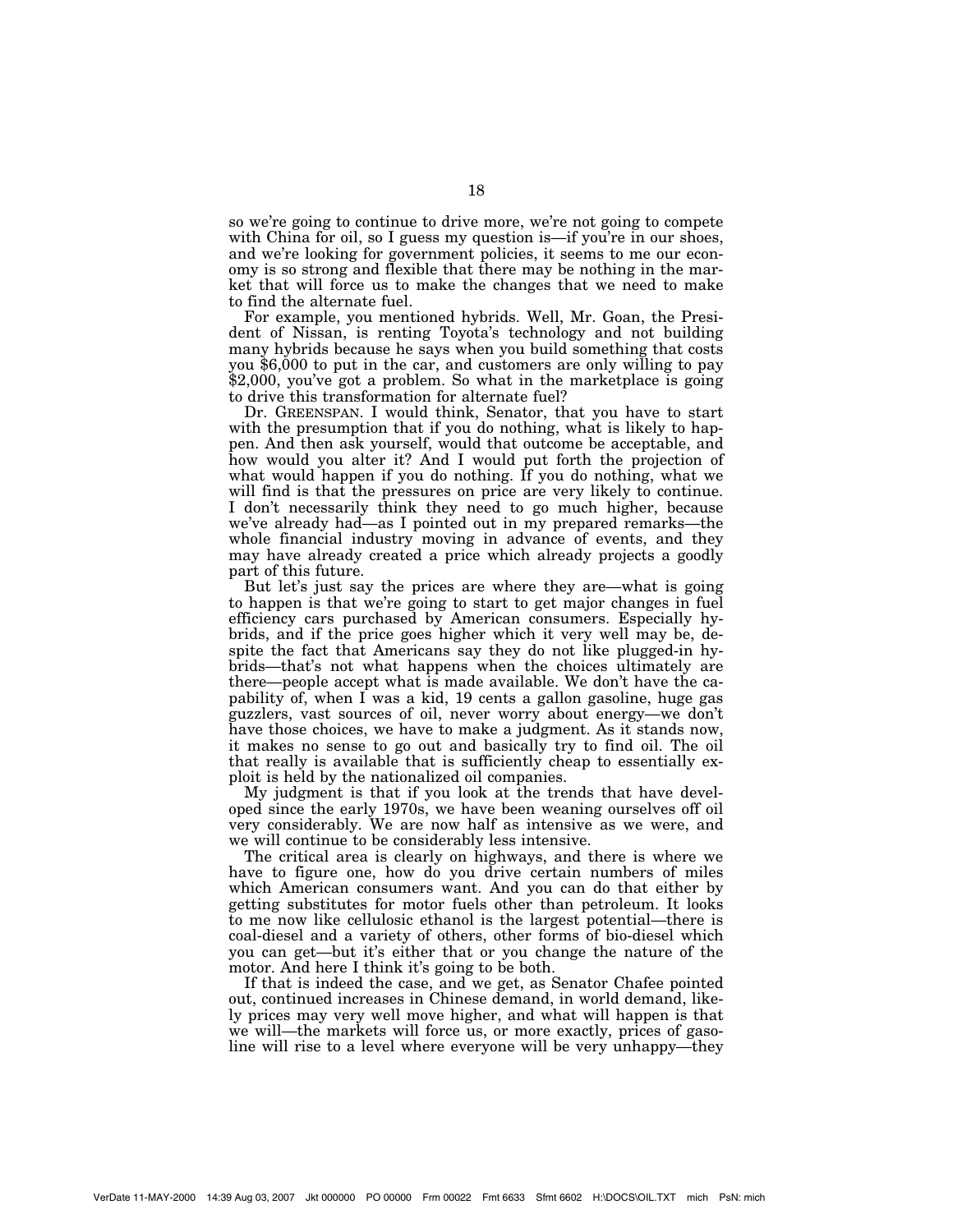will not stop driving. They will pay the price, but they will buy much fewer gasoline-consuming vehicles in one form or another.

That's where the future is, and indeed you can make the case that obviously petroleum will continue to be available in some significant quantities. And if there is a very substantial decline in consumption of oil in the United States, the price will come down worldwide. That will create a significant gap, because remember, we consume a quarter of the world's oil right now.

If we are able to bring down our consumption by a number of means, that's where the world is likely to end up and I'm not sure that is all that bad, and from a national security point of view, we won't be literally disassociated from petroleum, but the problems that it's easy to be concerned about, namely all this huge amount of cash going to countries who are not friends of ours, it's a very serious issue. And the quickest way that you can shut that off is to open up a gap in spare capacity, and you can do that by increasing capacity which is very difficult, or lower consumption. That will lower the price significantly and if we're asking for a national security implication, because such a significant part of the price is probably the result of this new surge in demand for oil by the financial system, the financial system will turn around and prices will come down quite considerably, and that more than anything else I know, will shut off a goodly part of the very large cash flow which is going to those who do not have our best interests at heart.

The CHAIRMAN. Thank you very much, Senator Alexander. Now, let me mention that Senator Biden and I will go to the floor temporarily. I will pass the Chairmanship over to Senator Sununu for his questions and he will exhaust that time on Senator Murkowski or Senator Martinez, then hopefully we'll be back so we will not lose-

Senator Sununu [presiding]. Hopefully you'll be back so I don't have to serve as Chairman for too long. I think all of my colleagues will appreciate that.

Dr. Greenspan, I served on the Budget Committee in the House. I'm on the Foreign Relations Committee here, and the Banking Committee, so I've seen you testify a fair number of times, and I want you to know I appreciate the novelty of your two word declarative ''I failed.'' It's not something that we've heard very often, and for good reason, but it's refreshing. It's always refreshing to hear someone be clear about what they know and what they don't know, what they can envision and what they have a hard time foreseeing.

I want to begin by checking your math. You made a point about the fact that corn-based ethanol is almost certainly unable to have any significant role in supplanting petroleum. You mentioned 11 billion bushels, 2.7 gallons a bushel, roughly a two-thirds conversion factor, that translates in 18 billion gallons which sounds like a lot if we use every bushel of corn in America to produce a petroleum substitute. That's gallons, yes. Compared to national consumption—I did the quick math—on the order of 180 or 200 billion gallons, so we're talking about 10 percent of the total petroleum usage in the country if we starved every hog in the country.

I think that's important to emphasize here, while I understand the value of the ethanol program to farmers and to those that par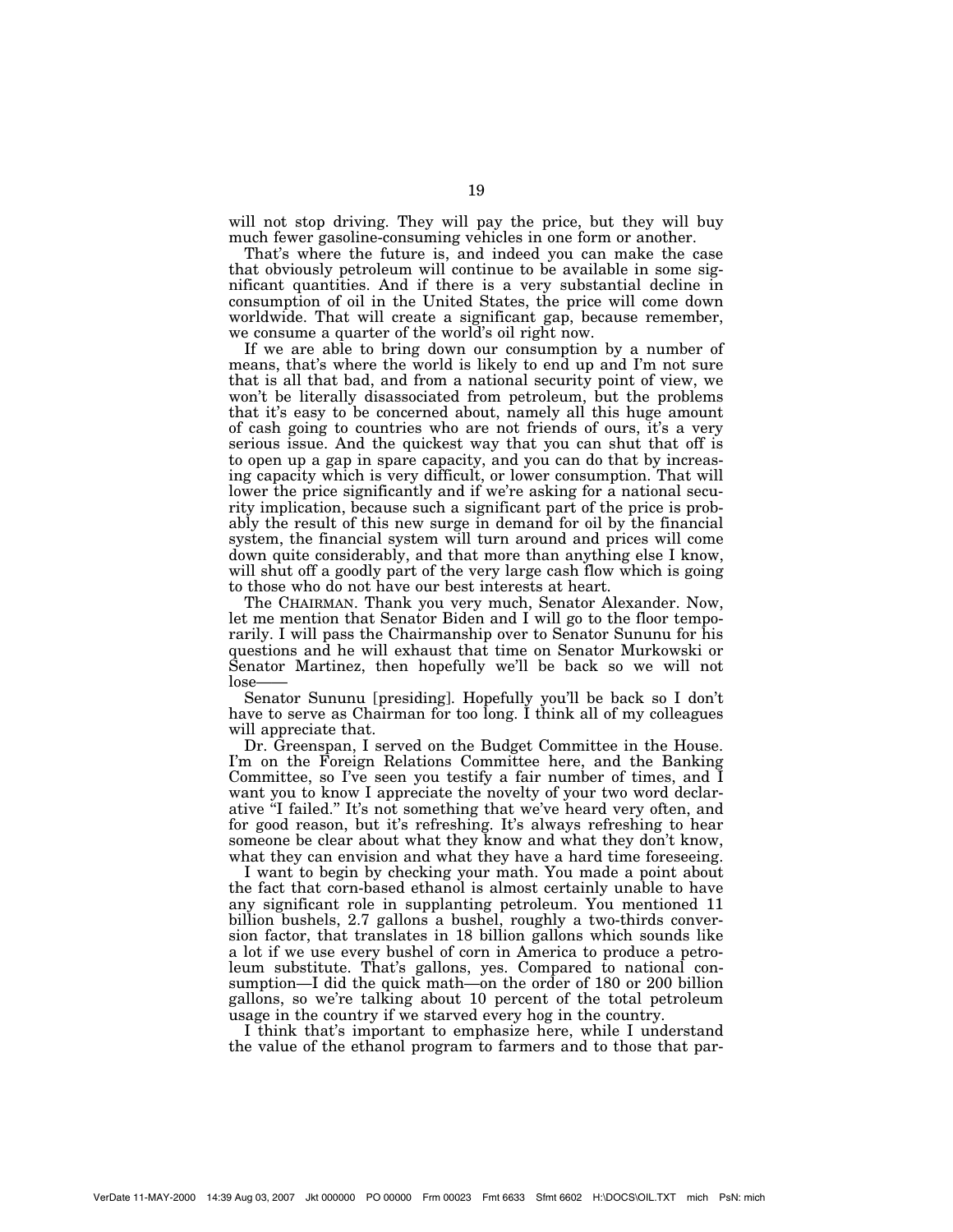ticipate in it. But if we use every bushel of corn, we're still only talking about 10 percent of what we consume in petroleum.

It seems to me that to the extent that we're concerned about this problem, I don't see a great national security threat by a family of four deciding to buy a mini-van that gets 22 miles to the gallon instead of 28 miles to the gallon. I think as you point out, it's the choice they make and Americans enjoy driving cars—most of the oil, the vast majority, is used for transportation, and most of that is a consumer decision, a lifestyle decision.

But what is important to avoid economic dislocations is the maintenance of the flexibility you talked about—the resilience in the economy. So, I think that the important question from my perspective is how do we maintain that flexibility, and are there things that we could do or might do that would hurt that flexibility. I am always worried about the unintended consequence. I would like you to comment on things that you believe might undermine that flexibility in general, and specifically about policies such as production tax credits, government R&D subsidies on fossil fuel technology, CAFE standards. Are those things that should be pursued, or should we have concerns about how they would affect this underlying resilience?

Dr. GREENSPAN. Senator, the major threat to flexibility that we now perceive is twofold. The one that concerns me most is the very modest yet not large move toward protectionism in this country.

Protectionism, to the extent that you block the free flow of goods, services, and finance—almost by definition undermines flexibility and the adjustment process. And to the extent that we engage in that, that we prevent the ability of everything to move when something else moves, which is what flexibility does, and what creates the type of resilience we saw in 9/11, and indeed in the stock market crash of 1987 and the crash of 2000—the economy barely went down in those particular areas, largely because of the considerable flexibility in the international area, but also in the financial area.

The one great change that has occurred in the United States, and indeed the rest of the world, is the dramatic increase in international technology—which coupled with an extraordinary expansion in new types of financial products which laid off credit risk from highly vulnerable, highly leveraged financial institutions which made loans to those who were far more capable of absorbing risks. I'm speaking mainly of credit derivatives, but there are a whole series of other financial instruments that are relevant. That has given us a flexibility that if we try to overregulate that particular area it will reduce the flexibility, reduce our ability to make the types of adjustments that we've been able to make, and will create a problem that in the event of an oil shock or crisis, our ability to absorb it and reduce the impact on employment and output would be limited.

Senator SUNUNU. I think that the impact of protectionism on our economy's flexibility is something that most Members of Congress can internalize pretty well. We understand the impact of setting up those kinds of tariffs and borders. But this is one that I'd like you to elaborate on a little bit. You're saying that the existence of a credit derivatives market contributes to that economic flexibility. You also mention in your testimony, though, the participation of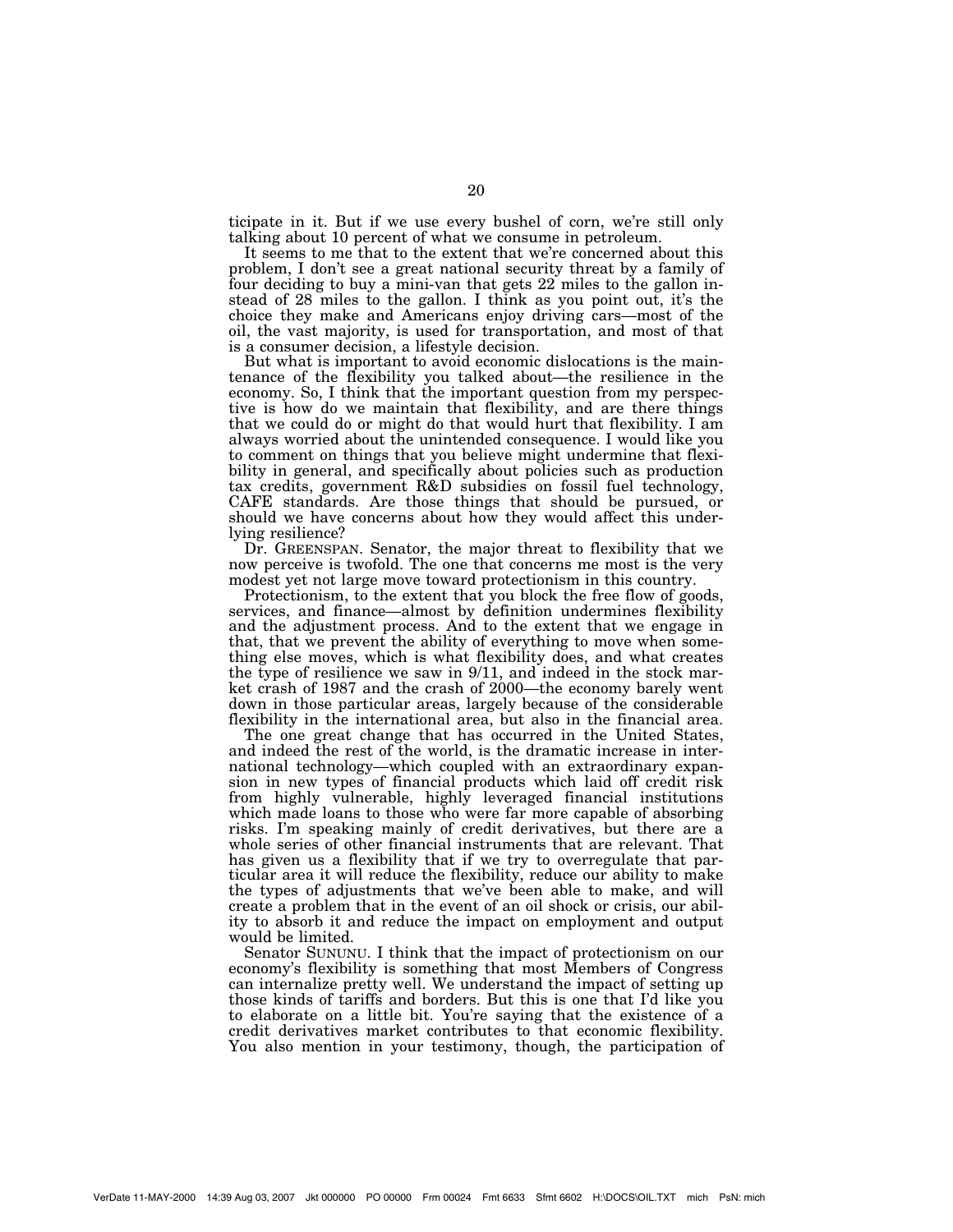the financial markets in the energy futures markets and commodities markets and is that also something that you see as increasing our—the resiliency and the flexibility of our economy? Has that been a positive step? Some people would view that as speculation, and speculation is always bad, but you view it as a positive step?

Dr. GREENSPAN. I do indeed, Senator. And the reason I do, as I point out in my prepared remarks is the great advantage of speculation in the sense that it was originally supposed to be understood, is that when there are perceived imbalances in the future, speculation or investing or endeavoring to look for abnormal rates of return in the financial field tends to advance the adjustment process so that when the corrections actually occur, they are far less abrupt.

And what we are seeing today because of the existence of hedge funds and others taking on fairly large positions in the oil-derivatives markets, and then effectively increasing the demand for real barrels of oil, is to move the price up and therefore to hasten the adjustment process which indeed is occurring—that is, we are literally seeing significant acceleration in energy productivity within the corporate sector. We are seeing a flattening out, not a decline, but a flattening out of gasoline demand, and indeed a decline in overall motor fuel consumption on highways because of price. And that would not have happened were it not for the financial system being involved, because prices would have been lower through a considerable amount—part of 2004 through most of 2005, and if that were the case, the levels of demand would be higher, the pressures on the economy far greater, and we would have increased the risk of a shock.

So, what the financial system has done is preventive medicine if I may put it that way.

Senator SUNUNU. Thank you. Senator Murkowski.

Senator MURKOWSKI. Thank you, Chairman Greenspan. It's a pleasure to have you here this morning and to hear your testimony.

I want to go back to a statement you had made to Senator Coleman. You indicated that the power over oil that we once had was what we had here in the ground in the United States and that gave us that ability to be somewhat energy independent, or oil independent—if you will—and we lost that after the early 1970s.

I want to hear a few comments from you this morning about the direction of natural gas, an area where I think we look to in this country as that next great area of possible dependence. Right now we're in a situation where our imports of LNG are at a pretty minimal level. I understand it's about 3 percent right now, but the increase—LNG imports have increased by 180 percent in the past several years, still accounting for only about 3 percent of our U.S. imports.

The concern that I have had is that we go in the same direction with natural gas as we are with oil—being dependent on foreign sources for an extremely important resource for us here in this country—and a recognition that we can do something about it, because we have that ability to grow that resource here.

You've mentioned that, and this was in a hearing that we had before the Energy Committee a couple of years ago—that in order for us to meet our demand here in this country, we must rely on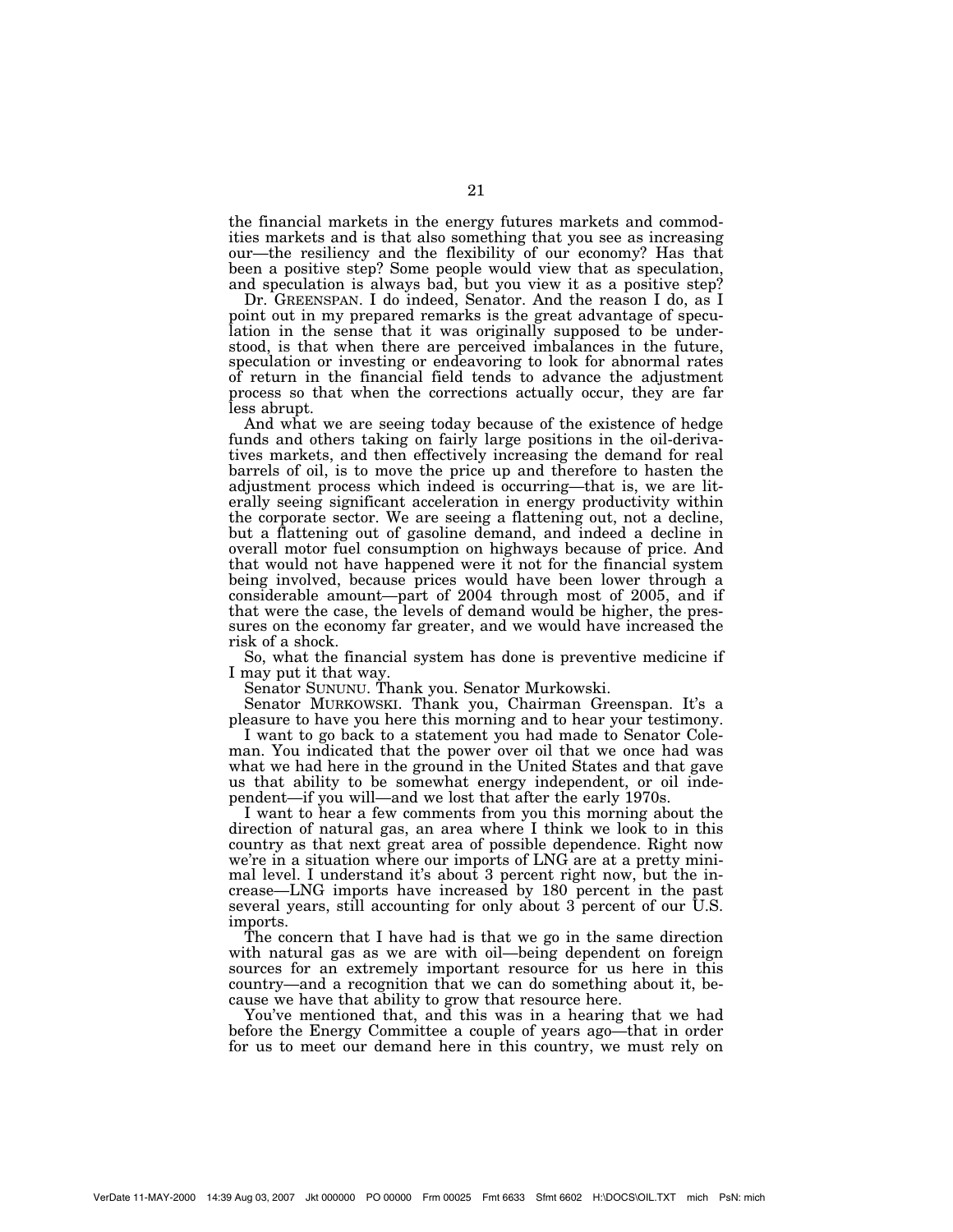imported LNG. We're trying to move a project down from Alaska to get Alaska's natural gas to the rest of the United States. That project is not moving as quickly as we would like. We recognize that the country is counting on Alaska's gas to come down. We're trying to make sure that, in fact, that happens.

I am very concerned that we take the approach with a resource like natural gas and say, ''Well, we simply can't produce enough of it here in this country. We must look to foreign nations for that resource,'' and we must put ourselves again in that position of being vulnerable, of providing cash to those countries—that as you point out—might be our friend today, but who knows where they're going to be next year.

My question to you is where are we with the demand/supply picture with natural gas—how do we keep ourselves from getting in the same position with natural gas as we are with oil in terms of our reliance?

Dr. GREENSPAN. Senator, you raise a very important question and indeed with the loss of production in the Gulf of Mexico as a result of Katrina and Rita last summer, we're not back to productive capability domestically that we had been.

For a generation, we had looked to Canada for piped gas for about a sixth of our needs, and we were growing reasonably well and price was low—I remember when it was \$2 per MBTUs. The problem is that the only outlook we really have got is liquefied natural gas. And there are several problems as to why we have not picked up as quickly as I think we need to in that particular area.

First, of course, is that a goodly part of the liquefied natural gas market is on long-term contract around the world. And, for example, there's a very big contract, the biggest probably that I ever remember from the operations in Indonesia to Japan, which was a major source of their liquefied natural gas in the long-term contracts, and it worked exceptionally well.

We have not been able to do that—we get a lot of our LNG from Trinidad and the Caribbean, but the size of what we are going to need and can very readily use right now has got to come from Qatar or from the Middle East or from other sources—there's a big dispute as I'm sure you're aware now with respect to Russian gas going LNG to the United States. But our problem is that we've got to one, hopefully get longer-term contracts with the actual producers of the gas which will then ship it to us, and then we've got to be certain that we've got the terminals. Until fairly recently, the "not in my back yard" notion made it very difficult to bring LNG terminals into the United States for fear that there would be these tankers that would explode and a variety of other problems.

Most importantly, we do not yet have a spot market in liquefied natural gas, and the reason we don't is, for example, the trade in crude oil represents such a—imports of crude oil worldwide represent effectively 60 percent of world consumption. The trade from one country to another is very large. The figure is only a fourth in natural gas, and a goodly part of that is piped gas, including the piped gas from Russia down into Europe. So, we don't have the degree of sophistication as of yet in international trade in LNG, but we are going to need to make this a viable source in the United States, essentially equivalent to how we handle crude oil.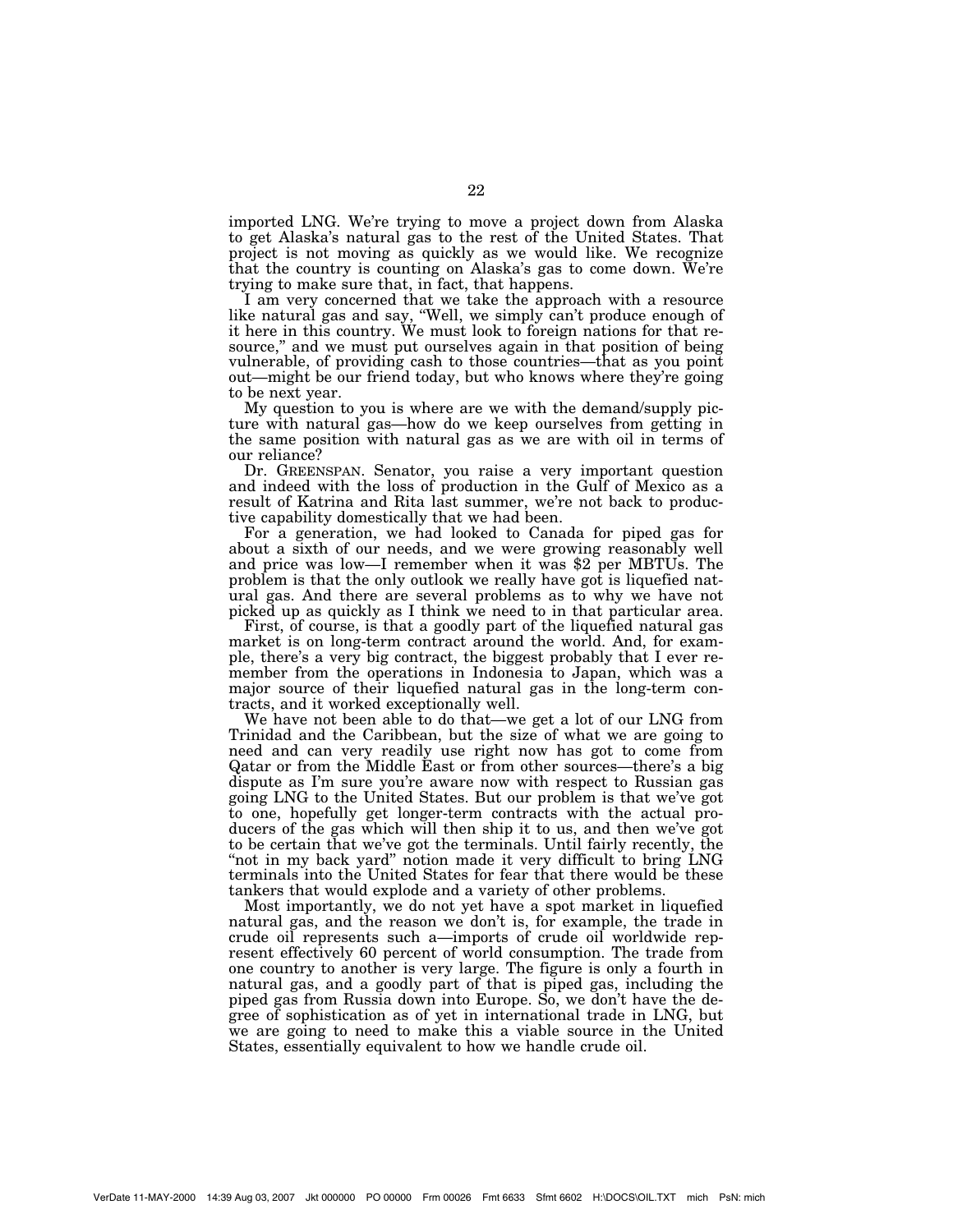It's going to take a while, but if we can do that, we will then have the capability of converting gas into liquids with the new technologies that are coming on and this could be another source of replacement of petroleum, and may, indeed, be an actually significant possibility. So, the LNG issue has got a lot of facets to it, all of which are very important for the United States, for our national security and for the maintenance of, essentially, a car fleet on the roads not fueled by natural gas, but eventually fueled by the liquids we can derive from natural gas, provided we've got adequate capabilities to purchase it and import it.

Because we do have the inklings—you remember, energy is not rising in real terms anywhere near energy consumption in the United States—anywhere near what our incomes are. So we have the capability of buying, we have the purchasing power that produces other goods and services which gives us the ability to buy a great deal of energy of the type that we would need, and that largely—in the natural gas field, is to accelerate the capabilities of getting contracts, long-term contracts, and deliverable supplies of LNG, and eventually the North Slope gas which would not be a small addition—as you point out—to the lower 48 States' consumption.

Senator MURKOWSKI. Mr. Chairman, I have to excuse myself and go vote. I appreciate you mentioning the North Slope gas, and I absolutely appreciate you mentioning the great potential with natural gas hydrates. I believe when we look to that as a long-term future, there's great potential there. It needs to be nurtured, but I do get concerned that we focus on imported LNG and we are in a situation with natural gas as we are currently with oil in terms of our dependency and our energy security and the vulnerability that we face.

I'm trying to figure out a way to get our stuff down to the lower 48 to help in, I think, a significant way. I appreciate your comments.

Thank you, Mr. Chairman.

The CHAIRMAN. Thank you very much, Senator Murkowski. At this point we'll have a second round of questioning and we'll have a 10-minute limit on questions in each round.

Chairman Greenspan, in your testimony you mentioned the desirability of price increases in oil being gradual. In fact, you discuss that it's remarkable that the impact on the economy, even given fairly sharp increases, has not been greater. I would just ask—the reason in this context—one of the real problems of remaining too calm about all this, is that a great deal on the ground doesn't happen. We talked a little bit about the problems of corn ethanol and this is not a solution, and we decided to go on to cellulosic. But even in this interim period, the corn ethanol situation suffers from the fact that, despite a lot of plants being started, not much ethanol is being produced. And furthermore, even if it was being produced, the number of outlets in terms of filling stations and gas stations is de minimus at this point. The number of flex-fuel cars in the country, likewise, despite promises by automobile companies to produce half a million more, in the case of both Ford and General Motors this year—so that even that particular solution really needs urgency, and is clouded by the MTBE factor in which ethanol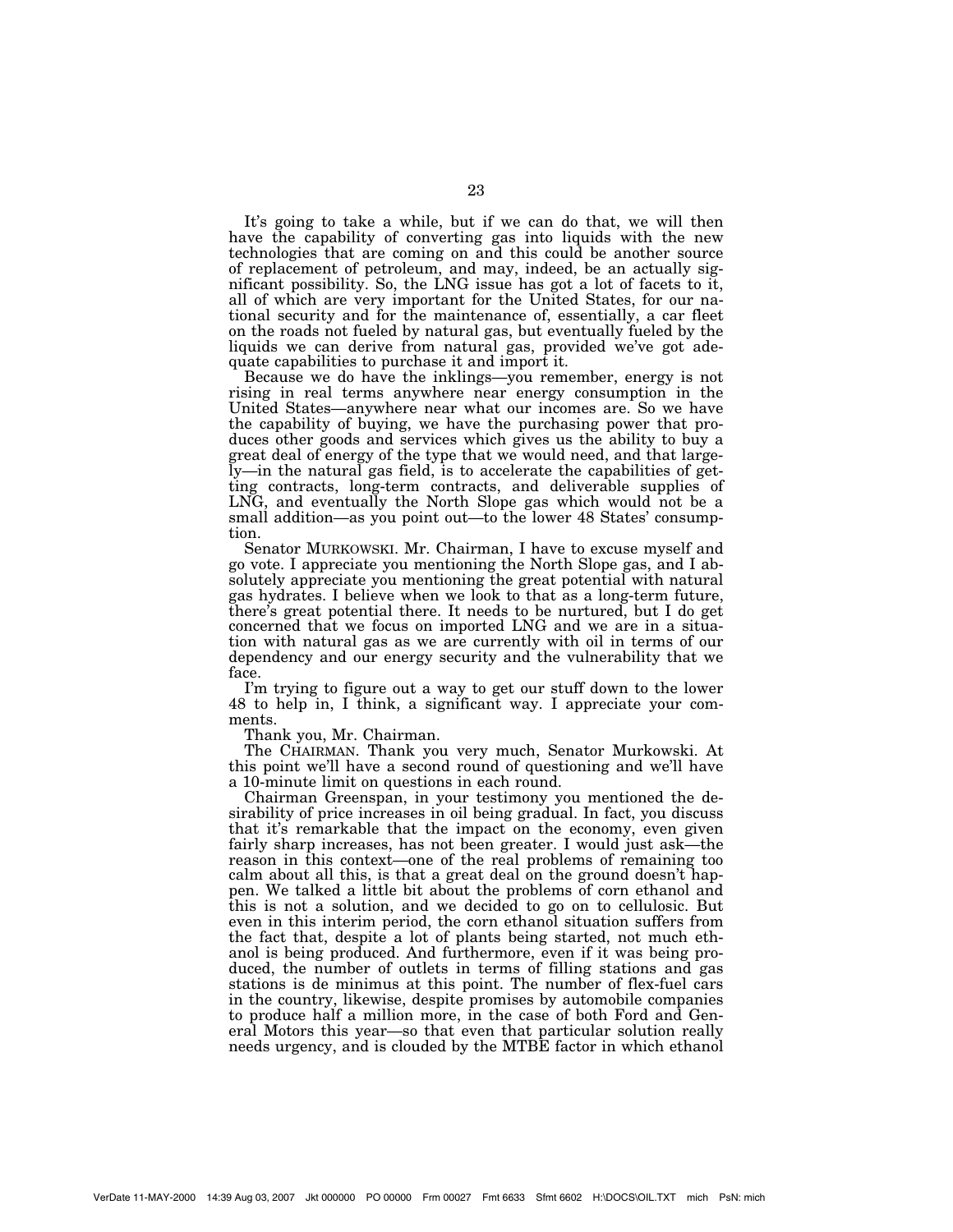has been diverted off to California and New England, so the price of ethanol at the pump at one of these M85 stations, using market economics, is almost identical with the petroleum. Therefore the Mom and Pop people who have started these places, because the oil companies have resisted doing so, sometimes don't sell very much ethanol. It's hard to keep them in the game.

On the cellulosic front, there are real problems in the Department of Energy, as I see it, just getting the regulations for the loan guarantees for our companies such as Iogen who wants to come into Idaho. I cite them because they are the only large candidate for production of cellulosic ethanol very soon, and they may not start until the end of this year or next year.

Now, in the midst of this, what happens if, for example, an incident such as the Russians cutting off natural gas to the Ukraine, albeit for only 48 hours, but nonetheless, the shock waves through Europe were substantial from this—or other suggestions by countries. Picking up on that measure that they could simply stop production for a while. That it may be in their strategic interests not to worry about markets or pricing, but the availability.

Leaving aside, as you point out, their lack of interest in going into their reserves, exploiting those, or trying to find capital around the world to do that—what I'm just wanting to examine for a moment is what are the possibilities or even the probabilities of shock therapy coming from national decisions that change the pricing situation abruptly, but with United States no more prepared, still fumbling about as we try to get these alternatives under way?

Dr. GREENSPAN. Well, Senator, as you point out, in certain respects, Europe is in far worse shape than we are. Europe's solution to the Russian gas problem, in my judgment, is to have very substantial liquefied natural gas terminals on standby. With contracts, contingent contracts out there to import natural gas liquids. It won't pay Europe to do that, but what it will do is put a cap on the price. In other words, it will significantly restrain the issue of what is, largely equates to a monopolistic position that Russian has with respect to European gas. And if that standby facility is there, it will be costly to maintain. It will be costly to get it contingent contracts. It will also depend on an issue that I was discussing with Senator Murkowski, namely the advent and the emergence of a viable spot market in liquefied natural gas.

But it strikes me that we ought to be in similar—try to create similar sorts of devices. But having said that, it's not terribly difficult to imagine—you remember the aborted insurgency raid on the major Saudi Arabian facility not too far from us, the gas processing facility. Had they succeeded in shutting that down, there would be an incredible impact on the world. We do have strategic petroleum reserves both here and in Europe which we would use and presumably it would obviously be the type of problem which is exactly what the reserve is for.

The CHAIRMAN. What sort of procedures could we adopt—just to pick up your point—the Europeans have this rather expensive contingency factor, but take the Saudi example. If they had succeeded, this is a real problem for the world, quite apart from us, but I'm not certain, aside from our strategic oil reserves, what we've got that really is a stopper in these cases.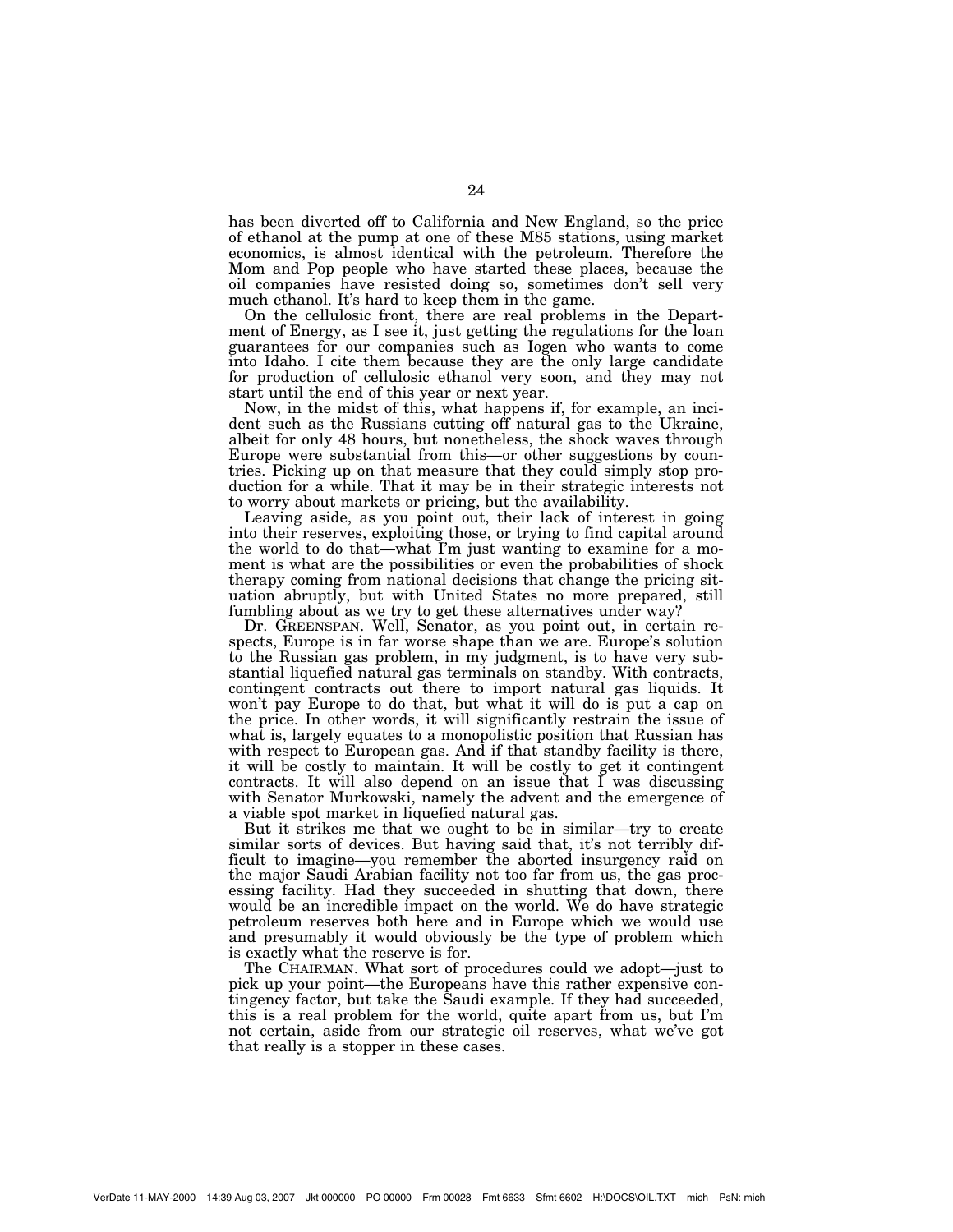Dr. GREENSPAN. We don't have much. If, however, we do not undercut the flexibility of our economy, we will take the shock. There's no way of avoiding the shock. Strategic petroleum reserve of 700 million barrels is not a small amount and when really—it very much depends on the extent of damage and how fast the systems can come back.

But I can very readily envision a shock in which even if we can bring in strategic control in reserve, the market price will still go straight up. And as I pointed out with respect to the discussion with Senator Alexander on the issue of the impact on the American economy—rising prices per se need not have an effect on American economic growth if the rise is gradual and the adjustment process is able to take place.

But a shock has got to be absorbed in one form or another, and at this particular stage, we don't have any backup other than the strategic petroleum reserve and our flexibility. We've got to find more ways to deal with this problem.

The CHAIRMAN. In going a little further with this—if the shock occurred in our economy, and on various other days you've testified on these sorts of subject—we have already a fairly large Federal deficit. We have an even larger deficit in terms of our trade imbalance. We are dependent upon others to loan us money by our bonds essentially. It's sort of a grand bargain to keep the world economy afloat this way, so there is still some purchasing power elsewhere.

But please explain what that kind of shock in our economy might mean, not only to us and our ability to cope with all of this, but to the world economy.

Dr. GREENSPAN. Mr. Chairman, it's difficult to give you a definitive answer because there are lots of different ways in which that can unfold. We don't know to what extent the foreigners hold U.S. dollars, basically because under our constitution we protect foreigners' property rights as firmly as we protect our own. And if you're looking for a safe haven for resources, and you don't trust your own currency, your own economy, or any of a number of reasons, you do know that a deposit in the United States is safe. And a large part of the accumulation of U.S. Treasury securities are that. I won't mention who, but I had a very interesting conversation with a monetary authority person abroad who has very large holdings of U.S. dollars and he asked me at one point when there was some question about possible problems, whether the United States securities were safe? And I said, "Of course they are." And he said, ''That's very important to us because that's the reason we keep our money with you.'' Now I don't know the extent to which how much are the aggregate holdings, or the result of that and how much are just economic investments in real rates of returns and productivity.

But that is a critical issue. It is basically that we are safe and I feel fine about that the Constitution is not going to be affected by a problem in the oil fields of the Middle East, but as an economic issue I would be concerned. I don't know any way to differentiate those particular issues. But I think you can reasonably well conclude that whatever the consequences are of a major shutdown of a Middle East facility, most specifically related to the processing of crude oil, the more the damage is to the world industrial struc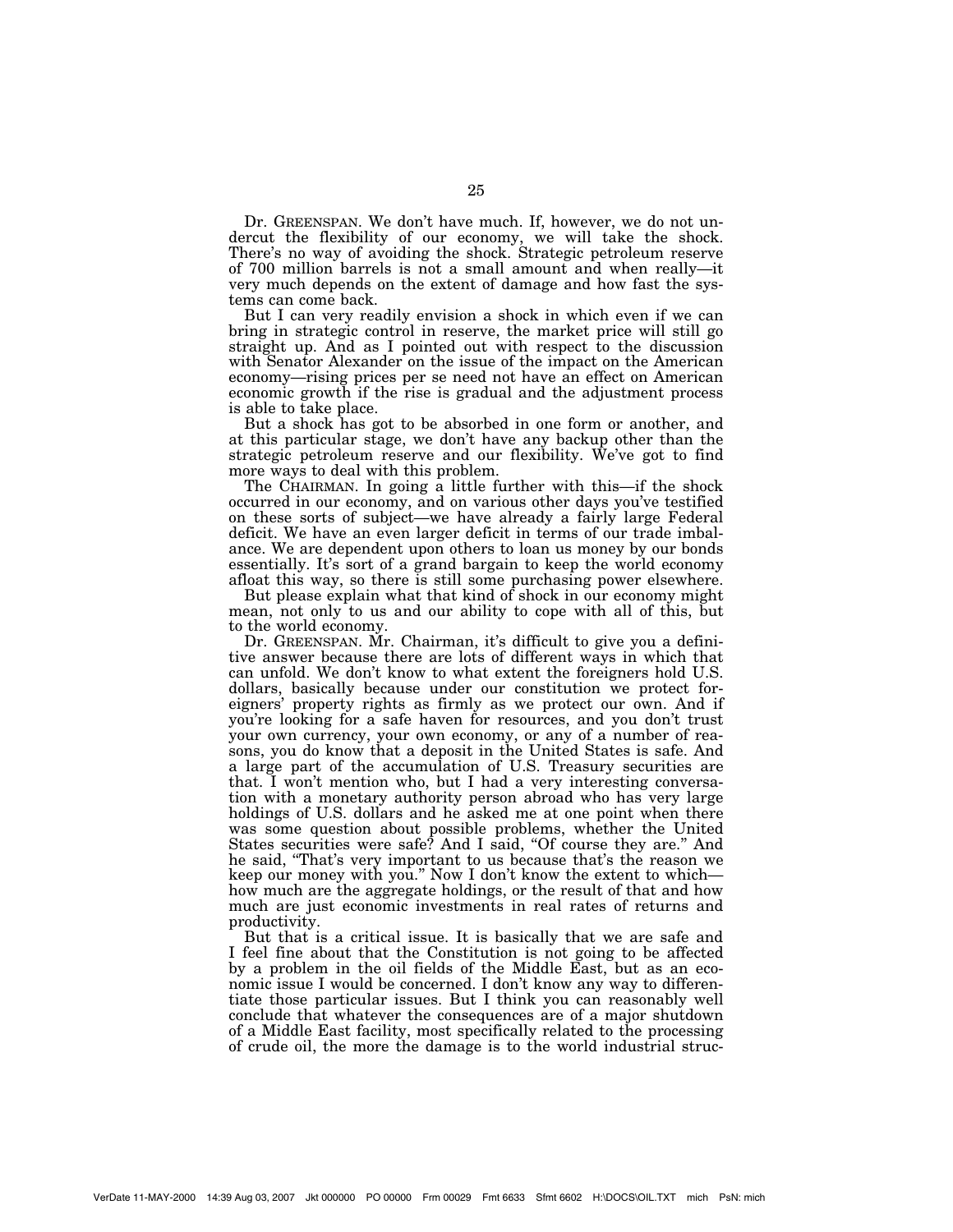ture. And the greater our flexibility, the greater our ability to absorb that. But there is no scenario which I am aware in which we get off scott-free. It's going to be a real serious problem, and I think the purpose of your deliberations in this committee is largely to make judgments as to what can this Government do to—not eliminate a potential shock—there is no way you can do that. But how do we set in place sets of policies which diminish its impact.

The CHAIRMAN. Well, you've accurately stated our quest and there are obviously foreign policy and security implications in this, in addition to those issues covered by our Energy Committee or the Banking Committee or Armed Services Committee—each one of us has a role but we've tried really in these hearings to get a comprehensive view of our national security and the foreign policy aspects, and your testimony is helpful.

Senator Biden.

Senator BIDEN. Mr. Chairman, it's such a pleasure to have you. I mean it sincerely. You are so, the breadth of your knowledge is impressive and very much needed by this committee, and the clarity with which you talk about it, is extremely, extremely helpful.

I'd like to focus on, in the short time we have, two pieces. One, by the way, not that it matters, but I couldn't agree with you more about the question if this is a Constitutional investment or an economic investment, and I have a feeling a significant part of it is and I'm praying that this relates to the certainty of the investment as opposed to the economic return, which is a big, big piece as well. But as you said, no one's going to know until it ever gets tested, and pray God we don't get it tested that clearly.

And in terms of flexibility—that's really what we're about here in this committee. The Senator and I had opportunities, both during the hearings and working our staffs together and us talking we're really not naive enough to think that we're going to talk about and be able to be ''energy independent'' which is a phrase which is thrown around, but flexibility matters a great deal. Not only the broad flexibility of our economy, but flexibility as we build in flexibility to be able to deal with oil shocks, and it's a process we're talking about a process to put in training.

And I'd like to get to a point which is when we struggle—not just the two of us, but others—including my colleague from Florida and my colleague from Ohio. We're all basically on the same page here. As we struggle with the notion of providing flexibility by having alternative fuels—and as you point out, the vast majority, you know, one in seven barrels of oil in the world is consumed on American highways—so obviously that's the biggest, biggest ticket item you could impact on. And 90-some percent of all of the refined oil is going into the engine or the tank of an automobile.

Right now there's the economic incentive for alternative fuels to have a shelf-life. There's actually a lot of discussion on the street which you've forgotten more about than I'm ever going to learn about investments in alternative energy sources. There is a burgeoning industry that is—goes well beyond corn ethanol out there—and one of the worries I have—worries is the wrong phrase—one of the concerns I have is in the past when we controlled oil, figuratively speaking, in the sense you used it in the phrase, up until the early 1970s, and now the cartel controls it.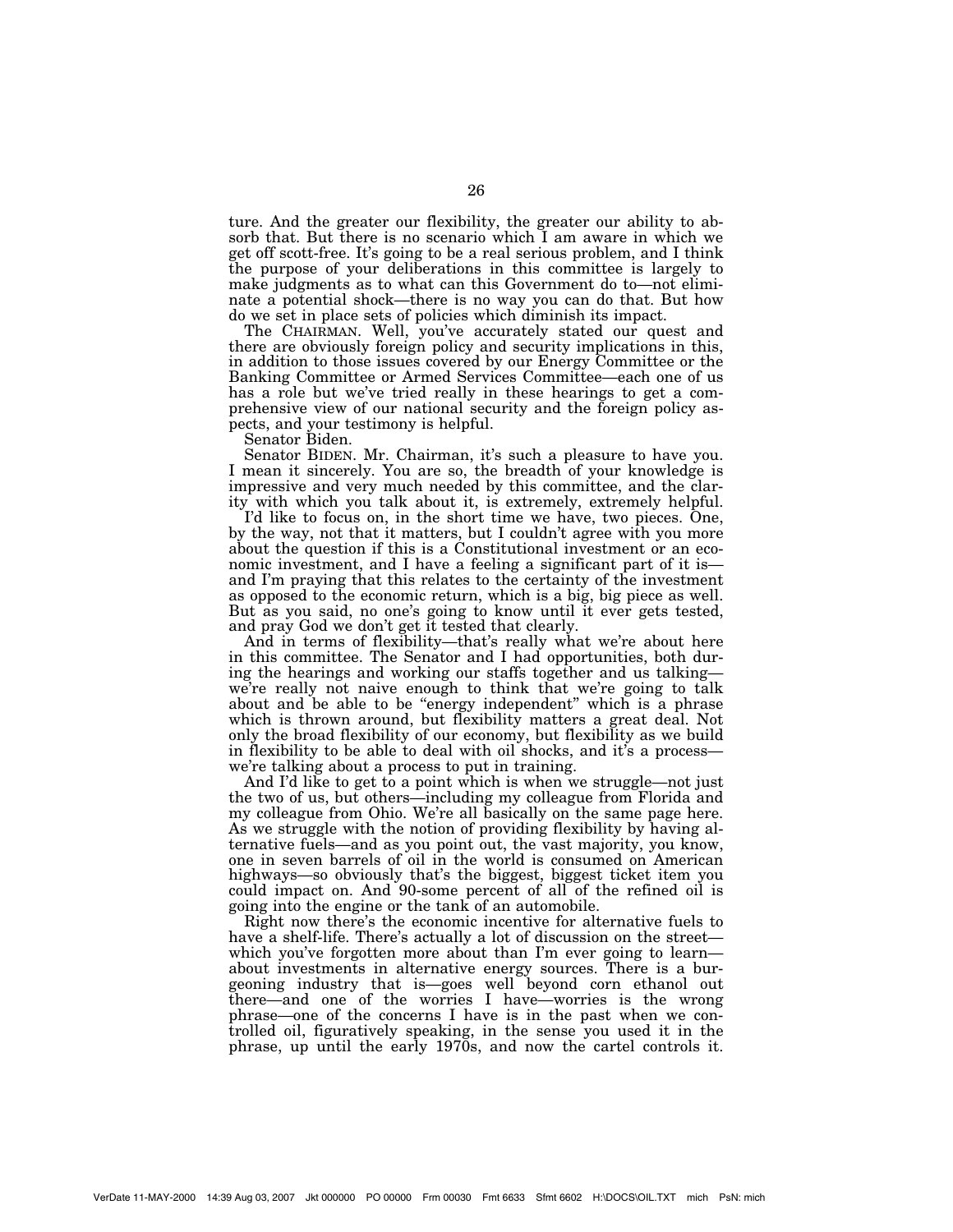There has been this sort of self-interest realization on the part of oil that, if it gets too expensive, you're going to find yourself in the position where it's not beneficial for the industry in the long-run and those who hold the reserves—it clearly, notwithstanding the lip service, I should maybe not say it, clearly notwithstanding discussion on the part of major American oil companies about their interest in finding alternative sources of fuel—it is not really overwhelmingly in their interest that we would, in fact, make a major shift in consumption of oil.

So here's my concern, and I'd like you to speak to it two ways. One, is it legitimate, the concern I'm about to express; and two, if it is—what do we do about it? I am concerned that as the decision to get the tens of, the billions of dollars, tens of billions of dollars over the next decade of investment needed to, in fact, produce or generate an alternative energy source, the kind of investment needed to make it—to give us the flexibility, where it takes up 20, 25, 30, 40 percent of our consumption, at least in automobiles, over the next decade or more—that it rests upon the price being competitive with oil. And I don't say this as, I'm not making a populist argument here. But it would seem to me to be in the naked self-interest of the major energy producers—oil fossil fuel producers now—that if that became a genuinely competitive, alternative source of energy that allowed us not independence, but genuine flexibility, that it would be very much in the interest of the industry to drop the price. It doesn't take much for them to swallow losses for some time in order to have the effect of driving out of business what are essentially, great potential—cellulosic, for example—great potential, but in its infancy. Is that a concern that is not well-placed? Are the economic incentives for major oil, whether it's Saudi Arabia and OPEC, or specific energy companies—is that concern of mine misplaced? Are we still going to get the kind of investment which we're talking the need of billions of dollars of capital to move into these alternative sources of energy to make them competitive, so we're producing billions of gallons—equivalent gallons of oil by alternative sources.

Is it a misplaced concern?

Dr. GREENSPAN. Your concern that people in the oil industry concerned about competition coming in, would produce cellulosic ethanol at a subsidized price to drive out the competition? Or a-

Senator BIDEN. Just in terms of simple flexibility. We had two very impressive panels that came before us about 3 or 4 weeks ago. And they pointed out that in order for us to get to the point where there is really an alternative to fossil fuel for transportation, that you really have to acquire a scale sufficiently large in the existing oil industry now. You have to have, not just the kinds of plants that are bringing economic growth to Southern Indiana, producing four million barrels a year, roughly, equivalent—you have to get on the scale of the major oil refineries, in terms of production. And that is not necessarily in the immediate self-interest with oil at the price it is now and likely to remain, of those very companies.

So where do you get the tens of billions of dollars of investment? And they gave it a—I realize it's more illustrative than—but they, one of the very well-respected figures we had before us, speaking about alternative energy, he gave a chart, it was kind of a wish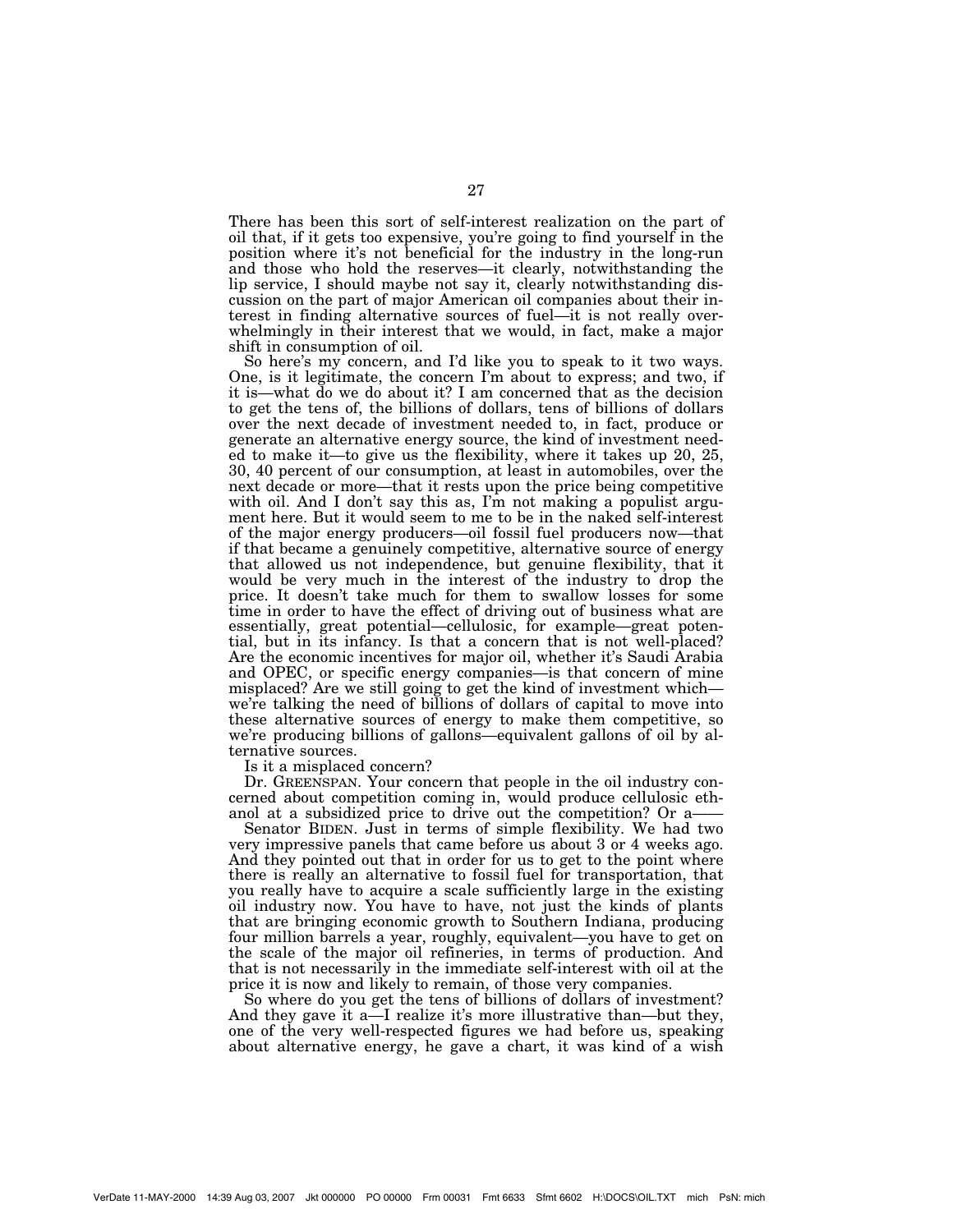list. He said, look, the projected "if" in switchgrass, we produce, we have the increased yield per acre, increased productivity we've had in corn just in the last 30 years. That if you devoted the prairies of—I think he picked South Dakota—to, that exist now to a higher yield but in an economically competitive switchgrass process by which you refine the switchgrass for, as you point out, that's the better bang for the buck in terms of a percentage of it that is usable and is closer to a BTU equivalent of oil, et cetera. He said, and he put up a chart, he said "South Dakota would be the second largest producer of energy.'' And he was making a point that wasn't literal, but illustrative of the kind of thing that can happen if we put, for example, 60 million acres—as opposed to 110 million acres—60 million acres in ethanol-based fuels over the next 15 years.

And he made a statement—he said that as Australia tried to move to an ethanol-based system—as it began to take root, the price of oil was dropped significantly, making it uncompetitive without subsidies, and it really tanked. Whereas in Brazil, they for reasons I realize that's a controlled economy, I'm not suggesting we emulate it or model it—but the bottom line is, Brazil really is at a place now where they have a distinct flexibility—an alternative. They do not have to listen to Chavez and his ranting and ravings about what he's going to do to them, cutting off access oil.

And so the question is, is there any reasonably historically, or purely from an economic incentive standpoint, and I'm about to go over my time. I apologize, Mr. Chairman, but is there any concern about if we were to mandate in a process, flex-fuel automobiles, mandate ethanol-ready gas stations and so there's enough of an infrastructure so that if you build a car there's a place to fill it up if we were to mandate more rational mileage for American automobiles. And we both come from UAW states, it's not something we're looking forward to going on and just looking for fights—but if we did all of those things, would you have to put, essentially, a floor on the, you know, of \$30 or \$35 or the equivalent of a barrel of oil in order to make sure that you've got investors who are willing to invest in the long-run and not worried if all of a sudden, oil drops to \$26 a barrel and their investments tank?

Dr. GREENSPAN. I think that's quite unlikely, and let me give you the reasons why I think so. It's a legitimate question, because I would say if you had raised that question 20 years ago, it's a real question. And the reason it would be a real question is that at that particular point, it was quite apparent that you could get, let's say, a 5- or 6-year lead on significant amounts of crude oil out of potential unexplored reserves other than OPEC. That is no longer available. And, in fact, if you take a look at the far distant futures contracts now, for example, go out to December 2012—crude oil is \$66 a barrel. Twenty, no 10 years ago, even 5 years ago, 6 years ago, that figure was \$20 a barrel. The reason that has happened is that the full structure of the international oil industry is getting tighter and tighter and tighter. It started off in 1870 and we have consumed an unbelievable amount of oil. And whatever there was, there is less, and it's beginning to show up in various different places. It's beginning to show up in inability on the part of those drilling in less hospitable places to get oil, and it's very costly.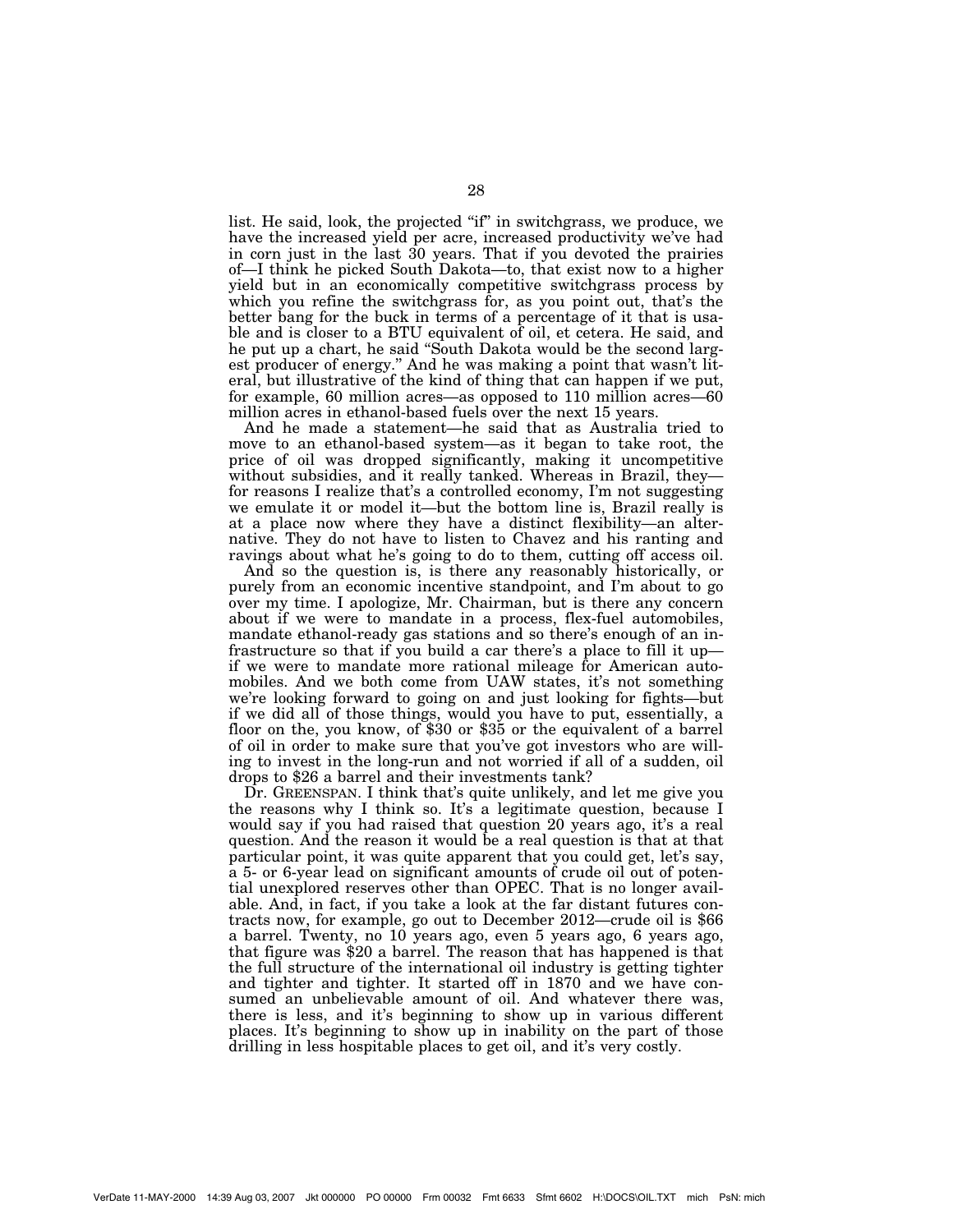So what I think is going to happen here is we are already beginning to see private equity funds beginning to invest in ethanol. Just as the Chairman mentioned, this particular facility that is being put up and may be available, he said, by the end of the year—that will tell you what the potential cost runs are and what a good deal of the economics are. And if it appears to be credible, you'll begin to get an awful lot of financial assets coming in—not an insignificant part of what the oil industry, the hedge fund industry who are now investing in oil—I think they'd start to go into those particular types of projects.

Especially if the numbers make sense, which I think they do, for reasons exactly why you point out. If that is indeed the case, there will be potential concerns of the type you raise, Senator. I cannot say with certainty that it will not all of a sudden be some pocket of weakness in oil prices which brings it all the way down.

The real problem, strangely enough, is what happens to the price of oil if we succeed? Because, if indeed we get a real major displacement of gasoline use on U.S. highways, the world price will come down. My guess is, and I must tell you I can't argue that it's very much greater than a guess—it will not drop back to \$20 a barrel. It will drop, but it will drop back to levels which will not undercut the economic viability of the cellulosic ethanol, and indeed it may very well be that the marginal cost and rates of return of cellulosic ethanol may very well be determining the crude oil price.

Senator BIDEN. Well, I pray for that day.

Dr. GREENSPAN. Well, we may inadvertently, all of a sudden, South Dakota may become the new energy czar.

Senator BIDEN. It seems to me your view is one that's shared by most of us up here, that we're really reaching an oil peak here, and it seems to me that it's the end of cheap oil. I would love to envision the world being more secure. Enough that in fact we move back to that "Bay of Cheap Oil," but in terms of the reserves available, in terms of what I look at there—and I don't pretend—I think I know, I feel I know a lot more about foreign policy than I do about the oil industry. But the fact is, I don't see the near term, no matter how well we succeed, that there's so much stability in the oil-producing countries around the world in the next generation that we aren't going to find ourselves subject to—in bad need of flexibility.

My time is up, I can't tell you how much I appreciate your being here, Mr. Chairman. Your views are welcome and greatly respected, and I thank you for taking the time.

Dr. GREENSPAN. Thank you very much.

The CHAIRMAN. Thank you, Senator Biden. Senator Voinovich.

Senator VOINOVICH. Thank you, Mr. Chairman. I do share Senator Biden's appreciation of your being here today.

Recently, I met with, a kind of reception with the chairmen of the three major U.S. auto companies, and they indicated that they definitely were going to go forward with more ethanol-fueled vehicles. In fact, one of them said that 25 percent were going to be ethanol, E85. I have met with representatives from the oil industry and talked to them about the infrastructure needed to make this available, E85, and their response was that, number one, they weren't really interested in putting those pumps in. And the reason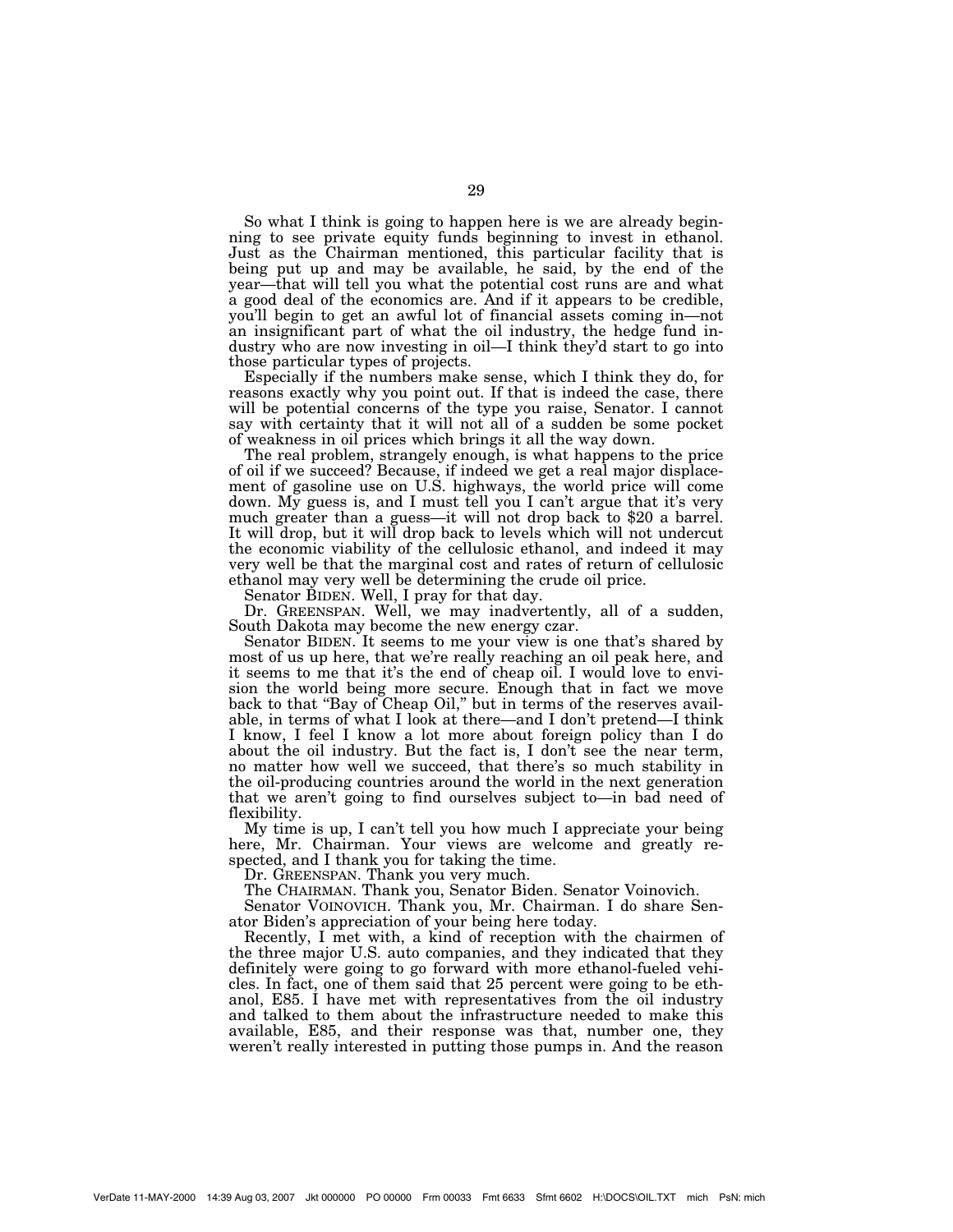for it was that the cost of ethanol was high and that in some instances, higher than gasoline. And last but not least, that when people find that they're going to have to tank up more often with ethanol than with gasoline, they're going to be less inclined to use ethanol.

The concern that I have is that there seems to be a collision, maybe going to occur between the auto makers who, by the way, get credit for their E85 even though you may not use E85, and the auto companies saying, you know, we're not that interested in it.

We are thinking about—building on the last energy bill—of increasing the tax credit for building these pumps from 35 to 50 percent. In other words, we're going to say, ''We're going to make it more worth your while to put these pumps in.'' And I'd be interested in what you think of that.

Second of all, from your testimony, I got the impression that you really felt that the future was in cellulosic renewables, and that's puzzling to a degree, because if you look out in the marketplace, we're seeing tremendous investments in ethanol refineries. In my State when I was Governor, I tried to get them to build a refinery. I couldn't do it to save my soul, and we've got three that are underway and looks like we're going to have more. There's supposedly 38 of them being built in the country, and the issue is for us, in terms of investment, should we be putting—or in terms of incentives—be putting more money into that, or should we spend a lot more of our dollars in moving in the area of cellulosic which I understand the technology still isn't there yet for cellulosic, and by the way, these ethanol plants aren't going to be able to handle cellulosics. They will have to add something or build new ones. And of course the other one is the hybrid that you made mention of, and that is the electric battery plus gasoline. I met with somebody recently and they were talking about diesel-electric for big trucks.

So I'd be interested in your comments about some of these statements I've made and where do you think we're going and if you were in our shoes, where would you be putting your money?

Dr. GREENSPAN. I think it's a very tough question and I'll tell you why. First of all, it's ultimately going to be the markets and technology which will determine what is what. The real problems with ethanol are one, that whenever you're dealing with a huge, say 9 million barrel a day gasoline market, and the inability to intertwine the two types of oils in the pipelines, because as you know you cannot put ethanol through oil pipelines because of the chemical——

Senator VOINOVICH. That's the other thing they mentioned, they've got to truck it in to do it.

Dr. GREENSPAN. Exactly. It's got to be. Ethanol has got to be until we find some solution to that, a generally local issue. In other words, what you've got to do is have your local refinery essentially working off local crops and delivered by trucks and you can't get huge volumes of that very easily right away. And I don't know enough about the actual details of what the costs are and the like, and the ability to shift from corn to cellulosic, but I do know that because corn is inherently limited in size, it has been a very useful additive to date, and is clearly that's all we've got. So, cellulosic is very nice, but it's hypothetical at this particular point.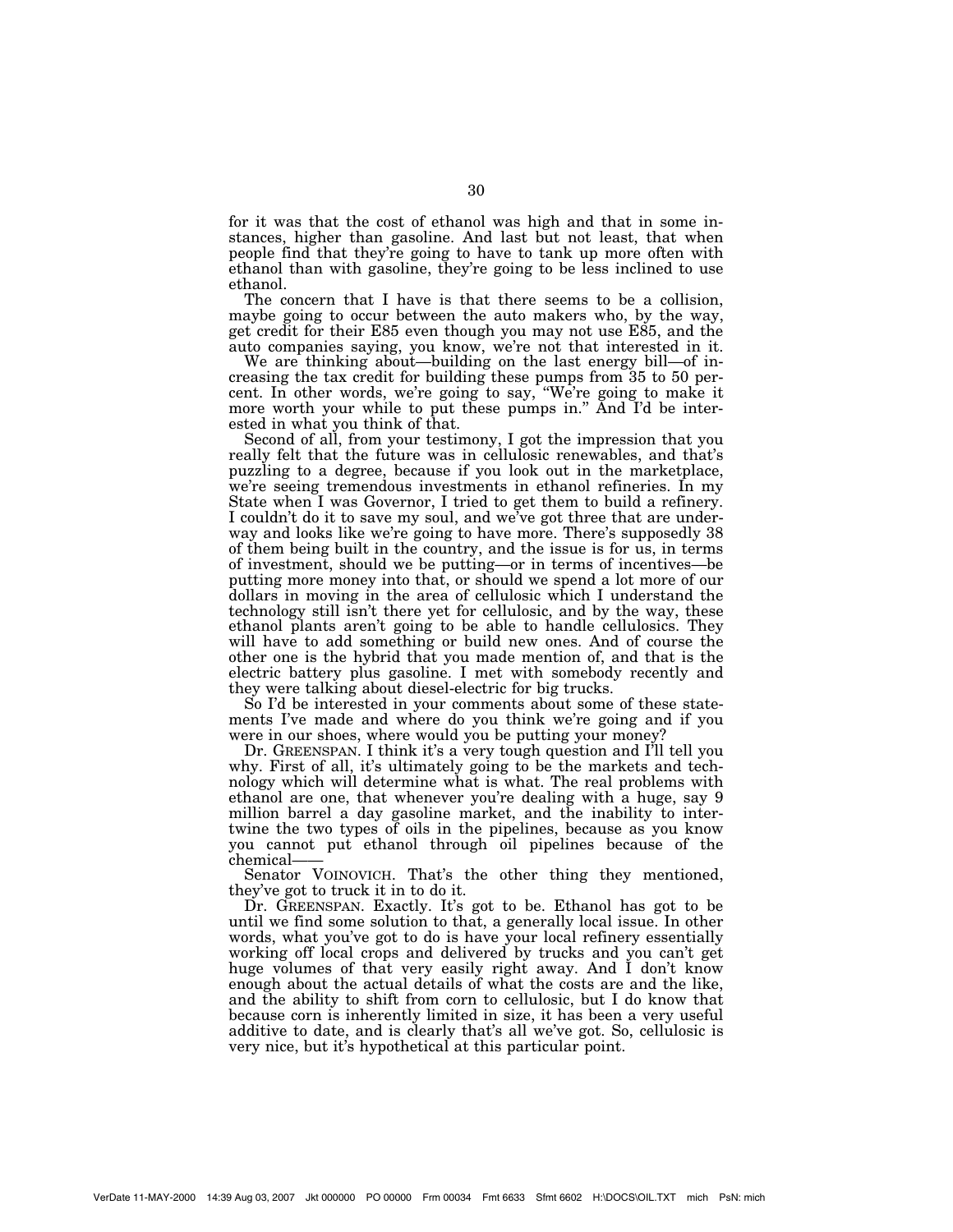But, if ethanol is to be a really significant issue here, it's going to have to be cellulosic. And so I would think that what we'd want to do is to get up as quickly as possibly on technologies of cellulosic and find it-

Senator VOINOVICH. So you would be, if you're—we're going to try to pass another, it's the second version of an energy bill——

Dr. GREENSPAN. Yeah, I would move as quickly as I could to find out whether cellulosic is really a practical alternative. Because if it turns out that the plants actually work, are cost-effective and have potential, reasonably good capacity, with very few problems which invariably occur in these sorts of technology which we don't anticipate in advance. If you can find out if this stuff works rather quickly, I would try—because of the inability to add/mix corn and cellulosic ethanols as far as the production facilities are concerned—to find out whether you've got something here. Because if you do, then I think you move ahead as quickly as you can in developing cellulosic, because that's the only thing that's going to create the volumes adequate to really be a major competitive thrust against gasoline.

Then I'd also be trying to move as quickly as we can on liquefied natural gas, and the gas to liquids conversion capabilities, which are also beginning to work here-

Senator VOINOVICH. Can I interrupt you just a minute. That gets into another issue and I'm sorry I missed the testimony—your response to Lisa Murkowski's questions. But you know and I know that the high cost of natural gas has clobbered a part of our economy, the chemical industry, and they haven't been able to adapt as some others have.

Dr. GREENSPAN. They've moved out of the country.

Senator VOINOVICH. We're a net, right, we used to be a net exporter, now we're an importer. I had a company in the other day. They were in 3 years ago. They had 22,000 people in the United States, now they've got 14,000 and they basically said, ''If you don't do something about these natural gas costs, we're going to lose more jobs.'' And in our home heating, I mean, we've increased lie heat dramatically to help people with their heating costs. We got a break this last winter because it wasn't as bad as what people expected, but we're now seeing the cost of natural gas go down quite a bit because I guess they've got a great deal of supply out there and-

Dr. GREENSPAN. It's basically a weather phenomenon.

Senator VOINOVICH. But you think it's a phenomenon, you think that the natural gas costs will ratchet up again?

Dr. GREENSPAN. Well, we're now at about a little over \$6 for a million BTUs. We had been, of course-

Senator VOINOVICH. \$16, \$14, \$15, yeah.

Dr. GREENSPAN. Really sharply, the problem is storage capabilities with gas are not obviously as efficient as with liquids, and when you have any commodity without inventory, like electric power or, even to a lesser extent natural gas, demand and supply variations create huge immediate changes in price, rather than work their way through the inventory system, which is what happens in oil.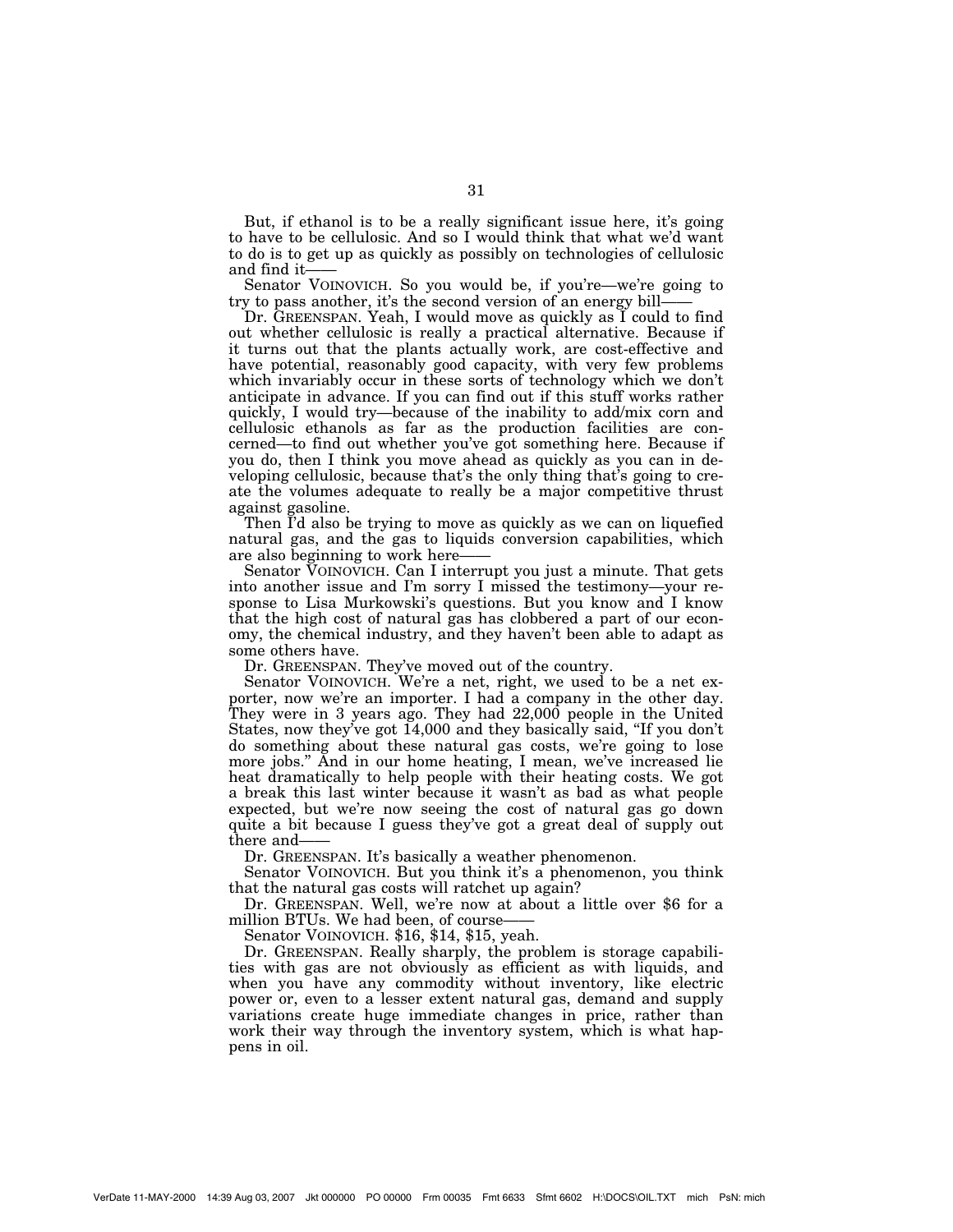And so the gas issue here largely is going to rest—not on the current balances which we now have which is, you know, we import a large chunk of our gas from Canada. We produce a big chunk of it in the United States, although the production has come down because of the hurricanes—and it's liquefied natural gas where the answer lies.

Senator VOINOVICH. Yeah, but can I ask you something? The question is, we talk about LGN—what I've been getting from talking to people, are they, is the infrastructure being put in the United States in order to bring in LGNs and I understand that some of the people overseas that provide LGN are wondering whether or not we're going to have the places where it can be brought in and stored.

Dr. GREENSPAN. Yeah, we—our problem at the moment is actually less the terminals which we have a fairly large number that are planned, authorized, or under construction. It's getting the LNG to begin with. In other words, what we need to do is—because a lot of this stuff is on long-term contract, we have yet to get very substantial long-term commitments as the Japanese have with the Indonesian liquefied natural gas operations. And it's only when we start to get those longer-term contracts or the LNG market becomes sufficiently large and sophisticated that there is a spot market, which there isn't to speak of now, and that's what our problem is. We need to get a more sophisticated market. But there is a lot of stranded gas out in the world which is available and if you can get a world market in LNG it could be rivaling a good deal of the oil market in certain respects.

Senator VOINOVICH. I'm out of my time, but the real question is, is Mr. Jones in Cleveland, Ohio, whose natural gas costs have gone up astronomically, and he's saying to me, ''Senator, what are you doing about bringing down my natural gas costs?'' and the question is what are the prospects, you know, in the next year or 2 years to see a situation where I can say to him, ''You know, I think that maybe you're going to see a 25 percent reduction in your natural gas costs.''

Dr. GREENSPAN. Well, I think what you can say, Senator, is the fact that if we get this "stuttering" process of expanding liquefied natural gas on track, which we should be able to do, I hope, within a couple of years, then the price begins to reflect the marginal cost of bringing gas from a lot of different places in the world to the United States which had been—I don't know where it is now, but as of the last time I looked at the cost structure—is down in the area of \$4 per million BTUs. Now, I don't know whether or not that automatically is what the price will become, but at some point it's going to be LNG imports which is going to set the price for all of the gas in the United States. It can't do it yet. It's only 3 percent of the total.

The CHAIRMAN. Thank you very much, Senator Voinovich.

Senator Nelson.

Senator NELSON. Thank you, Mr. Chairman. Mr. Chairman, it's good to see you.

Dr. GREENSPAN. Good to see you, Senator.

Senator NELSON. Given the fact that we in the United States have about 3 percent of the world's oil reserves, yet we consume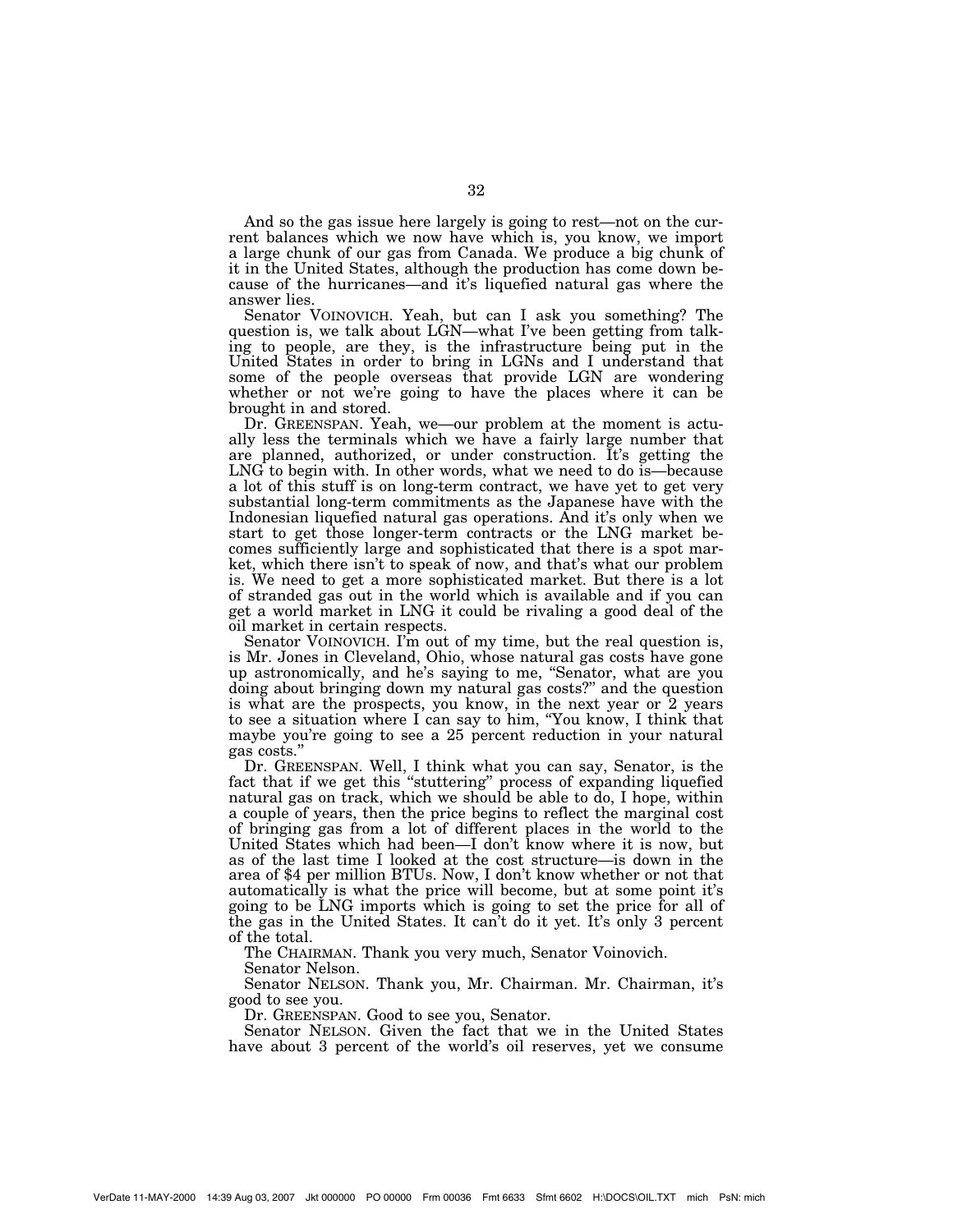25 percent of the world's oil production, certainly your testimony is well-received, and I think will go a long way in trying to jolt some people out of this oil dependence.

But I'd like you to comment on an additional fact, just for the record, that 79 percent of the world's oil reserves are controlled by governments, suggesting that substantial amounts of proven global reserves could be subject to political decisions, not market forces.

Dr. GREENSPAN. Well, I'm fearful that they're doing it now. And the real problem that I think we have is that vast amounts of reserves in the ground which could be extracted for just a few dollars a barrel. It used to be in a sense, it's gone up a lot, but it's still relatively negligible. The problem is that the incentives for the nationalized oil companies to do that are not very great. The sole exception, at least to those whom I've spoken with who really are concerned about the high price, are the leaders of Saudi-Aramco, who recognize that a 250 billion reserve plus situation is very precarious if all of a sudden the United States, the big user, starts to switch to non-oil, non-petroleum means of energy, because what that will do in the long-run is lower the market value of their reserves, and they recognize that, and they're trying, essentially, to expand capacity to hold the prices down.

But the vast proportion of those national oil companies rebuff the international oil companies—the ones with the technology and capability of going in—and if a deal could be made, some royalty or something like that, we could increase the crude oil capacity of the world very significantly with the effect of bringing prices down quite markedly. But there is very strong political resistance to do that, and even outside of OPEC. I mean, Mexico, its constitution prevents foreigners from having any commitment in the national patrimony which is their crude oil, despite the fact that PEMEX executives, Mexican national oil company, are petitioning their government to allow them to ask foreigners to come in so that certain particular fields deep in the Gulf of Mexico and deep down under the sands are there, but they don't have the technology to get there. And so far, nothing has happened. And that's true everywhere.

And that's what our problem largely is. It's not as though the oil is not there, it's just that the capability of converting it into productive capacity to meet the growing demands from China, India, everywhere else in the world are a very big question, a very big problem.

Senator NELSON. Well given that, we each year go through a drill up here where we try to increase CAFE standards, and we always get beat trying just to increase miles per gallon on SUVs, phased in over a number of years. Is this not the time, in addition to what you've testified about alternative fuels like ethanol, nuclear and so forth, is this not also the time for us to have the likes of a Manhattan Project where we go out and develop an engine for the future that will be totally independent of oil?

Dr. GREENSPAN. I think the example of the Manhattan Project that project was far more narrow than people realize. There was a specific technology that, as you know, there had been an early discovery that the uranium atom was unstable and that eventually led to the Chicago operation-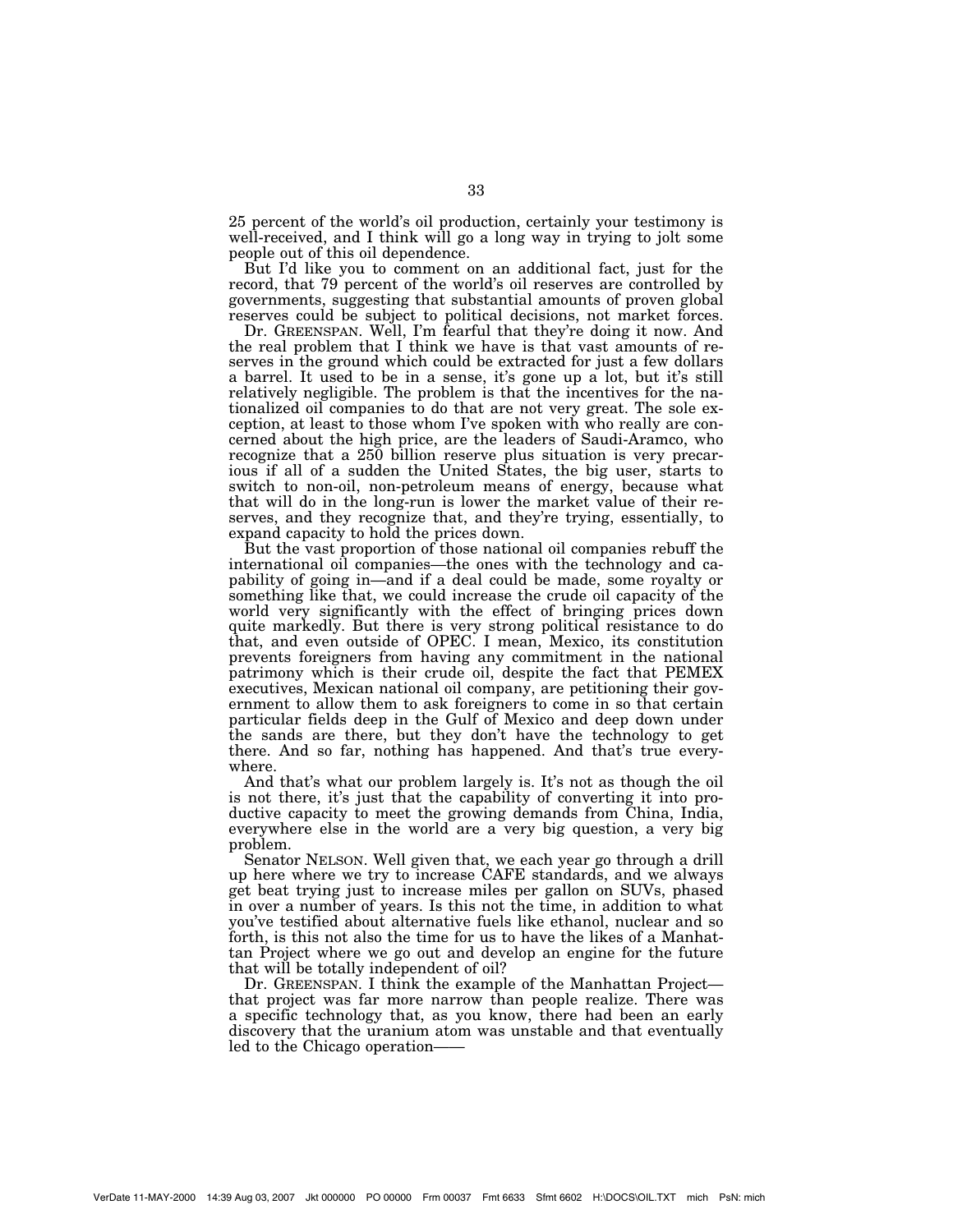Senator NELSON. Then let me substitute for Manhattan, an "Apollo" project.

Dr. GREENSPAN. Okay. That is actually a more relevant thing, because we're starting with much less knowledge. I would hope we don't have to do that, and the reason is that at the moment, I think the markets are working in the direction of a solution. If we create an ''Apollo Project'' it may fail, it may not fail, but one thing it surely will do is that it will eliminate all of the market incentives, because there would be no way for a private equity fund that wanted, for example, to invest in the cellulosic project to compete with unlimited funds of an Apollo Project.

So, I would hope not, but not because I think it may not succeed. It might. But I'm almost certain that it would divert what is already working at this stage—to be sure slowly—and it's very frustrating, but it is working. And I'd like to see the market forces continue, because they are working. We've seen the gradual disengagement of the United States from petroleum—it's been going on for 35 years. We've now reduced our dependence by half and we're still moving it down. And at some point we're going to get to a level where it's not going to be a national security question any more. And I would hate to divert that process.

Senator NELSON. Reduced our dependence by half, and yet our consumption of foreign oil goes up as a percentage of our total consumption.

Dr. GREENSPAN. That is correct, and indeed it will continue to do so. And this is the reason why if we can get a major shift in how we drive our motor vehicles—whether or not it's hybrid or plug-in hybrids, or whether or not it's cellulosic-based ethanol—or whether we find we can work from liquefied natural gas of which there is a vast amount out there, converting that into liquids. There are an awful lot of alternate sources, and they're not mutually exclusive. So, we're on our way, gradually, to weaning ourselves off petroleum. It is slow, and I regret to say in many cases, it's like watching grass grow, but it is working. And I think we have to be careful to nurture that process.

Senator NELSON. Final question, Mr. Chairman. Is your opinion the same with regard to the development of an Apollo-type project for a new engine if you set a date certain in the future so that the market forces knew that within that 30-year period that you would not have the competition of this new engine?

Dr. GREENSPAN. Senator, I don't think that this Congress or the next one can commit the United States to such a view. The pressures, as you know far better than I, when that particular deadline begins to grip, it would have very profound implications. A lot of constituents would become very strained as a consequence. I'm not sure how successful you would be to put that in place. I would hate to see it tried, because I don't think in the past when we've tried such things it ever really worked out very well.

Senator NELSON. Is that to say that you are suggesting to us that over the course of the next 20 or 30 years that what we should do is reduce our energy consumption of foreign oil so that we're completely free of foreign oil over the course of the next two or three decades?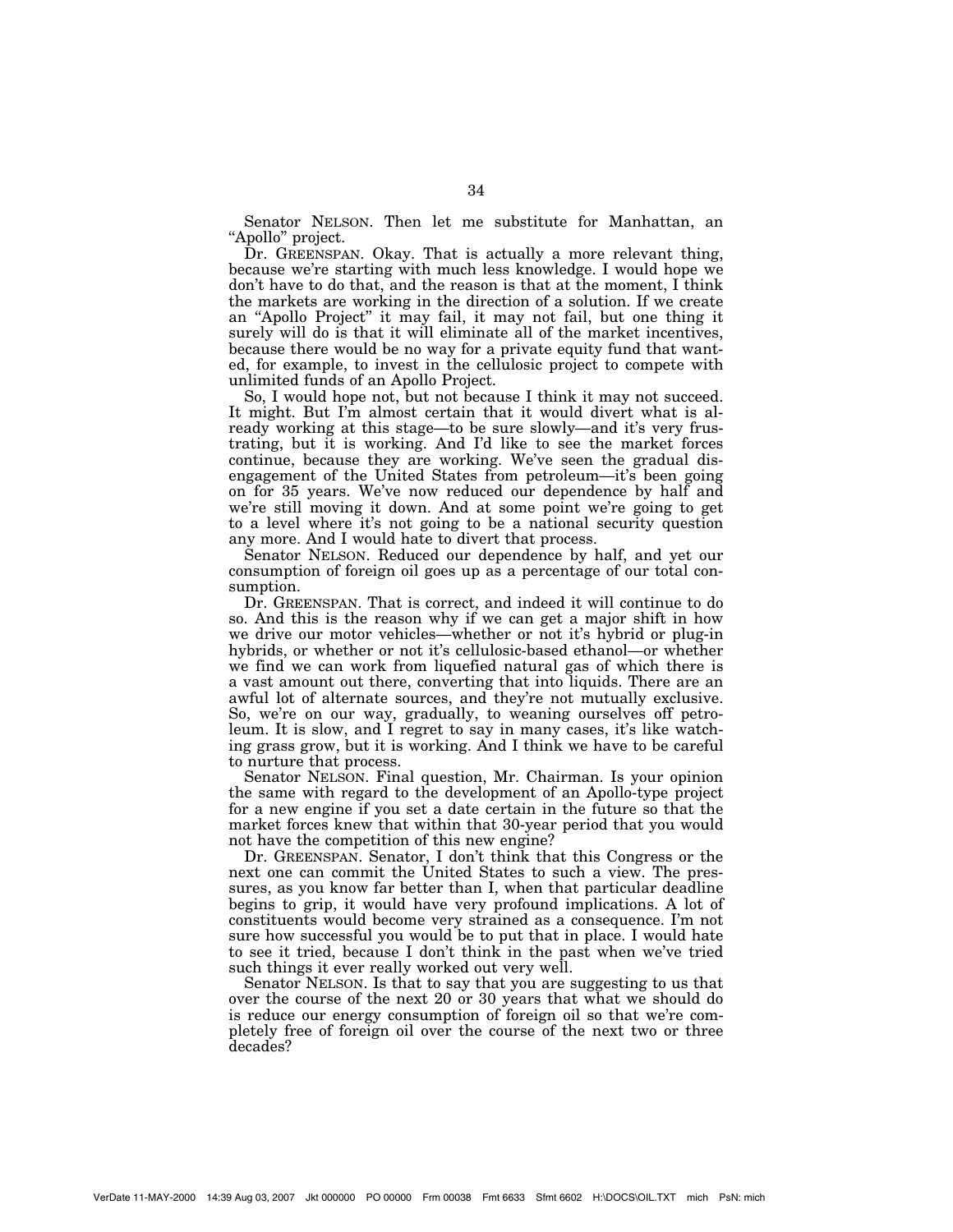Dr. GREENSPAN. I would say we reduce our consumption of petroleum. Because whether foreign or domestic, it doesn't affect the price. But what is necessarily the case, as far as the United States is concerned, if national security is the issue, is weaning ourselves off of those very serious sources of supply which create problems for us. The issue is to get off petroleum, not whether or not it's imported or not. And I think that where our ethics ought to be are in those promising areas where large possible changes are conceivable. And that's the reason why I would like to see us move as quickly as we could to find out whether the various forms of cellulosic ethanol are in fact feasible. Everyone thinks they are, everyone has figured out the acreages we need of switchgrass and the extent of types of significant crop yield changes that are required and the technology of converting these carbohydrates into oil is well known. Indeed, we used to use ethanol in American motor vehicles before the first World War, so it's not an unknown technology, but we don't know if we can make it work at the levels, the volumes, the huge volumes that are going to be required to make a very major—very major effect in motor gasoline consumption in the United States.

Senator NELSON. Well, if it doesn't work, I'm going to be advocating for an Apollo Project.

Dr. GREENSPAN. I hope it works, sir.

The CHAIRMAN. Thank you very much, Senator Nelson. I have just one more question and this concerns an area we haven't touched upon today. Some in the coal industry believe that there are possibilities for believing there's a portion of the petroleum demand in the United States which is the use of coal. This then leads to other questions—quickly environmental considerations which many in our country believe that although there are large reserves of coal available they have environmental problems.

Now this leads to a debate—we've been reading in the press between various companies in the coal industry. Some are saying that it may simply be a prudential measure that at some stage the United States will require carbon sequestration and therefore if you're building a new power plant you ought to build one that takes that into consideration. Whereas others take a more traditional view. That is that all of this carbon sequestration is very expensive. Even the procedures are not altogether well established, they would claim. And then we have sort of the issue of the scientific evidence for climate change, global warming, which sometimes leaves the science into the almost theological as people dispute this in the country. So it swirls around the coal business in a big way.

On the other hand, the discussion of coal can't be omitted from the conversation because from the United States' standpoint, we do have a lot of coal. As locally based in many places in our country and there are many persons who are prepared to build power plants under certain circumstances that sequester the carbon and might serve us for a long time.

Have you given any thought to the place of coal in this? And the debate that I've just described abruptly here?

Dr. GREENSPAN. Well, Mr. Chairman, it's fairly obvious that if the worst of all possible circumstances arose, we do have the tech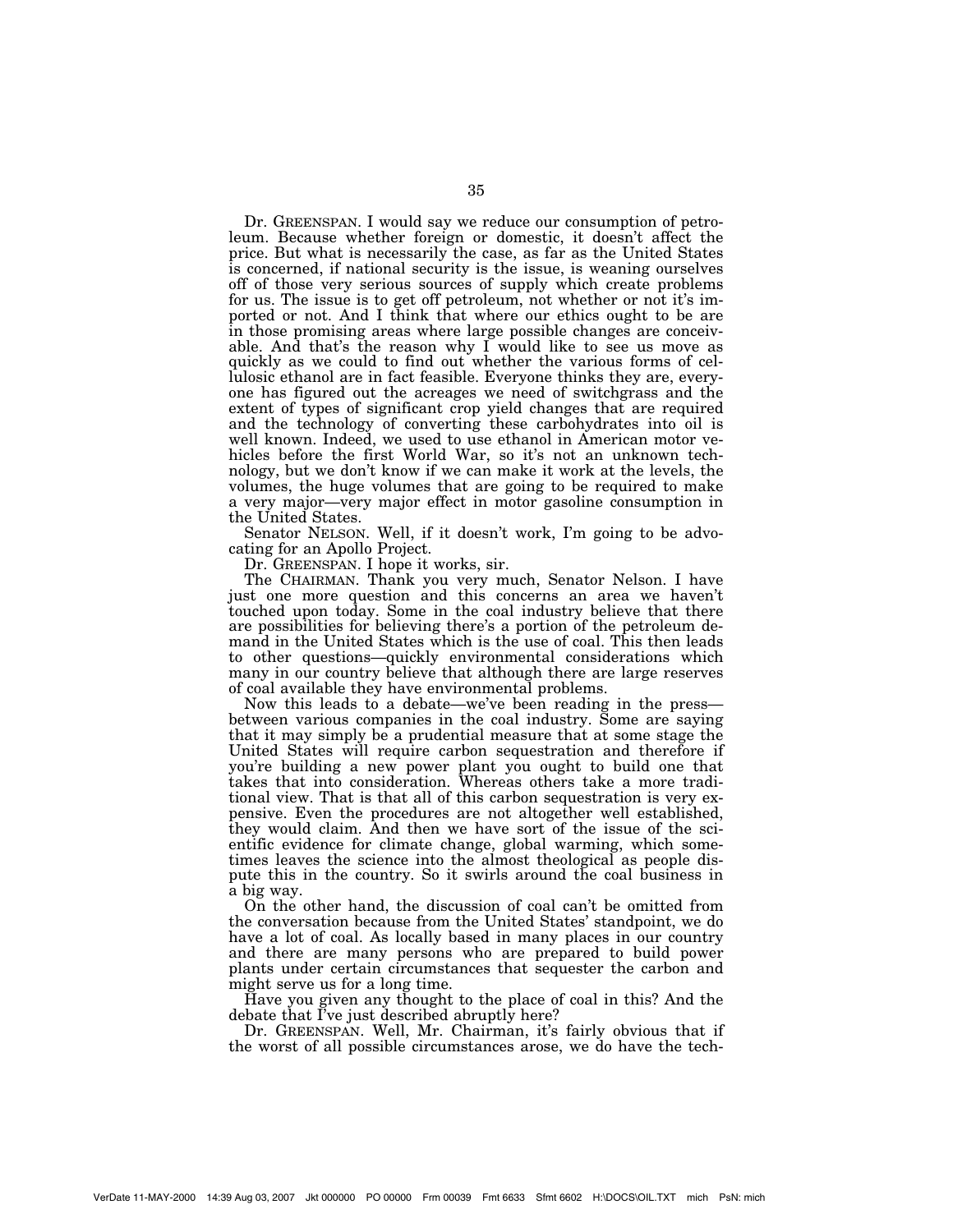nology to create, to build only plug-in motor vehicles, and to use only coal, whether it's cleaned, or otherwise, to generate electric power. We can keep our vehicle fleet on the road. Now I grant you that there will be a lot of required, re-plug ins every hundred miles or thereabouts, but we could do it. That's the extreme fallback position.

Less than that is obviously we are moving toward the sequestrated carbon and other clean technologies, but I don't think we've focused enough on nuclear. The technology of nuclear has changed dramatically since Three Mile Island. The French have been running three-fourths of their electric power system for decades on nuclear and it's worked quite fine. I think that our knee-jerk reaction against the issue of nuclear is in the full context of our environmental requirements, and indeed the health requirements involved in getting a very large coal economy, have got to be matched against nuclear. Nuclear's got problems, there are difficulties clearly with waste and a number of other issues, but we are developing technologies which can address it on an interim basis, meaning 100 years or something like that. Without putting nuclear into the mix here, I think we're making a mistake.

But the one thing we can say with a reasonable degree of accuracy is that the energy abundance on which this Nation was built is over. We no longer have the choice of one abundant energy source versus another. We're now having to make choices as I put in before, between the non-good, and the still less non-good. We will not have the uninhibited lifestyle available to us that very lowcost and available energy enabled us to live up through the 1950s and the 1960s and indeed even today. Because what is happening is year by year we're getting closer to the point where we're starting to really run out of oil, even in the national oil companies. And at some point we're going to reach a peak of production, and it's going to start down. That doesn't mean that oil is going to go away. You can have a decline go on for a long period of time and still produce a good deal of oil, but oil is a finite resource. We have to remember that we tend to switch to a new major fuel before the other major fuel is dissipated. We moved to coal before we denuded the forests of wood, and we moved to petroleum before we ran out of coal. And I would surely presume we're going to move to the next set of energy technologies before we run out of oil.

The CHAIRMAN. Senator Voinovich, do you have additional——

Senator VOINOVICH. I do, Mr. Chairman.

I'd just like to get back to that natural gas question again. From what I heard you say, it's probably going to be 3 or 4 years before Mrs. Jones in Cleveland, Ohio, is going to see her cost of heating go down?

Dr. GREENSPAN. I don't know what the time frame is. If you had asked me 2 years ago, I would have said we probably would be there by now—we haven't been. It's been a much more difficult, just plain institutional structure—it's got nothing to do with technology or anything like that. It's just that we haven't managed it in a way to lock in foreign sources of gas, find the appropriate tanker fleets, get the contracts written so certain numbers of deliveries are made to each LNG terminal per month, and have the gas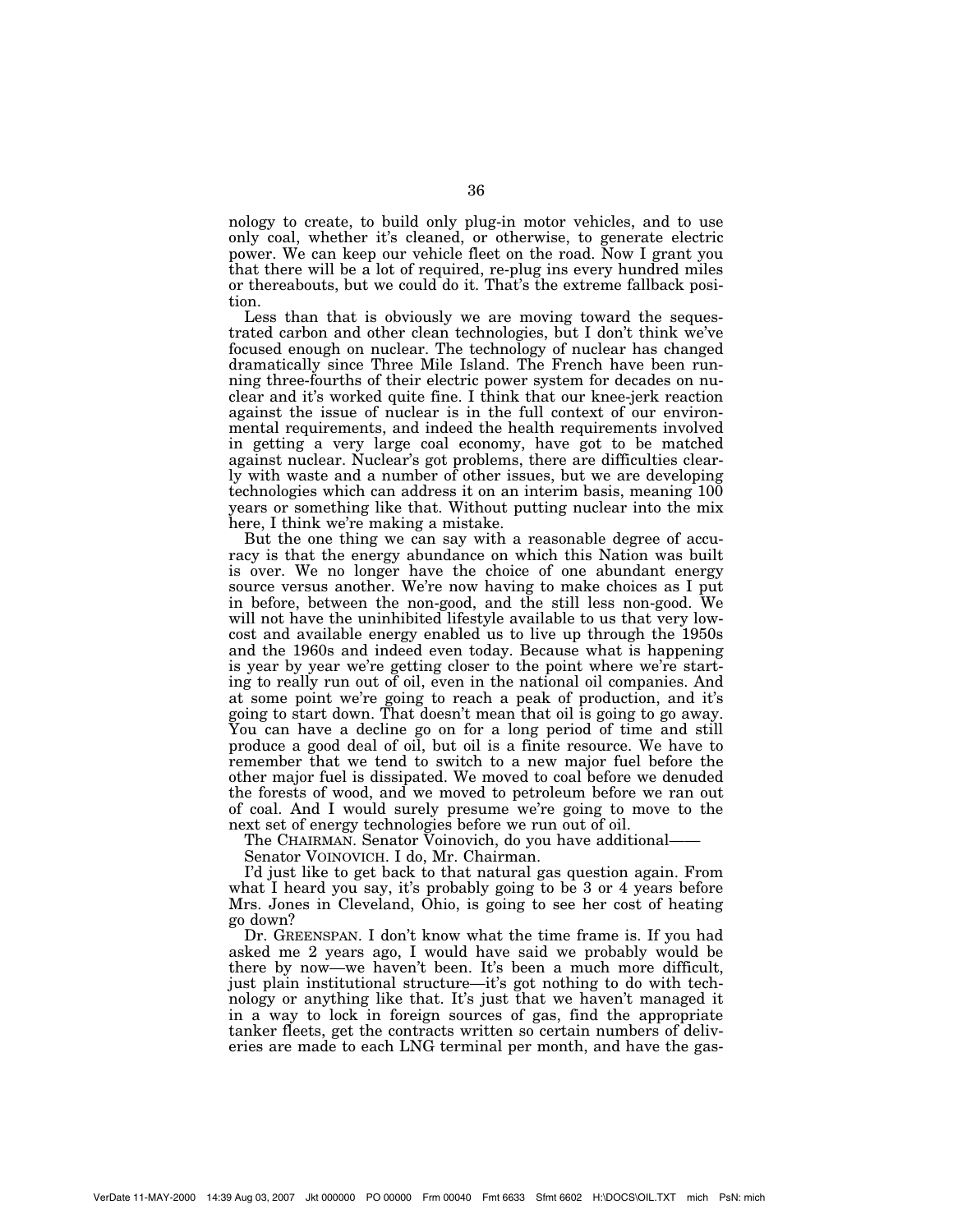ification of the liquids structured in such a manner that it goes into the pipelines as we need them-

Senator VOINOVICH. So, basically what you're saying is that the future in terms of getting our costs down are the liquefied natural gas, and we've got to move on that as quickly as we can.

Dr. GREENSPAN. Yes, I can not envisage any way to get natural gas prices down in the United States other than through a significant increase in the imports of liquefied natural gas.

Senator VOINOVICH. Well, you might be interested to know that the last energy bill did provide some significant incentives in clean coal technology to—we have an abundance of coal, 250 years of coal in this country to utilize that more than we're now doing it, and the other thing—I don't know whether you're aware of it, but I have a Nuclear Regulatory Commission under my subcommittee in another committee. We have 19 applications. They are coming into the NRC, and so because of the incentives that we put into the energy bill, they're moving in that direction. So I think that's something that we should be-

Dr. GREENSPAN. Are we getting to, yet, a standardized nuclear plant which everyone can basically deal with without waiting for the years and years of people fussing over——

Senator VOINOVICH. Well, the technology's out there, and in addition to that, we've made it easier for them. They can now commit to their application with the technology and siting, and most of these are going to site them in areas that are already sited, so you don't have to deal with the ''not in my back yard'' syndrome that they run into, and the technology's pretty well accepted. A lot of it is European technology. Some of it has been used in South Africa—so I think that we're, we've got it, and I think the reason why we're seeing the applications is because we do have the technology that we can move forward with.

The other question I have is dealing with—getting back to oil after sitting in on hearings I start to sweat bullets about how vulnerable we are to some foreign power deciding to—I mean, I thought what if Saudi Arabia becomes unstable? Somebody like Osama bin Laden gets elected and with their mindset, we're just going to cut it off and it doesn't make any difference whether we get the money or not, we're going to do what we're supposed to do. You have Chavez talking about it down in, you know, let's get at the United States—so I think we should be moving away from the Persian Gulf in terms of that area because it's not that stable, and God only knows where this whole terrorism thing's going to finally play out. We don't know. We're very uncertain about this.

But if you take that into consideration, the next question is, we spend—according to testimony before this committee—about \$50 billion a year to protect our oil in the Persian Gulf. And if we gradually move away from that source, who's going to pick up the costs of protecting it? I mean, I don't think some of our European allies get it that we've been doing them a big favor for a long time of protecting that source of oil supply.

So, the question is, if we move away from that—first of all, do you think that's a good idea? Second of all, if we do—maybe this is beyond, you know, it may be a foreign policy question—what im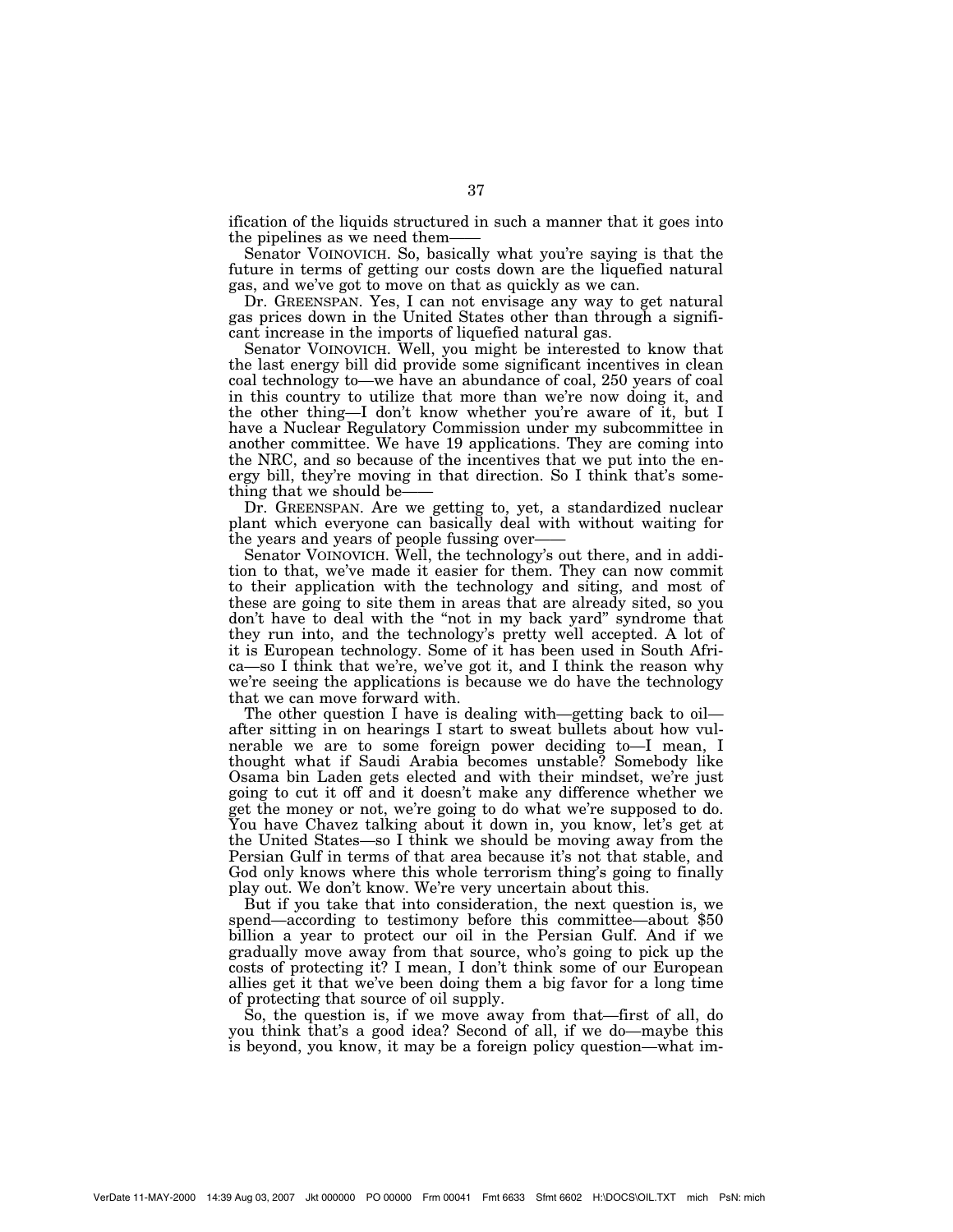plication does that have in terms of our relationship with these countries in the Persian Gulf?

Dr. GREENSPAN. First of all, Senator, I think that the issue is not from whom we purchase our crude oil. It's what the price is. Because we have an international market. And merely saying that we won't buy from one supplier or the other is really not terribly important, because the trade is so large and the interchange of crudes is so substantial that there's one price in the world for each particular grade adjusted for transportation and the like. And so whether we buy from Saudi Arabia, or from Venezuela, or from Canada doesn't matter. The question basically is what is the overall oil infrastructure supply and therefore, given the world demand, what is its price. And I think our interests and indeed I think I've always envisaged the reason why we have such large investments in the Middle East to protect oil is essentially that we are the major user. We consume 25 percent of the world production, but it doesn't matter where we get the oil. But what we do know is that if the Middle East gets shut down or places in the Middle East from which we get no oil shut down, the cost to us will go up the same. And so, our interest is in maintaining the supply, and indeed not only the Middle East, but actually the tanker shipments across the various oceans.

So our interest has got to be, until we can reduce our consumption, to hope and protect if we can, the existing system until it eventually begins to peak—and it will go down of its own—I don't know whether or not it starts down in the 2040s as I gather the Energy Information Agency of the Department of Energy has been projecting, or whether some new technologies come in and reservoirs are capable of getting 80 percent recoveries—well above what it is now. Obviously, it increases the availability very substantially—it's hard to know where all of this is coming out, but what we do know is our interest is, so long as we are very critically determined on petroleum, to make sure that its aggregate supply is maintained. Not that it's maintained in any particular geographic arrangement.

Senator VOINOVICH. Mr. Chairman, can I ask one more question? It gets back to your legislation. Tom Friedman recently suggested that we refocus our policy on developing an access of energy to compete with. He quotes it ''Access of Evil'' that would mean that India, China, and the United States get together and start talking with each other about this whole energy business. To talk about the supply and how we need the supply and what are some of the things that maybe we can do respectively to try to reduce the demand.

Dr. GREENSPAN. I'm not sure what it is that that confab will conclude and what we can do to enforce the particular conclusion. If there is a, for example, a joint discussion to find ways in which we can all conserve on energy, and interchange ideas and abilities, there may be something to that. But it's not clear to me that the three of us combined somehow can be a cartel which will dictate to OPEC—doesn't sound credible to me. Because I don't think any of us has the capability of restraining our use of petroleum without impacting on our economies very significantly and it's only when we find alternate means and alternate solutions that we have that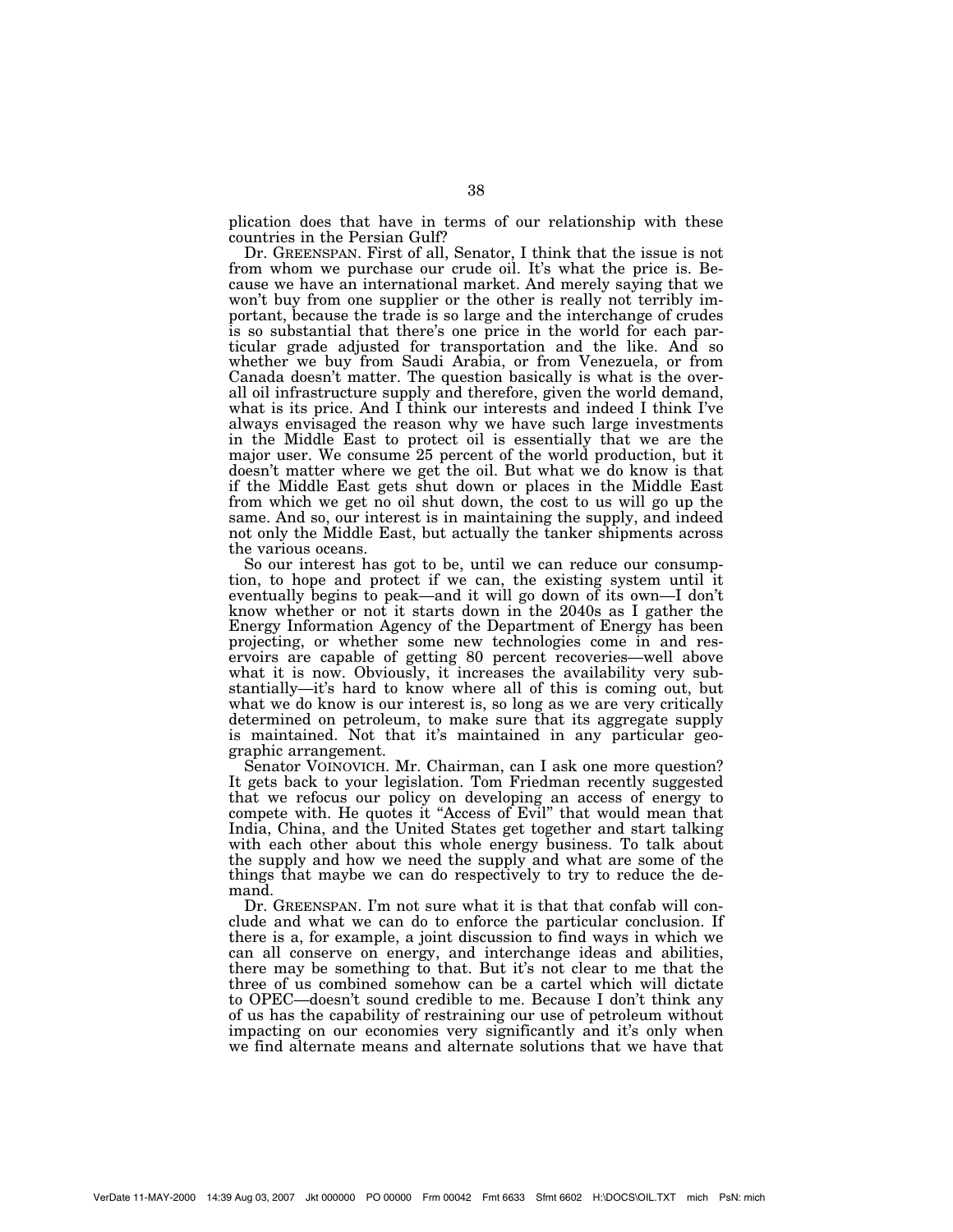capability. So, Tom Friedman has got a lot of good ideas. I'm not sure this is one of his better ones.

Senator VOINOVICH. Thank you, Mr. Chairman, and thank you, Mr. Chairman.

The CHAIRMAN. Thank you, Senator Voinovich, and we all thank you again, Chairman Greenspan for your testimony today. It's been comprehensive and very, very helpful.

I want to present for the record—a request by Senator Biden the written testimony of John Podesta, President of the Center for American Progress, to be made a part of the record. Without objection, that insertion will occur.

[EDITOR'S NOTE.—The previously referred to information appears in the Additional Material Submitted for the Record section at the end of this hearing.]

Thank you again, we look forward to continuing our visits with you.

Dr. GREENSPAN. Thank you very much, Mr. Chairman.

The CHAIRMAN. The hearing is adjourned.

[Whereupon, at 11:37 a.m. the hearing was adjourned.]

#### ADDITIONAL MATERIAL SUBMITTED FOR THE RECORD

#### PREPARED STATEMENT OF JOHN PODESTA, PRESIDENT OF THE CENTER FOR AMERICAN PROGRESS

Chairman Lugar, Senator Biden, and members of the Senate Foreign Relations Committee, thank you for the invitation to submit testimony today on the critically important topic of our Nation's oil dependence and the risk it poses to our economy. The Center for American Progress has placed a high priority on developing policy solutions to a variety of energy-related issues, including the pressing challenge of our Nation's growing dependence on oil and the closely related threat of global warming.

The United States is saddled with rising prices for gasoline and crude oil, esca-lating uncertainty in energy markets, and increasing oil importation stretching into the foreseeable future. These stubborn facts will not change without an aggressive policy response that promotes both radically increased energy efficiency in our vehicle fleet and a rapid shift to greater use of alternative renewable fuels. At the Cen-ter for American Progress, it is our belief that such a bold program to advance both new technology for conservation and greater use of biofuels to replace polluting fossil fuel will have a tremendous positive impact on jobs and economic growth, as well as securing improved national, economic, and environmental security. This moment holds both great risk and great opportunity.

Let me quickly review the underlying fundamentals.

#### SUPPLY IS STRUGGLING TO KEEP UP WITH DEMAND

Today the cost of a gallon of gasoline remains well above \$3 per gallon in many parts of the country, and the cost of a barrel of oil continues to hover above \$70. Just a few years ago, these prices would have been unthinkable, and they are having a significant and regressive impact on working families and on our greater economy. The causes of these persistent high prices are clear. Global demand is outpacing supply and refining capacity, creating a tight market that leaves us and our allies increasingly vulnerable to disruptions in energy supplies from unstable and sometimes hostile countries (which adds a further premium to prices). Consumers have insufficient choices in fuel type, fuel efficiency, or even other transportation options, all adding to the economic strain on families.

The United States is responsible for 25 percent of global oil demand, largely for our vehicle fleet, yet we possess less than 3 percent of proven oil reserves. Clearly domestic supplies cannot solve this problem. Oil is a global commodity, and global demand will define our options as long as we rely on oil as the lifeblood of our economy. These patterns show few signs of declining. Today global oil demand has al-<br>ready surpassed 80 million barrels per day, and the Energy Information Adminis-<br>tration (ETA) projects it to reach 103 million barrels per da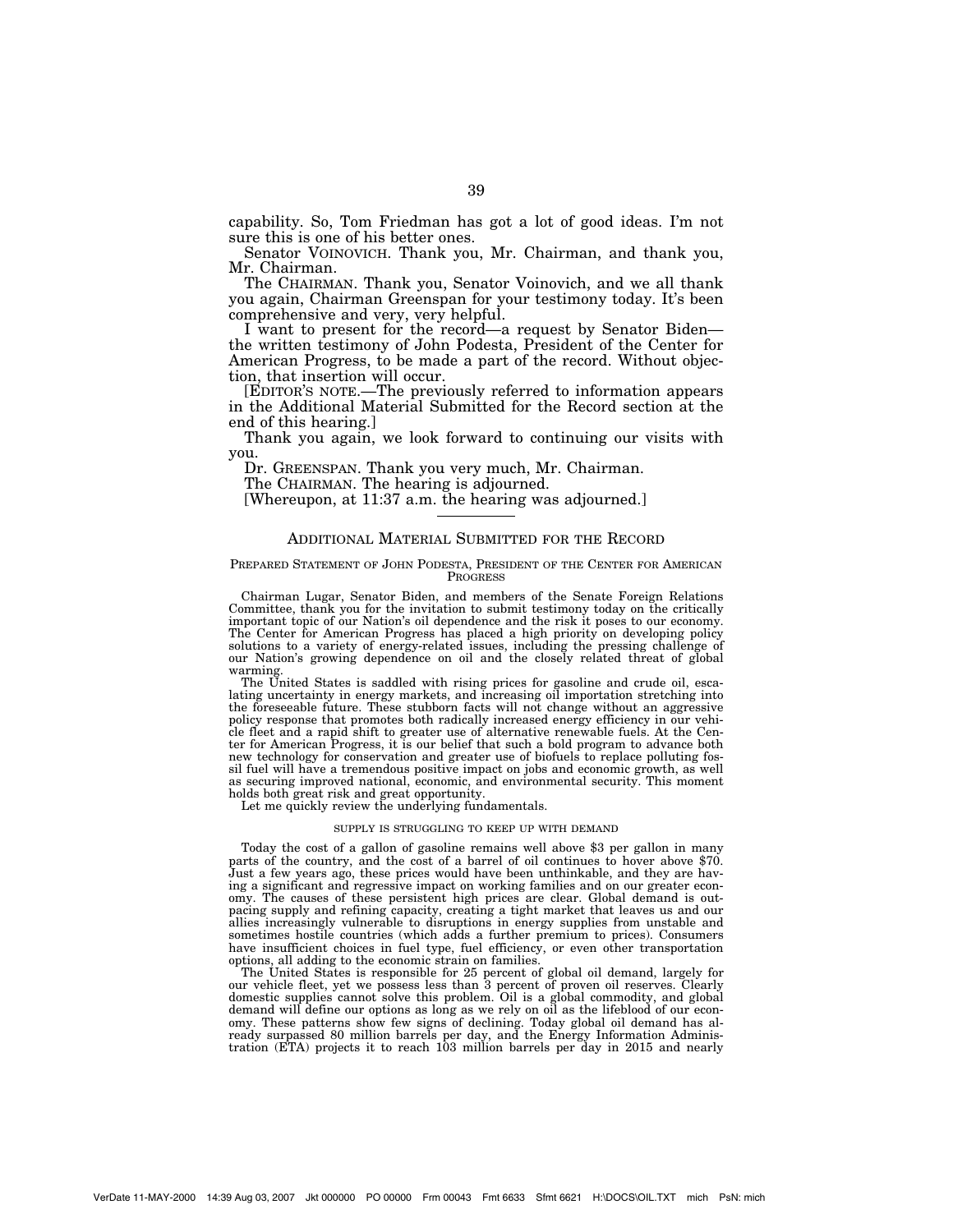120 million barrels per day in 2025. Projected increases in world oil demand would require an increase of more than 42 million barrels per day relative to 2002 crude oil production capacity, the equivalent of four Saudi Arabias, but global oil reserves are already being depleted three times faster than new reserves are being discov-ered, according to a 2004 Department of Energy (DOE) analysis.

Domestically, our demand shows even more alarming trends. As the largest consumer of oil on the planet, we are most vulnerable to fluctuations in this market. Yet America's dependence on imported oil has grown steadily since 1972, when do-mestic output reached its peak of 11.6 million barrels per day. Domestic production is now 9 million barrels per day and declining. Yet total oil consumption is nearly 21 million barrels per day, and, absent change, projected to reach 29 million barrels per day by 2025. Today, 66 percent of oil consumed in the United States comes from foreign sources, up from 58 percent in 2000, with about 20 percent of those imports coming from the volatile Persian Gulf region. In spite of these alarming statistics, the efficiency of our vehicles is moving in the wrong direction. In 1987, the average fuel economy of U.S. auto and light truck fleet was 26 mpg; in 2004, that number had fallen to 25 mpg.

#### RELIANCE ON OIL HAS REAL COSTS TO THE U.S. ECONOMY

In 2005, the United States spent over \$300,000 a minute on foreign oil. Oil is the largest component of the U.S. trade deficit, which has reached an unprecedented cu-mulative level of \$2.835 trillion during this administration. In 2005, our trade deficit reached \$723.6 billion, a 17 percent jump over the previous year and twice the trade deficit of 2001. Oil imports accounted for nearly 25 percent of the entire deficit, with rising crude oil costs adding an estimated \$70 billion to the Nation's trade imbalance in 2005 and as much as \$100 billion predicted in 2006. Volatility in the oil market creates further costs, estimated by the DOE at \$7 trillion during the past 30 years. Together, these impacts mean that our reliance on oil is a substantial drain on our overall economy.

Rising energy costs are also highly regressive. Working families—who spend the largest share of their income on transportation and energy—are hit the hardest. A recent Center for American Progress analysis found that between March 2001 and May 2006, rapidly rising gasoline prices and flat minimum wages have resulted in a nearly 105 percent increase in the cost for minimum wage earners of getting to work each week. On average, it now takes 11.2 hours of work—until Tuesday morning—for these low wage earners to pay to get to work, up from an average of 5.5 hours in March 2001. Amid these rising gasoline and oil prices, 23.2 million families with incomes of less than \$24,102 paid almost 8 percent of their annual income for gasoline in 2004, according to the most recent data from the Bureau of Labor Statistics. And that's before the recent jump in gas prices.

Yet while consumers are taking a hit at the pump, oil companies have made record profits. In 2005, Exxon earned the highest profit ever recorded by a corporation: \$36 billion. Large profits were reaped throughout the industry, with companies like Valero Energy—the Nation's largest oil refiner—posting record quarterly earnings of \$849 million. In light of the record-breaking profits and substantial social costs from energy prices, there is a need for increased Federal oversight on issues of market power and consolidation, market manipulation, and price gouging.

A further cost to America's businesses and consumers has been the failure to put the full weight of public policy behind the transition to energy efficient and renewable energy technologies. U.S. auto manufacturers, who are hemorrhaging jobs, are losing market share to foreign competitors in the race to produce more fuel-efficient vehicles and could benefit from strong manufacturing conversion incentives to get more efficient and alternative-fuel cars on the road. The slow progress in bringing biofuels to scale delays the benefits to U.S. farmers and refinery and construction workers that will come from an emerging renewable fuels industry and upgraded infrastructure.

#### RELIANCE ON OIL POSES SERIOUS NATIONAL SECURITY AND DIPLOMATIC CHALLENGES AS WELL

Since 2001, America's dependency on foreign oil has steadily increased, even as the cost of oil has more than doubled. This dependence compromises our foreign policy objectives by compelling the United States to support or tolerate authoritarian regimes that pose a threat to its national security. An increasing share of the world's oil imports will come from these undemocratic countries, not from friendly, stable ones like Canada or Norway.

These political risks both threaten our security and impose direct costs by driving an ever larger risk premium into the price of each barrel of oil. Osama bin Laden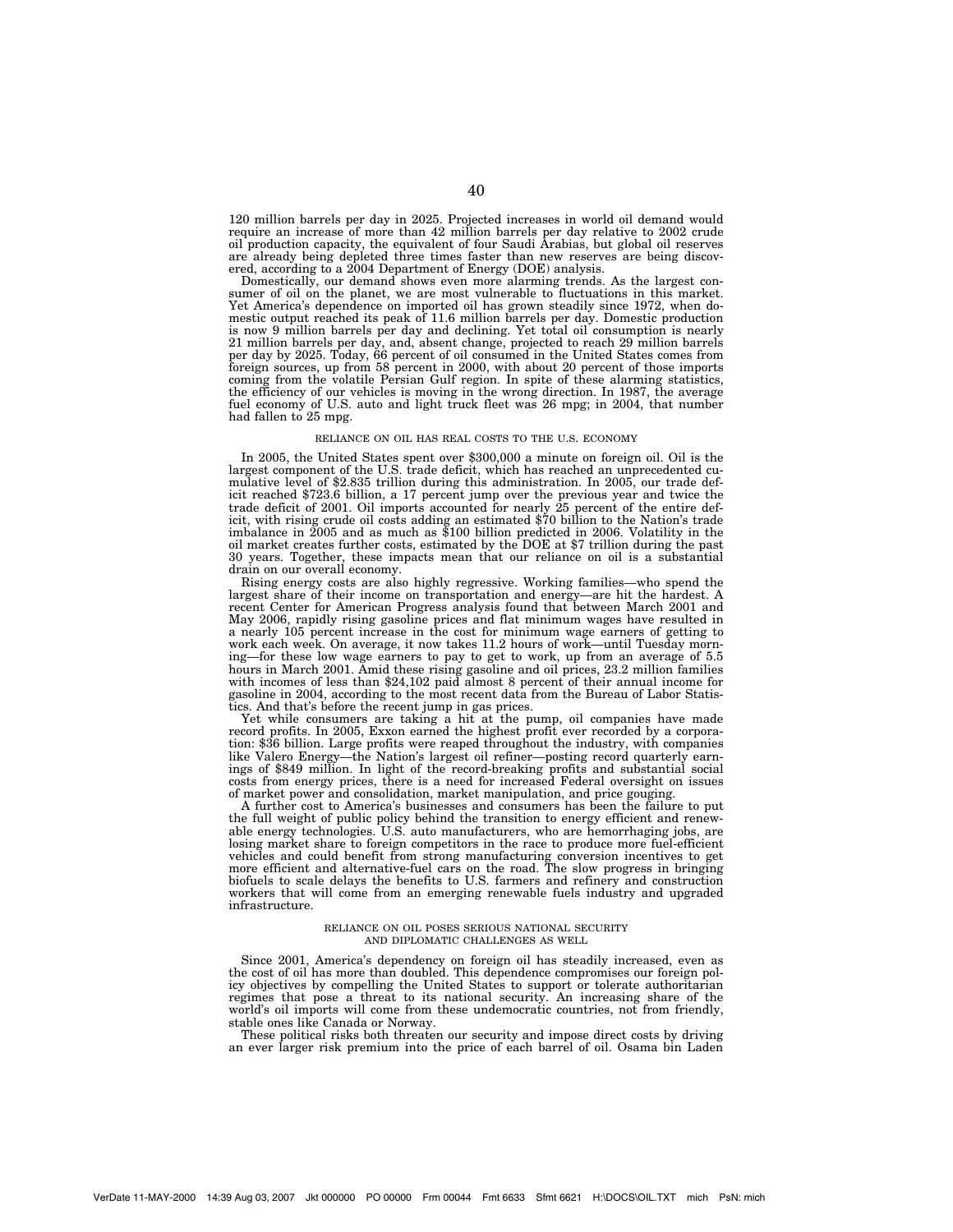has identified the global energy infrastructure as an important target for his followers, and in February 2006, suicide bombers attacked a key oil processing facility in Saudi Arabia. The attackers failed to penetrate the heavily guarded facility's security perimeter, but nevertheless oil prices jumped 3.4 percent. Likewise, Iran has to do no more than threaten to cut supply for oil prices around the world to spike, as it demonstrated once again this week.

The defense of the global oil infrastructure is another cost born in large part by the United States. Around the world, the U.S. military is charged with protecting pipelines, refineries, and strategic sea lanes from terrorist or insurgent attack. The Department of Defense has stepped up its arms deliveries and training to forces in Angola and Nigeria. As long as American forces remain in Iraq, a significant number of them will spend their time guarding highly vulnerable pipelines, refineries, loading facilities, trucking routes, and other petroleum installations. The U.S. Navy is patrolling the vital tanker lanes of the Persian Gulf and the Strait of Hormuz, the South China Sea, and the Strait of Malacca. While these costs are not solely born in the defense of oil, our dependence on oil makes them essential.

The Congress may have to vote again before the end of the year to raise the Federal debt limit, this time to \$9 trillion. The combination of our unbalanced fiscal policy with a deepening trade deficit, a third of which came from imported petroleum products in 2005, is untenable. As we finance our deficits in global capital markets, we reduce our own flexibility in national security matters while increasing the leverage of our competitors. I do not want to overstate the importance of this development, but it is imprudent to think that the increase in our debt attributable to energy costs will not negatively impact our national security.

Climate change—which is caused by excess emissions of heat-trapping gases from the combustion of fossil fuels as well as other human activities—also poses a growing threat to our national and economic security. Scientists project that the earth's average temperature will increase 2 to  $10^{\circ}$ F (1.4 to 5.8 $^{\circ}$ C) over the next 100 years if the world fails to curb greenhouse gas emissions (of which the United States currently accounts for 25 percent). The U.S. State Department released a report predicting that these increases in temperature would cause sea levels to rise (threatening the coastal areas where 53 percent of Americans live), more frequent and severe storms, the widespread destruction of ecosystems, and more frequent heat waves and droughts. One of the many lessons of Katrina is that the economic and social impacts of such natural disasters would be enormous.

In much of the developing world, meanwhile, reliance on oil has already been devastating. The International Energy Agency (lEA) estimates that for every \$10 hike in the cost of a barrel of crude, the economy of an oil importing country in sub-Saharan Africa is impacted more than 10 times as much as the United States. As a result, important gains reaped from sensible debt forgiveness initiatives are being wiped out by rising energy costs (see Annex 1). For example, the increase in the cost of imported oil from 2002 to the projection for 2006 for Ethiopia is over 10 percent of their total debt service relief granted. This increased cost of oil is equal to 4 percent of their GDP. To put that percentage in context, Ethiopia spends the equivalent of 2.6 percent of their GDP on health care. The resulting squeeze on struggling developing world budgets can lead to serious consequences with international repercussions. Decreasing our reliance on oil and helping the developing world to do the same would reduce greenhouse gas emissions and global inequity, thereby ultimately increasing domestic economic security in our Nation and the developing world.

#### LEADERSHIP IN MOVING AWAY FROM OIL DEPENDENCE IS NEEDED

To find a path forward that strengthens our domestic economy and increases our security, it is essential that the Senate continue to show real leadership in advancing policy solutions that break our dependence on oil in a manner consistent with the rising threat of climate change. These policies should encourage the domestic production of more efficient vehicles and the development of a domestic renewable fuels industry and infrastructure that decreases both oil consumption and greenhouse gas emissions.

The American Fuels Act (S. 2446) written by Chairman Lugar and Senator Obama, for example, is a bipartisan measure that creates meaningful incentives for commercializing the next generation of ethanol and investing in new fueling infrastructure. The recently introduced Clean EDGE legislation (S. 2829) contains many building blocks for a rapid transition to a more secure energy future, including strong incentives for the rapid deployment of an E85 ethanol infrastructure for distribution and fueling stations, increased investment in commercialization of cellulosic ethanol, strong incentives and mandates for the deployment of flexible fuel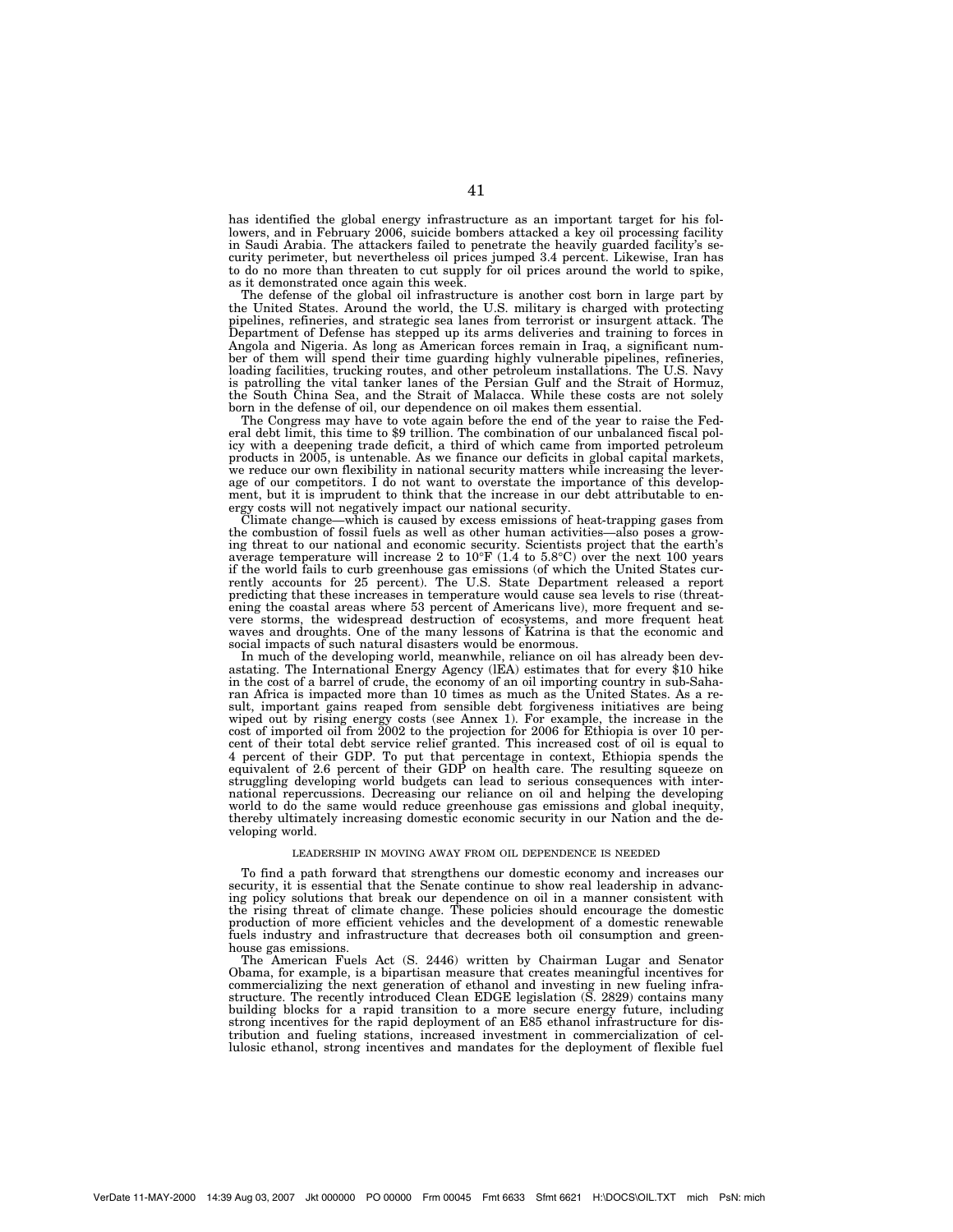vehicles and hybrid electric cars within the fleet, as well as manufacturing conversion incentives for domestic production of high performance cars.

In addition, innovative policies that will ensure reductions in oil consumption, like the binding oil savings targets included in the Vehicle and Fuel Choices for American Security Act (S. 2025), or an increase in fuel economy standards, should be part of a meaningful policy program to break the grip of imported oil on the domestic economy. Senator Tom Daschle, a Distinguished Fellow at the Center for American Progress, and Vinod Khosla, who testified before this committee just last month, have recently proposed a Carbon Alternative Fuel Equivalent standard that expands on the traditional CAFE calculations to incorporate both fuel economy and the use of alternative fuels in a single metric that captures the benefits of reduced carbon emissions.

Over time, ending our oil dependence will mean a stronger economy, more jobs, healthier communities, greater innovation, and a more efficient and productive workforce. These benefits should not be delayed. The economy of Brazil offers a compelling picture of what an alternative fuel future holds for the United States. Since the mid-1970s, Brazil has saved \$100 billion dollars by substituting domestically produced ethanol for imported oil. Ethanol now accounts for 20 percent of Brazil's transportation fuel market, and production of flexible fuel vehicles able to run on gasoline or ethanol has grown from less than 1 percent of the Brazilian new car market in 2001 to more than 70 percent today. The country of Sweden has proposed to do even more, setting a national goal to end their reliance on oil altogether over 15 years by 2020.

The United States has had its own success with the recently enacted Renewable Fuel Standard (RFS). The RFS mandates that 7.5 billion gallons of ethanol be used in the U.S. fuel supply by 2012, but a rapidly growing ethanol industry is on track to meet that requirement well before the deadline. We need to nurture this success into an even larger market for renewable fuels from sources that minimize environmental impacts and greenhouse gas emissions. All opportunities to expand the market for clean renewable fuels should be pursued. For example, the Environmental Protection Agency's rulemaking on mobile source emissions presents a unique one. By replacing with ethanol the 25 percent of our gasoline supply that is made up of aromatic compounds, we have the opportunity to improve air quality and protect public health while increasing our national and economic security.

Clearly, there is much to be done, but as seen in the previous examples, much is possible. It is time for concerted effort to move rapidly toward increased energy independence by uniting the country behind a bold national goal as we did with the Manhattan Project or the Apollo space program. The American people are looking to you for leadership.

Thank you for the opportunity to submit this testimony.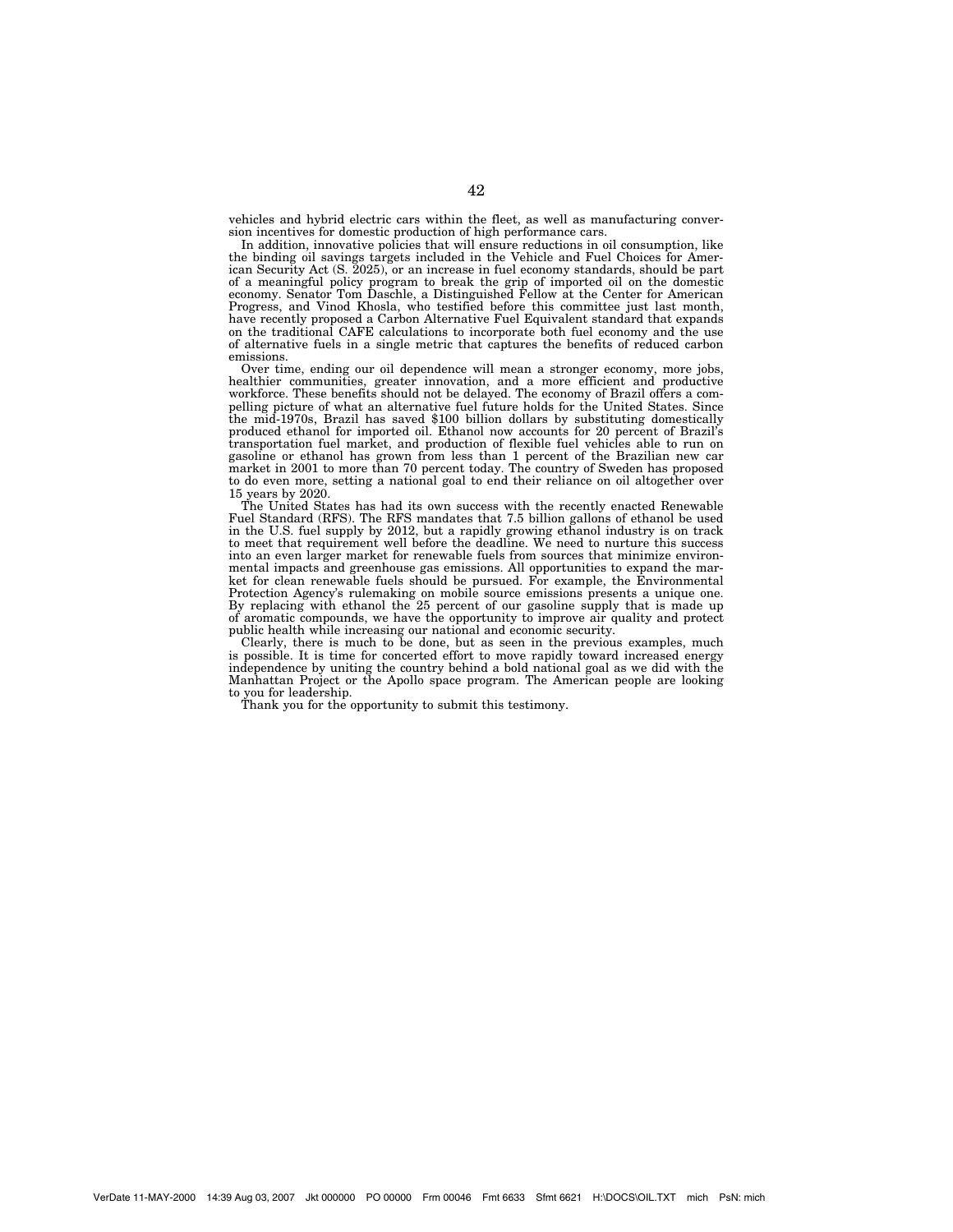| benditures as<br>percent GDP<br>(est. 2006) <sup>6</sup><br>reduction ex-<br>Total poverty |                       |                       | ි              |             |                                  |             | $\frac{6}{8}$ | 10.6                                                                        | 17.0                                                                     | 15.4                       | 33                                                                        | 17.6             | $\overline{121}$                          | 5.9<br>5.9                                                                |                                     | 10.7                                                                       | 7.7                              |                                                                                                                                                                                                        |
|--------------------------------------------------------------------------------------------|-----------------------|-----------------------|----------------|-------------|----------------------------------|-------------|---------------|-----------------------------------------------------------------------------|--------------------------------------------------------------------------|----------------------------|---------------------------------------------------------------------------|------------------|-------------------------------------------|---------------------------------------------------------------------------|-------------------------------------|----------------------------------------------------------------------------|----------------------------------|--------------------------------------------------------------------------------------------------------------------------------------------------------------------------------------------------------|
| penditure on<br>health as per-<br>cent GDP<br>(2002)<br>Public ex-                         |                       |                       |                |             |                                  |             |               |                                                                             |                                                                          |                            | $\mathbb{S}^3$                                                            |                  | 2.7                                       |                                                                           |                                     |                                                                            |                                  |                                                                                                                                                                                                        |
| Increase<br>in cost as<br>percent<br>GDP                                                   | 24.8                  | 13.2                  | 122            |             |                                  |             |               |                                                                             |                                                                          |                            |                                                                           |                  | 2.5                                       | 2.2                                                                       |                                     |                                                                            |                                  |                                                                                                                                                                                                        |
| Increase<br>in cost as<br>percent<br>debt relief                                           |                       |                       |                |             | 31.1                             | 2.8         | 51.0          | 6.0                                                                         | $\overline{11}$                                                          | 7.6                        | $\overline{47}$                                                           | 3.6              | 0.3                                       |                                                                           | 12.0                                |                                                                            | 6.6                              |                                                                                                                                                                                                        |
| oil in<br>2006 as<br>percent<br>GDP<br>Cost of                                             | 38.3                  | 20.4                  | 8.9            | 12.5        | ਤ                                |             |               |                                                                             |                                                                          |                            |                                                                           |                  |                                           |                                                                           |                                     |                                                                            |                                  |                                                                                                                                                                                                        |
| Increase in annua<br>cost to country<br>2002-2006 <sup>5</sup>                             | 336 million           |                       | 34 million     | 91 million  | <br> <br> <br> <br>28 million    | 42 million  | 434 million   | 84 million                                                                  | 378 million                                                              | 76 million                 | 118 million                                                               | j<br>154 million | $\vdots$<br>308 million                   | 76 million                                                                | $112$ million                       | 140 million                                                                | <br> <br> <br>59 million         |                                                                                                                                                                                                        |
| Projected cost of oil<br>to country in 2006<br>(US\$) <sup>4</sup>                         | 520 million           | 14 million            | 53 million     | 141 million | 43 million                       | 65 million  | 671 million   | İ<br>L30 million                                                            | j<br>585 million                                                         | :<br>:<br>:<br>.18 million | $\ddot{}}$<br>million<br>$\approx$                                        | j<br>238 million | :<br>:<br>:<br>million<br>476             | :<br>:<br>:<br>million                                                    | $\ddot{}}$<br>million<br>$\ddot{v}$ | 217 million                                                                | 92 million                       | Africa that have reached either their completion or decision points under the Heavily Indebted Poor Country Initiative (HIPC) and are 100 percent reliant on oil imports. These are 17 of the total 29 |
| Estimated cost of<br>oil to country in<br>2002 (US\$) <sup>3</sup>                         | 184 million           | 5 million             | $\overline{a}$ | 50 million  | million<br>$\overline{5}$        |             | 238 million   | 46 million                                                                  | 207 million                                                              | million<br>$\frac{1}{2}$   | million<br>$\frac{1}{4}$                                                  | 84 million       | $\frac{1}{2}$<br>169 million              | 41 million                                                                |                                     | million<br>$\overline{z}$                                                  | <br> <br> <br> <br>mullion<br>33 |                                                                                                                                                                                                        |
| Annual oil consump<br>tion (bbl in $2003$ ) <sup>2</sup>                                   | 9 million             |                       |                |             | <br> <br> <br> <br>$0.7$ million |             | L1 million    |                                                                             | 10 million                                                               | million                    | million                                                                   |                  | million                                   | million                                                                   | million                             | million                                                                    | <br>mullion                      |                                                                                                                                                                                                        |
| Debt service relief<br>granted (US\$)                                                      | $.1$ billion $\ldots$ | j<br>200 million      | "90 million    |             | 90 million                       | .5 billion  | 850 million   | $4$ billion $$                                                              | 3.3 billion                                                              | billion                    | 800 million                                                               | 4.3 billion      | billion                                   | .2 billion                                                                |                                     | 2 billion                                                                  | Ì<br>900 million                 |                                                                                                                                                                                                        |
| in $2005$<br>GDP (US\$                                                                     | 1.4 billion           | 69 million            | 280 million    | 1.1 billion | 429 million                      | 730 million | 8.0 billion   | $\begin{array}{ccc}\n0 & \dots & \dots & \dots\n\end{array}$<br>1.8 billion | $\begin{array}{ccc}\n0 & \dots & \dots & \dots\n\end{array}$<br>8.8 bill | $\frac{1}{2}$ .            | $\begin{array}{ccc}\n0 & \dots & \dots & \dots\n\end{array}$<br>3.6 billi | 5.7 billion      | $\lim_{m \to \infty}$<br><b>L2.1 bill</b> | $\begin{array}{ccc}\n0 & \dots & \dots & \dots\n\end{array}$<br>3.4 billi | 5.4 billio                          | $\begin{array}{ccc}\n0 & \dots & \dots & \dots\n\end{array}$<br>8.0 billio | 5.4 billion                      |                                                                                                                                                                                                        |
| Country                                                                                    |                       | Sao Tome and Principe |                |             |                                  |             |               |                                                                             |                                                                          |                            |                                                                           |                  |                                           |                                                                           |                                     |                                                                            |                                  | "This survey includes only countries in                                                                                                                                                                |

ANNEX 1: THE IMPACT OF HIGHER OIL PRICES ON SELECT HIPC COUNTRIES 1 ANNEX 1: THE IMPACT OF HIGHER OIL PRICES ON SELECT HIPC COUNTRIES 1

HIPC countries.<br><sup>2</sup> Calculations made assume 2003 consumption levels are representative of levels in 2002 and 2006.

<sup>8</sup>Cost of oil to coulded using CIA World Factbook figures for estimated 2003 country consumption levels and an average of 2002 weekly crude oil prices provided by the Energy Information Administration of the De-

aadment of Energy or \$20.99bbl. Inflation since 2002 is assumed to be negligible.<br>- The estimated 206 wroton of the State of 2003 weekly world prices as of June 1, 2006, as provided by the Energy Information of the Departm

Mhat is considered "Powerly Reduction Expenditure" varies according to country, but primarily includes public spending on education and health. It may also include rural infrastructure, water works, neds, HIV, social safet ricultural research.

HPC countries<br>- Rock of the Same of the Same of Allymore in the state of hele in 2002 and 2006.<br>- Scalar of the Same 2008 one annulus heads are presentative of hele in 2002 and 2003 counts who same of 2002 weekly cruce of Sources: CIA World Pactment of State, Bureau of African of African of Maries, The World Bank, Energy Sector Management Assistance Program and International Development Association; International Monetary Fund; Department o ergy, Energy Information Administration; United Nations Development Program.